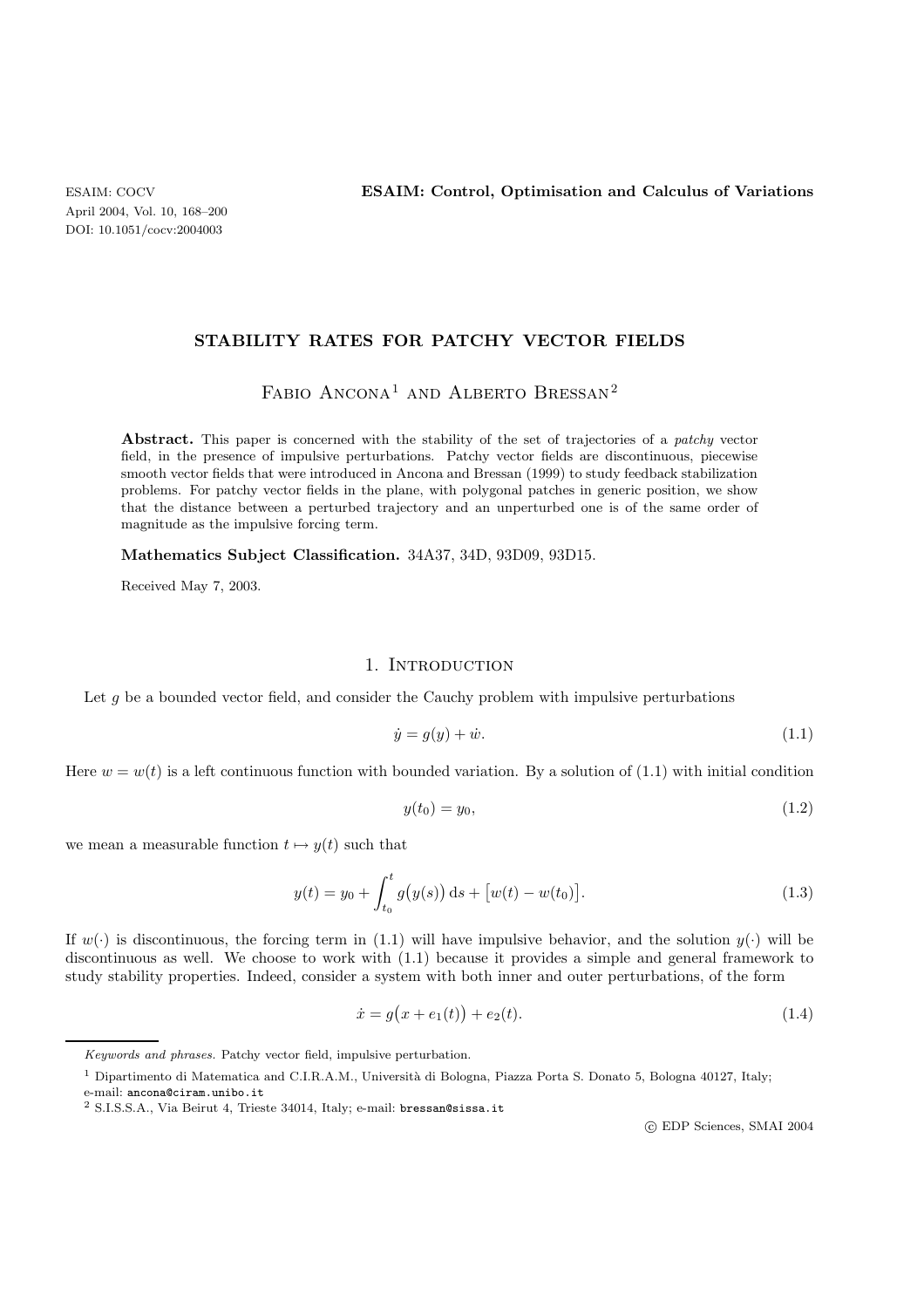Then, the map  $y = y(t) \doteq x(t) + e_1(t)$  satisfies the impulsive equation

$$
\dot{y} = g(y) + e_2(t) + \dot{e}_1(t) = g(y) + \dot{w},
$$

where

$$
w(t) = e_1(t) + \int_{t_0}^t e_2(s) \, ds.
$$

Therefore, from the stability of solutions of  $(1.1)$  under small BV perturbations  $w$ , one can immediately deduce a result on the stability of solutions of (1.4), when Tot.Var. $\{e_1\}$  and  $||e_2||_{\mathbf{L}^1}$  are suitably small.

Our main concern is how much a trajectory is affected by the presence of the impulsive perturbation. More precisely, we wish to estimate the distance, in the  $L^{\infty}$  norm, between solutions of the two Cauchy problems

$$
\begin{cases}\n\dot{x} = g(x), \\
x(0) = x_0,\n\end{cases}\n\qquad\n\begin{cases}\n\dot{y} = g(y) + \dot{w}, \\
y(0) = x_0.\n\end{cases}
$$
\n(1.5)

Consider first the special case where  $g$  is a continuous vector field with Lipschitz constant L. It is then well known that the Cauchy problems (1.5) have unique solutions, obtained by a fixed point argument (see [3]). Their distance can be estimated as

$$
\left| y(t) - x(t) \right| \le \int_0^t e^{L(t-s)} \left| \mathrm{d}w(s) \right| \le e^{Lt} \cdot \text{Tot.Var.}\{w\}.
$$
 (1.6)

In other words, on a fixed time interval, this distance grows linearly with Tot.Var. $\{w\}$ .

In this paper, we will prove a similar estimate in the case where g is a discontinuous, *patchy vector field*. These vector fields were introduced in [1] in order to study feedback stabilization problems. We recall the main definitions:

**Definition 1.1.** By a *patch* we mean a pair  $(\Omega, g)$  where  $\Omega \subset \mathbb{R}^n$  is an open domain with smooth boundary  $\partial\Omega$ , and g is a smooth vector field defined on a neighborhood of the closure  $\overline{\Omega}$ , which points strictly inward at each boundary point  $x \in \partial \Omega$ .

Calling  $\mathbf{n}(x)$  the outer normal at the boundary point x, we thus require

$$
\langle g(x), \mathbf{n}(x) \rangle < 0 \qquad \text{for all} \quad x \in \partial \Omega. \tag{1.7}
$$

**Definition 1.2.** We say that  $g : \Omega \to \mathbb{R}^n$  is a *patchy vector field* on the open domain  $\Omega$  if there exists a family of patches  $\{(\Omega_{\alpha}, g_{\alpha})\}\$  such that

 $-$  A is a totally ordered set of indices;

– the open sets  $\Omega_{\alpha}$  form a locally finite covering of  $\Omega$ , *i.e.*  $\Omega = \bigcup_{\alpha \in A} \Omega_{\alpha}$  and every compact set  $K \subset \mathbb{R}^n$  intersect only a finite number of domains  $\Omega_{\alpha}$ ,  $\alpha \in \mathcal{A}$ ;

– the vector field  $q$  can be written in the form

$$
g(x) = g_{\alpha}(x) \quad \text{if} \quad x \in \Omega_{\alpha} \setminus \bigcup_{\beta > \alpha} \Omega_{\beta}.
$$
 (1.8)

By setting

$$
\alpha^*(x) \doteq \max\big\{\alpha \in \mathcal{A} \; ; \; x \in \Omega_\alpha \big\},\tag{1.9}
$$

we can write (1.8) in the equivalent form

$$
g(x) = g_{\alpha^*(x)}(x) \qquad \text{for all} \quad x \in \Omega. \tag{1.10}
$$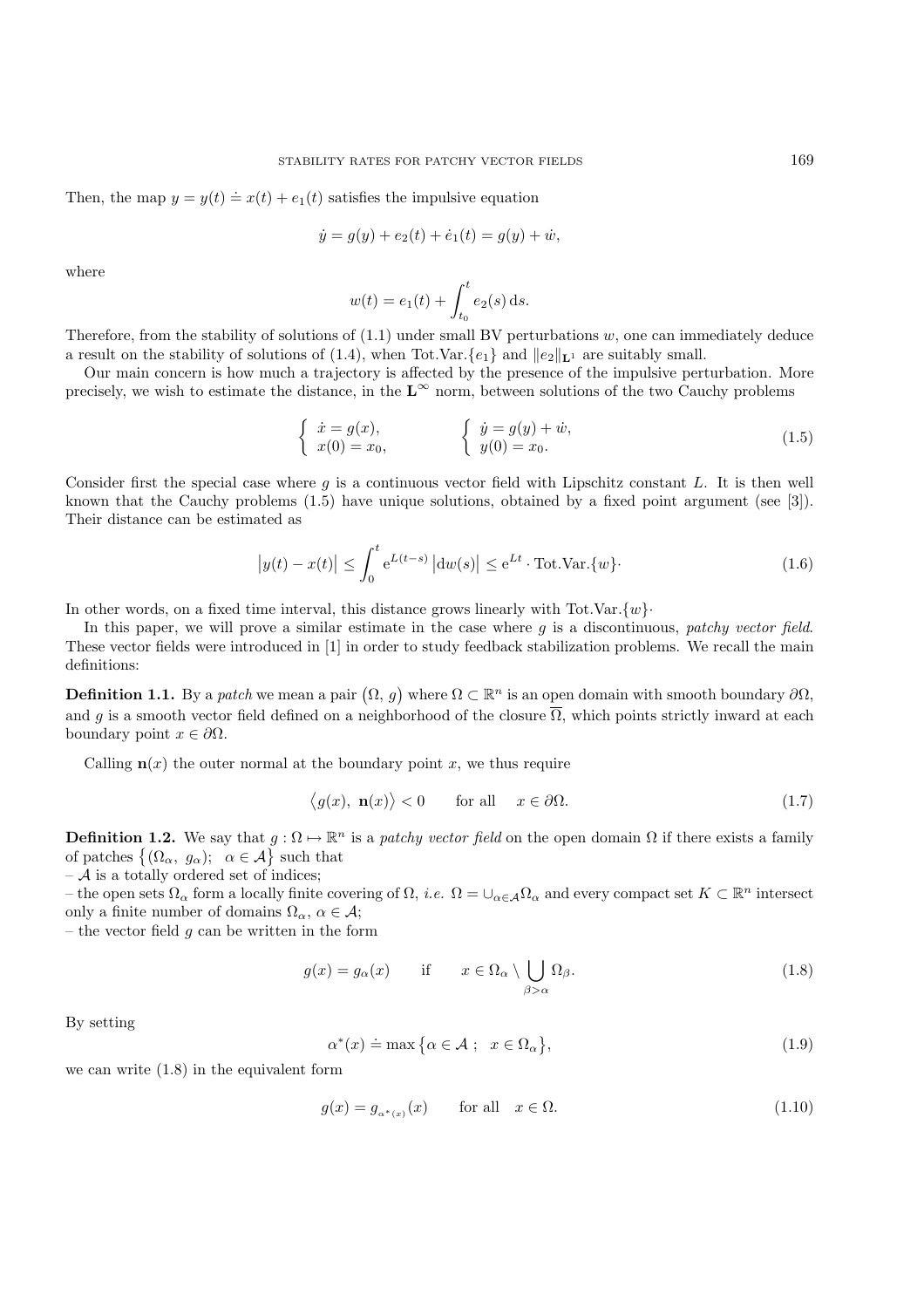

Figure 1.

We shall occasionally adopt the longer notation  $(\Omega, g, (\Omega_{\alpha}, g_{\alpha})_{\alpha \in A})$  to indicate a patchy vector field, specifying both the domain and the single patches. If  $q$  is a patchy vector field, the differential equation

$$
\dot{x} = g(x) \tag{1.11}
$$

has many interesting properties. In particular, in [1] it was proved that the set of Carathéodory solutions of (1.11) is closed (in the topology of uniform convergence) but possibly not connected. Moreover, given an initial condition  $x(t_0) = x_0$ , the corresponding Cauchy problem has at least one forward solution, and at most one backward solution, in the Carathéodory sense. For every Carathéodory solution  $x(\cdot)$  of (1.11), the map  $t \mapsto \alpha^*(x(t))$  is left continuous and non-decreasing.

Since the Cauchy problem for (1.11) does not have forward uniqueness and continuous dependence, one clearly cannot expect that a single solution can be stable under small perturbations. Instead, one can establish the following stability property referring to the whole set of solutions.

**Proposition 1.3.** *([2], Cor. 1.1) Let g be a patchy vector field on an open domain*  $\Omega \subset \mathbb{R}^n$ *. Given any compact*  $set K \subset \Omega$ , and any  $\varepsilon > 0$ , there exists  $\delta > 0$  such that the following holds. If  $y : [0, T] \mapsto K$  is a solution of *the perturbed system (1.1) with Tot.Var.*(w)  $\lt \delta$ , then there exists a solution  $x : [0, T] \mapsto \Omega$  of the unperturbed *equation (1.11) such that*

$$
\|x - y\|_{\mathbf{L}^{\infty}([0,T])} < \varepsilon. \tag{1.12}
$$

The relevance of this result for the robustness of discontinuous feedback controls is discussed in [2].

In connection with Proposition 1.3, it is interesting to study how the distance  $||y - x||_{\mathbf{L}^{\infty}}$  can depend on the perturbation w. For a general BV function  $w$ , the derivative  $\dot{w}$  is a Radon measure whose total mass coincides with the total variation of w. It is thus natural to use the BV norm  $||w||_{BV}$  as a measure of the strength of the perturbation. In the case of a Lipschitz continuous field  $g$ , we have seen in (1.6) that this distance grows linearly with  $||w||_{BV}$ . In the case of patchy vector fields, one cannot expect a linear dependence, in general.

**Example 1.4.** Consider a patchy vector field on  $\mathbb{R}^2$ , as in Figure 1. Assume  $g = (1,0)$  below the curve  $\gamma_1$ and to the right of the curve  $\gamma_2$ , while  $g = (0, 1)$  above the curve  $\gamma_1$ . Observe that there exists a Carathéodory solution  $x(\cdot)$  of (1.11) going through the points A and B. Next, consider a perturbed solution  $x^{\varepsilon}$ , following the vector field horizontally up to  $P$ , jumping from  $P$  to  $P'$ , then moving vertically to  $Q$  and horizontally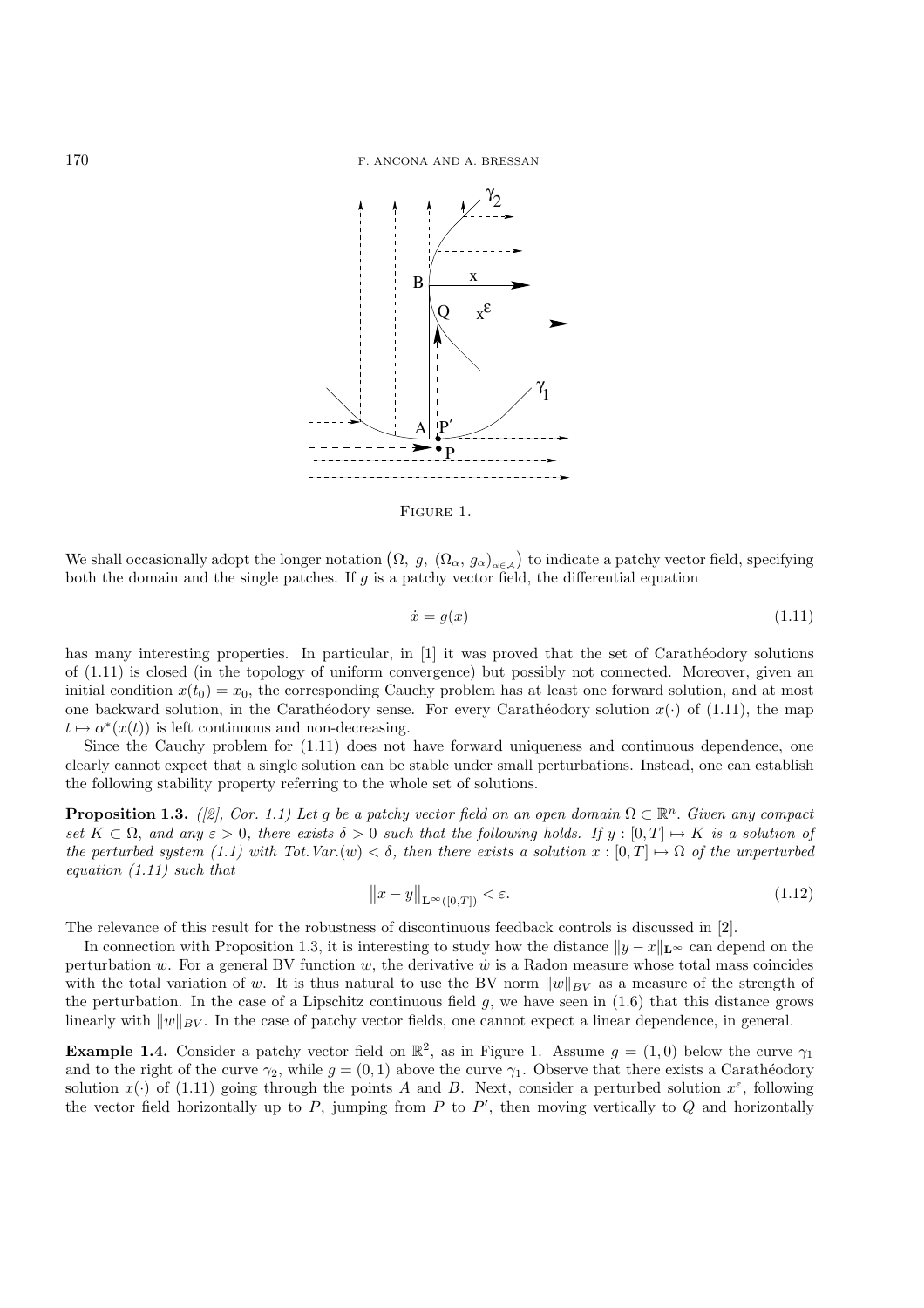

afterwards. To fix the ideas, assume that

$$
A = (0,0), \quad B = (0,1), \quad P = (\varepsilon, -\varepsilon^{\alpha}), \quad P' = (\varepsilon, \varepsilon^{\alpha}),
$$

$$
\gamma_1 = \{x_2 = |x_1|^{\alpha}\}, \qquad \gamma_2 = \{x_1 = |x_2 - 1|^{\beta}\}.
$$

In this case the trajectory  $x^{\epsilon}$  is a solution of a perturbed system where  $\dot{w}$  is a single Dirac mass of strength  $|P' - P| = 2|\varepsilon|^{\alpha}$ . On the other hand, after both trajectories have switched to the right of the curve  $\gamma_2$  their distance is  $\|x^{\varepsilon} - x\| = \varepsilon^{1/\beta}$ . In this example, the distance between solutions grows much worse than linearly w.r.t. the strength of the perturbation, Indeed, the only estimate available is

$$
||y - x||_{\mathbf{L}^{\infty}} = \mathcal{O}(1) \cdot (\text{Tot.Var.}\{w\})^{1/\alpha\beta}.
$$
 (1.13)

One conjectures that the situation is better when the patches are in "generic" position. Observe that in (1.13) the numbers  $\alpha$  and  $\beta$  are determined by the order of tangency of the curves  $\gamma_1, \gamma_2$  with the vector field g. By an arbitrarily small displacement of the curves  $\gamma_1, \gamma_2$  we can arrange so that there is no trajectory connecting the two point of tangency A and B (Fig. 2). Moreover, we can assume that the tangency is only of first order. For generic patchy vector fields on  $\mathbb{R}^2$ , in Corollary 1.1 one thus expects an estimate of the form

$$
||y - x||_{\mathbf{L}^{\infty}} = \mathcal{O}(1) \cdot (\text{Tot.Var.}\{w\})^{1/2}.
$$

Here the exponent 1/2 is due to the fact that first order tangencies are not removable by small perturbations. In higher space dimensions, an even lower exponent is expected. To obtain an error estimate which is linear w.r.t. the strength of the perturbation, one thus needs to remove all these tangencies. This cannot be achieved if the patches have smooth boundary, but is quite possible if we allow "polyhedral" patches (Fig. 3).

Throughout the following, we write  $d(x, A) = \inf \{|x - y| : y \in A\}$  for the distance of a point x from the set  $A \subset \mathbb{R}^n$ , and denote by  $\overset{\circ}{A}$  the interior of A.

**Definition 1.5.** Let  $\Omega \subset \mathbb{R}^n$  be an open domain whose boundary is contained in a finite set of hyperplanes. Call  $T_{\Omega}(x)$  the tangent cone to  $\Omega$  at the point x, defined by

$$
T_{\Omega}(x) \doteq \left\{ v \in \mathbb{R}^n \; : \; \lim_{t \to 0} \frac{d(x + tv, \; \Omega)}{t} = 0 \right\}.
$$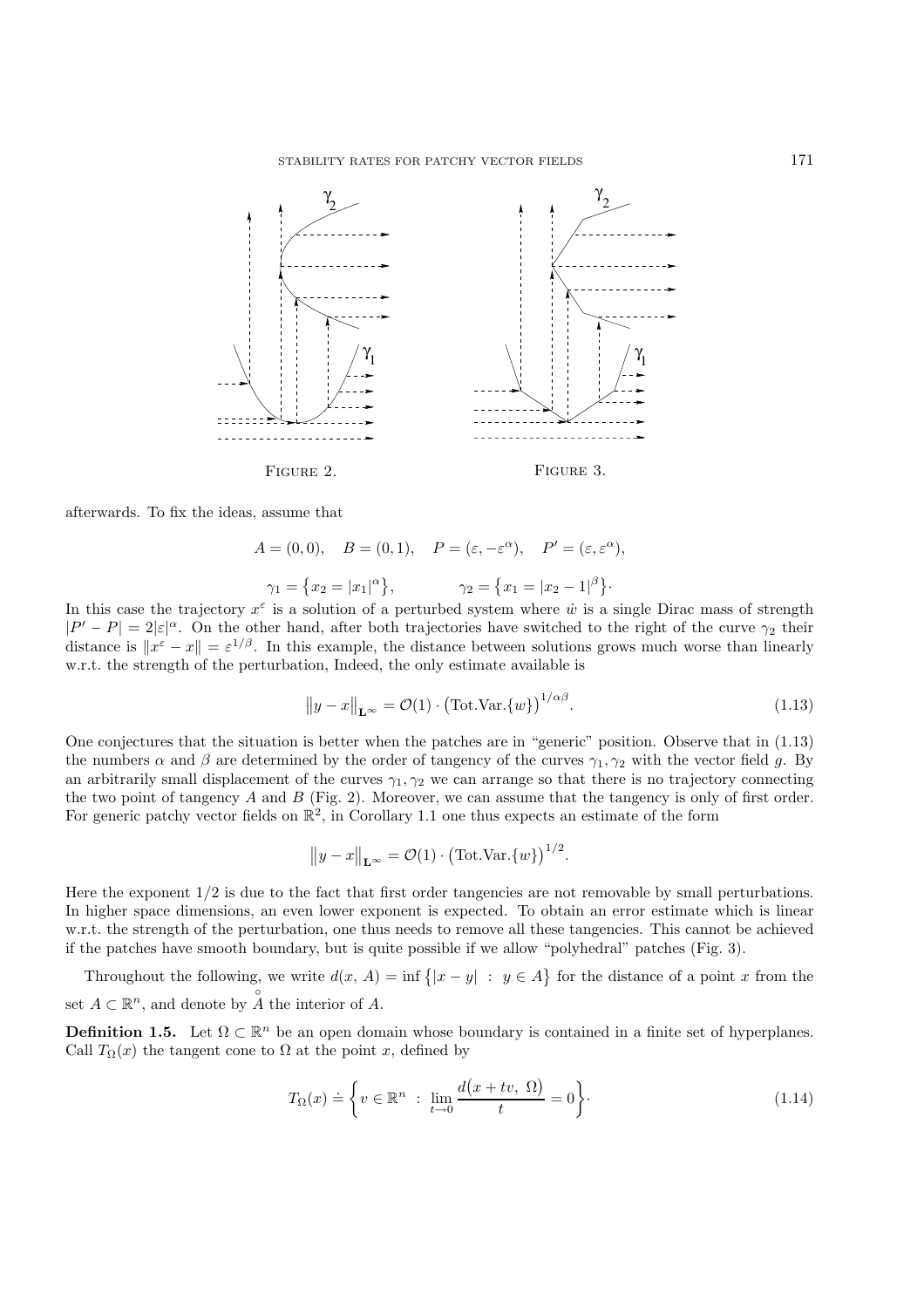We say that a smooth vector field q defined on a neighborhood of  $\overline{\Omega}$  is an *inward-pointing vector field* on  $\Omega$  if,

$$
g(x) \in \overset{\circ}{T}_{\Omega}(x) \qquad \text{for all} \qquad x \in \partial \Omega. \tag{1.15}
$$

The pair  $(\Omega, g)$  will be called a *polyhedral patch*.

Clearly, at any regular point  $x \in \partial\Omega$ , the interior of the tangent cone  $T_{\Omega}(x)$  is precisely the set of all vectors  $v \in \mathbb{R}^n$  that satisfy

$$
\langle v, \mathbf{n}(x) \rangle < 0
$$

and hence (1.15) coincides with the inward-pointing Condition (1.7).

Replacing "patches" with "polyhedral patches" in Definition 1.2 we obtain the notion of *polyhedral patchy vector field.* For such fields, it is expected that impulsive perturbations of the form  $(1.1)$  should generically produce a perturbation on the set of trajectories which is of exactly the same order of magnitude as the strength of the impulse on the right hand side.

To avoid lengthy technicalities, we shall consider here only the planar case, *i.e. polygonal patchy vector fields*. We conjecture that the same result holds true for generic polyhedral patchy vector fields on  $\mathbb{R}^n$ .

**Theorem 1.** *For a generic polygonal patchy vector field* g *on* R<sup>2</sup>*, whose values are bounded away from zero, one has the the following stability property.*

*Given any compact set*  $K \subset \mathbb{R}^2$ , there exist constants C,  $\delta > 0$ , such that the following holds. For every *solution*  $y : [0, T] \rightarrow K$ , of (1.1) with Tot.Var. $\{w\} < \delta$ , there exists a solution  $x : [0, T] \rightarrow \mathbb{R}^2$  of (1.11) such that

$$
||x - y||_{\mathbf{L}^{\infty}([0,T])} \leq C \cdot \operatorname{Tot}.\operatorname{Var}\{w\}.
$$
 (1.16)

A precise description of the generic conditions which guarantee the estimate (1.16) will be given in Section 2. Roughly speaking, one requires that the boundary of every patch  $\Omega_{\alpha}$  be transversal to all fields  $g_{\beta}$ , with  $\beta \leq \alpha$ .

Throughout the paper, by  $B(x, r)$  we denote the closed ball centered at x with radius r. The closure, the

interior and the boundary of a set  $\Omega$  are written as  $\overline{\Omega}$ ,  $\overset{\circ}{\Omega}$  and  $\partial\Omega$ , respectively.

The paper is organized as follows. In Section 2 we introduce a class of polygonal patchy vector fields for which we will establish the stability property stated in Theorem 1, and we show that we can always replace a solution of the perturbed system (1.1) with a piecewise smooth concatenation of solutions of the unperturbed system  $(1.11)$ , so that their distance is of the same order of magnitude as the impulsive term  $\dot{w}$ . To establish this result contained in Proposition 2.4, we rely on two technical lemmas (Lems. 2.2 and 2.3) whose rather lengthy proofs are postponed to Section 4 (Appendix). In Section 3 we first show in Proposition 3.1 that, for every function  $y(\cdot)$  that is a concatenation of two solutions of (1.11) (and thus admits a single jump discontinuity), there exists a solution  $x(\cdot)$  of (1.11) for which the linear estimate (1.16) holds, and then we complete the proof of Theorem 1 establishing Lemma 3.2.

## 2. Preliminary stability estimates

Let  $PPV\mathcal{F}$  denote the set of all bounded, **polygonal patchy vector fields**  $(g, (\Omega_{\alpha}, g_{\alpha})_{\alpha \in \mathcal{A}})$  on  $\mathbb{R}^{2}$ , that are uniformly bounded away from zero. A *condition* P for a patchy vector field  $(g, (\Omega_{\alpha}, g_{\alpha})_{\alpha \in \mathcal{A}}) \in \mathcal{PPVF}$  is a logic proposition that can be expressed in terms of the fields  $g_{\alpha}$  and (or) the domains  $\Omega_{\alpha}$ . We write  $P(g)$  if  $(g, (\Omega_{\alpha}, g_{\alpha})_{\alpha \in A})$  satisfies P, and we say that P is *generic* if  $\{g \in \mathcal{PPVF} : P(g)\}$  is a generic subset of PPVF<br>in the cancer that  $\{g \in \mathcal{PPVF} : P(1)\}$  is an appen and dance subset of PPVF with perpect to the  $I^{\infty$ in the sense that  ${g \in \mathcal{PPVF} : \mathcal{P}}$   $\})$  is an open and dense subset of  $\mathcal{PPVF}$  with respect to the  $\mathbf{L}^{\infty}$  topology.

We state now a generic condition that yields the linear estimate  $(1.16)$  of the effect of impulsive perturbations on the solutions of the unperturbed system (1.11).

**C)** For any given domain  $\Omega_{\alpha}$ , and for any line  $r_{\gamma}$  containing an edge of the boundary  $\partial\Omega_{\gamma}$  of some  $\Omega_{\gamma}$ ,  $\gamma > \alpha$ , the field  $g_{\alpha}(x)$  is transversal to  $r_{\gamma}$  at every point  $x \in r_{\gamma} \cap (\Omega_{\alpha} \setminus \bigcup_{\beta > \alpha} \Omega_{\beta}).$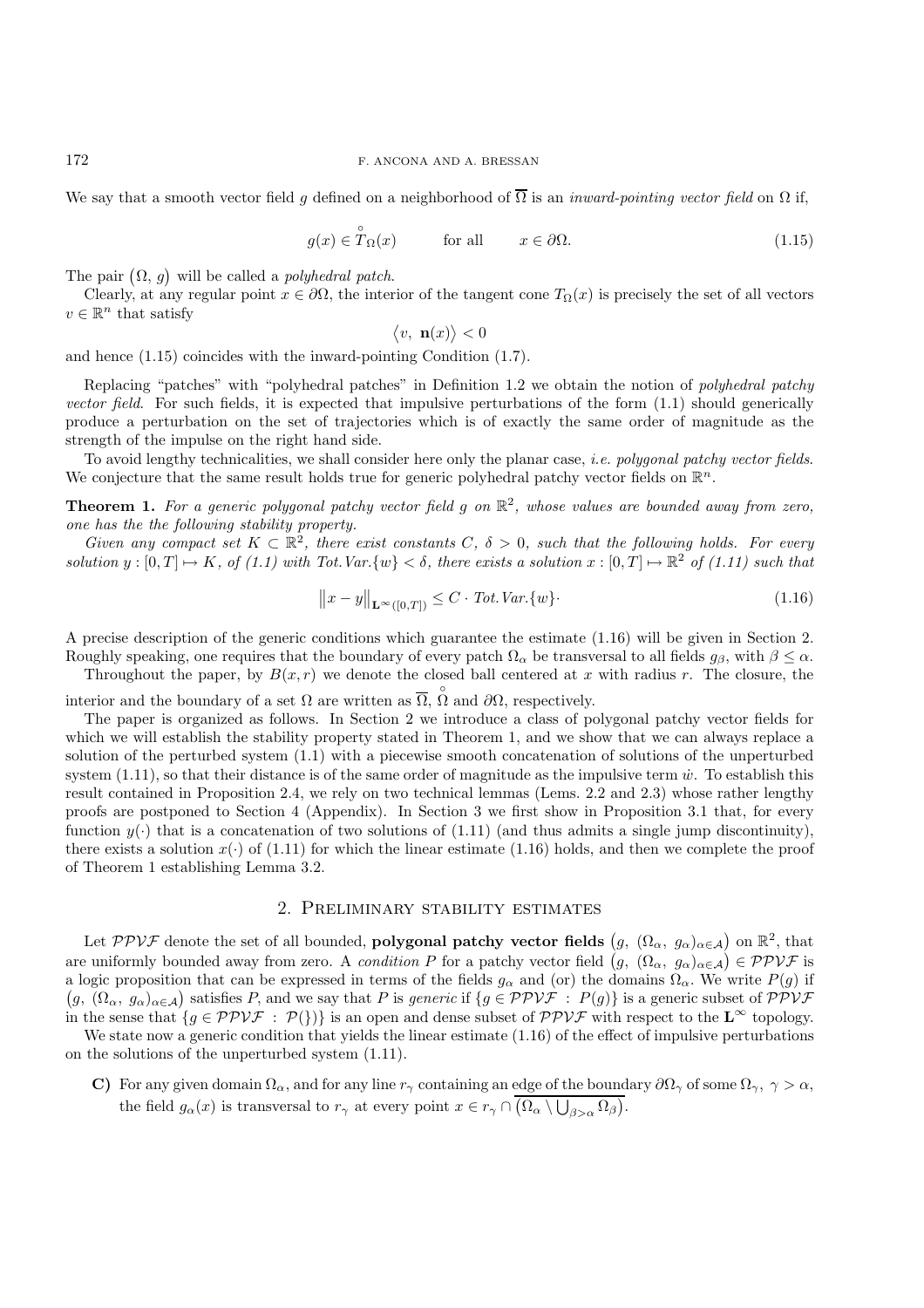In this section we will show that, given a polygonal patchy vector field g satisfying condition **(C)**, in order to establish the stability estimate (1.16) for an arbitrary solution  $t \mapsto y(t)$  of (1.1) we can always replace  $y(\cdot)$  with a piecewise smooth map  $t \mapsto y^{\diamond}(t)$  that is a concatenation of solutions of the unperturbed system (1.11). This result is contained in Proposition 2.4 and is based on two technical Lemmas (Lems. 2.2–2.3) whose proof is postponed to Section 4. Since we shall always consider throughout the paper solutions of  $(1.11)$  or of  $(1.1)$  that are contained in some fixed compact set K, we will assume without loss of generality that every domain  $\Omega_{\alpha}$  is bounded since, otherwise, one can replace  $\Omega_{\alpha}$  with its intersection  $\Omega_{\alpha} \cap \Omega'$  with a polygonal domain  $\Omega'$  that contains  $\overline{K}$ , preserving the inward-pointing condition (1.15) and the transversality condition (C).

By the basic properties of a patchy vector field, for every solution  $t \mapsto x(t)$  of (1.11) the corresponding map  $t \mapsto \alpha^*(x(t))$  in (1.9) is non-decreasing. Roughly speaking, a trajectory can move from a patch  $\Omega_{\alpha}$  to another patch  $\Omega_{\beta}$  only if  $\alpha < \beta$ . This property no longer holds in the presence of an impulsive perturbation. However, it was shown in [2] that, for a solution  $t \mapsto y(t)$  of (1.1), one can slightly modify the impulsive perturbation w, say replacing it by another perturbation  $w^{\diamond}$ , so that the map  $t \mapsto \alpha^*(y^{\diamond}(t))$  is monotone along the corresponding trajectory  $t \mapsto y^{\diamond}(t)$ . Namely, the following holds.

**Proposition 2.1.** *([2], Prop. 2.2)* Let g be a patchy vector field on an open domain  $\Omega \subset \mathbb{R}^n$ . Then, given any *compact set*  $K \subset \Omega$ , *there exist constants*  $C' = C'(K) > 0$ ,  $\delta' = \delta'(K) > 0$ , such that the following holds.

For every BV function  $w = w(t)$  with Tot.Var. $\{w\} < \delta'$ , and for every solution  $y : [0, T] \mapsto K$ , of the Cauchy *problem (1.1)–(1.2), there is a BV function*  $w^{\diamondsuit} = w^{\diamondsuit}(t)$  *and a left continuous solution*  $y^{\diamondsuit} : [0, T] \mapsto \Omega$  of

$$
\dot{y}^{\diamondsuit} = g(y^{\diamondsuit}) + \dot{w}^{\diamondsuit},\tag{2.1}
$$

*so that the map*  $t \mapsto \alpha^*(y^{\diamondsuit}(t))$  *is non-decreasing, and there holds* 

$$
Tot. Var.\{w^{\diamond}\} \leq C' \cdot Tot. Var.\{w\},
$$

$$
||y^{\diamond} - y||_{\mathbf{L}^{\infty}([0,T])} \leq C' \cdot Tot. Var.\{w\}.
$$
 (2.2)

The next Lemma shows that we can replace the solution  $t \mapsto y^{\diamond}(t)$  of (2.1) with a piecewise smooth function  $t \mapsto y^{\sharp}(t)$  so that the map  $t \mapsto \alpha^{*}(y^{\sharp}(t))$  is still non-decreasing and, for every interval

$$
I_{\alpha} \doteq \left\{ t \in [0, T]; \ \alpha^*(y^{\sharp}(t)) = \alpha \right\}, \qquad \alpha \in \text{Im}(\alpha^* \circ y^{\sharp}),
$$

 $y^{\sharp}$   $\uparrow$ <sub>L<sub>c</sub></sub> is a concatenation of trajectories of (1.11) whose endpoints lie on the edges of the domain

$$
D_{\alpha} \doteq \Omega_{\alpha} \setminus \bigcup_{\beta > \alpha} \Omega_{\beta}.
$$
 (2.3)

**Lemma 2.2.** *Let* g *be a uniformly bounded away from zero polygonal patchy vector field on* R<sup>2</sup>, *associated to a family of polygonal patches*  $\{(\Omega_\alpha, g_\alpha); \alpha \in A\}$ , and assume that condition **(C)** is satisfied. Then, given *any compact set*  $K \subset \mathbb{R}^2$ , *there exist constants*  $C'' = C''(K)$ ,  $\delta'' = \delta''(K) > 0$ , *so that, for every BV function*  $w = w(t)$  with Tot.Var. $\{w\} < \delta''$ , and for every solution  $y : [0, T] \mapsto K$ , of (1.1), there exists a left continuous, *piecewise smooth function*  $y^{\sharp}$  :  $[0, \tau] \mapsto \mathbb{R}^2$  *enjoing the properties:* 

- $a'$ ) the map  $t \mapsto \alpha^*(y^{\sharp}(t))$  is non-decreasing;
- b ) *if we let*

$$
\left\{ \alpha_{i'_1}, \dots, \alpha_{i'_{m^\sharp}} \right\} = Im(\alpha^* \circ y^\sharp), \tag{2.4}
$$

*with*

$$
\alpha_{i'_1} < \cdots < \alpha_{i'_{m^\sharp}},\tag{2.5}
$$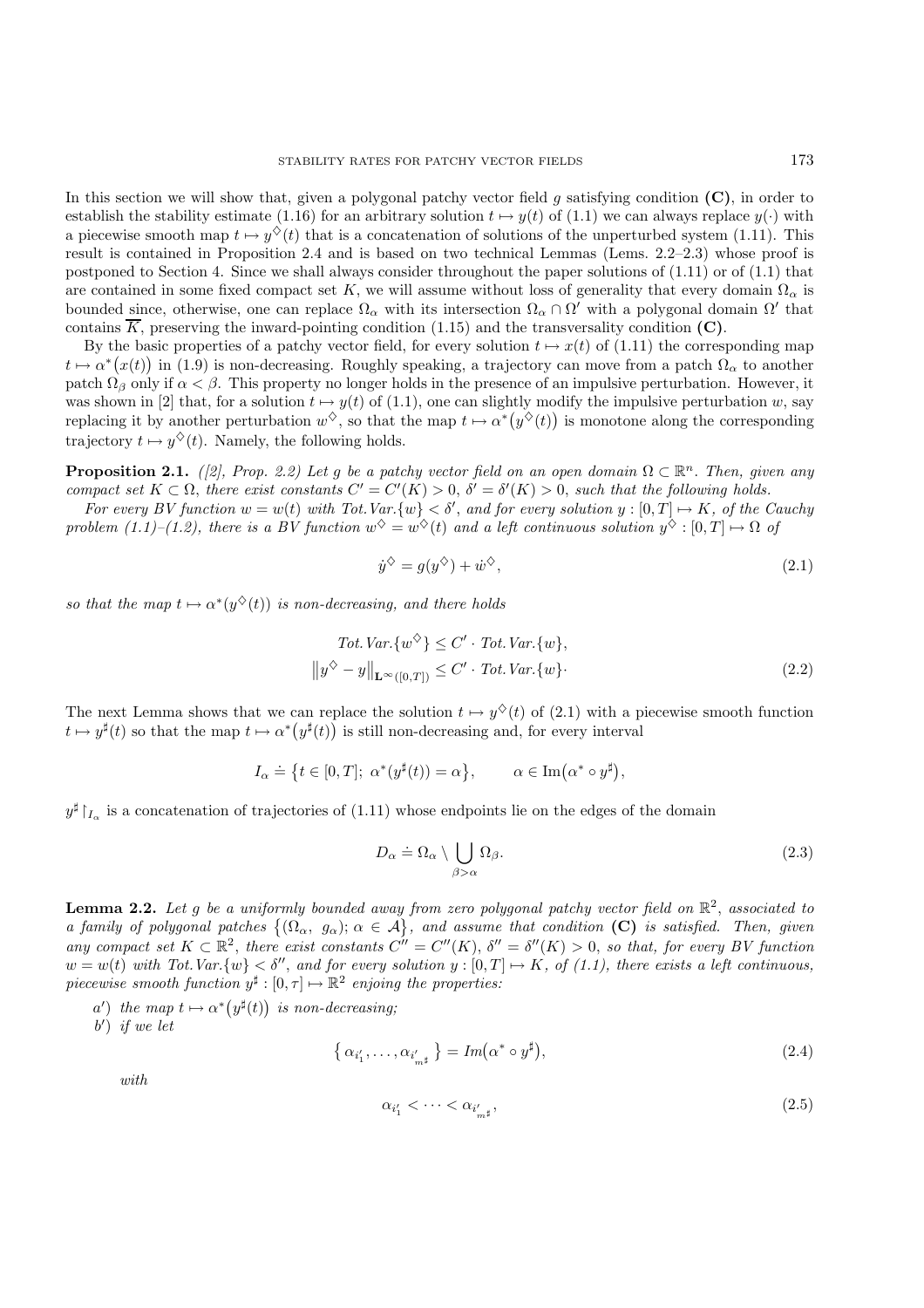and denote  $D_{\alpha_{i'_k}}$  a polygonal domain defined as in (2.3), then, for every interval

$$
]\tau_k',\,\tau_{k+1}'']\doteq\Big\{t\in[0,\,T]\ :\ y^\sharp(t)\in D_{\alpha_{i_k}'}\Big\},
$$

*there exists a partition*  $\tau'_k = t_{k,1} < t_{k,2} < \cdots < t_{k,q_k} = \tau'_{k+1}$ , with  $q_k$  less or equal to the number of edges *of the domain*  $D_{\alpha_{i'_k}}$  *in (2.3), so that, on each*  $]t_{k,\ell-1}, t_{k,\ell}$ , *the function*  $y^{\sharp}(\cdot)$  *is a classical solution of* 

$$
\dot{y} = g_{\alpha_{i'_k}}(y). \tag{2.6}
$$

and the points  $y^{\sharp}(t_{k,\ell}), y^{\sharp}(t_{k,\ell}^+), t_{k,\ell} \neq 0, T$ , *lie on different edges of the domain*  $D_{\alpha_{i_k'}}$ ;  $c^{\prime})$ 

$$
\sum_{\substack{1 \le k \le m^{\sharp} \\ 1 \le \ell < q_k}} \left| y^{\sharp}(t_{k,\ell}^+) - y^{\sharp}(t_{k,\ell}) \right| \le C'' \cdot \text{Tot.} \text{Var.}\{w\},\tag{2.7}
$$

$$
\|y^{\sharp} - y\|_{\mathbf{L}^{\infty}([0,T])} \le C'' \cdot \operatorname{Tot}.\operatorname{Var}\{\omega\}.
$$
 (2.8)

A proof of the above lemma is worked out in Section 4. The next lemma shows that for every piecewise smooth function  $y^{\flat}(\cdot)$  which is a concatenation of trajectories of (1.11) and takes values in a domain  $D_{\alpha}$  as (2.3), there is a solution  $x(\cdot)$  of (1.11) whose  $\mathbf{L}^{\infty}$  distance from  $y^{\flat}(\cdot)$  grows linearly with the total amount of jumps in  $y^{\flat}$ .

**Lemma 2.3.** *Given any polygonal domain*  $D_{\alpha}$  *defined as in (2.3), there exist constants*  $\overline{C} = \overline{C}(D_{\alpha}$ *,*  $\overline{\delta} =$  $\overline{\delta}(D_{\alpha_0}) > 0$ , so that the following hold.

- Let  $y^{\flat}: [\tau_0, \tau_1] \mapsto \mathbb{R}^2$  *be any left-continuous, piecewise smooth function having the properties:* 
	- $a''$ ) the function  $y^{\flat}(\cdot)$  is a solution of  $\dot{y} = g_{\alpha_o}(y)$  on every interval  $]t'_{\ell-1}, t'_{\ell}$  of a partition  $t'_1 = \tau_0 < t'_2 <$  $\cdots < t'_{q_o} = \tau_1$  *of*  $[\tau_0, \tau_1]$ , *and one has*

$$
y^{\flat}(t) \in D_{\alpha_o} \qquad \forall \ t \in ]t'_{\ell-1}, t'_{\ell} \, [ \qquad \forall \ \ell. \tag{2.9}
$$

*Moreover, the points*  $y^{\flat}(t'_{\ell}), y^{\flat}(t'_{\ell}^+), 1 < \ell < q_o$ , *lie on different edges of the domain*  $D_{\alpha_o}$ ;  $h^{\prime\prime}$ 

$$
\Delta(y^{\flat}) \doteq \sum_{\ell=2}^{q_o - 1} |y^{\flat}(t_{\ell}^{\prime +}) - y^{\flat}(t_{\ell}^{\prime})| < \overline{\delta}.
$$
\n
$$
(2.10)
$$

*Then, there exist a point*  $Q_{\alpha_o} = Q_{\alpha_o}(y^{\flat}) \in D_{\alpha_o}$ , and a time  $\sigma_{\alpha_o} = \sigma_{\alpha_o}(y^{\flat}) > 0$ , so that:

 $c'$ 

$$
x^{\alpha_o}(t; \tau_0, Q_{\alpha_o}) \in D_{\alpha_o} \qquad \forall \ t \in ]\tau_0, \sigma_{\alpha_o}[; \qquad (2.11)
$$

 $(d'')$  if Case  $a''$ -1) occurs then  $Q_{\alpha_o}$ ,  $x^{\alpha_o}(\sigma_{\alpha_o}; \tau_0, Q_{\alpha_o}) \in \partial D_{\alpha_o}$ , if Case  $a''$ -2) occurs then  $Q_{\alpha_o} \in \partial D_{\alpha_o}$ , if *Case a''-3)* occurs then  $x^{\alpha_o}(\sigma_{\alpha_o}; \tau_0, Q_{\alpha_o}) \in \partial D_{\alpha_o};$ 

$$
e'')
$$

 $|\sigma_{\alpha_o} - \tau_1| \leq \overline{C} \cdot \Delta(y^{\flat})$  $(2.12)$ 

$$
\left|x^{\alpha_o}\left(t; \ \tau_0, \ Q_{\alpha_o}\right) - y^{\flat}(t)\right| \leq \overline{C} \cdot \Delta(y^{\flat}) \qquad \forall \ t \in \left] \tau_0, \ \min\{\tau_1, \sigma_{\alpha_o}\}\right].\tag{2.13}
$$

Also the proof of the above Lemma is produced in Section 4. Relying on Lemmas 2.2–2.3 we are now in the position to show that, for every solution  $t \mapsto y(t)$  of the perturbed system (1.1), we can find a piecewise smooth map  $t \mapsto y^{\diamond}(t)$  that is a concatenation of solutions of the unperturbed system (1.11) and whose  $\mathbf{L}^{\infty}$  distance from  $y(\cdot)$  is of the same order of magnitude as the impulsive term  $\dot{w}$ .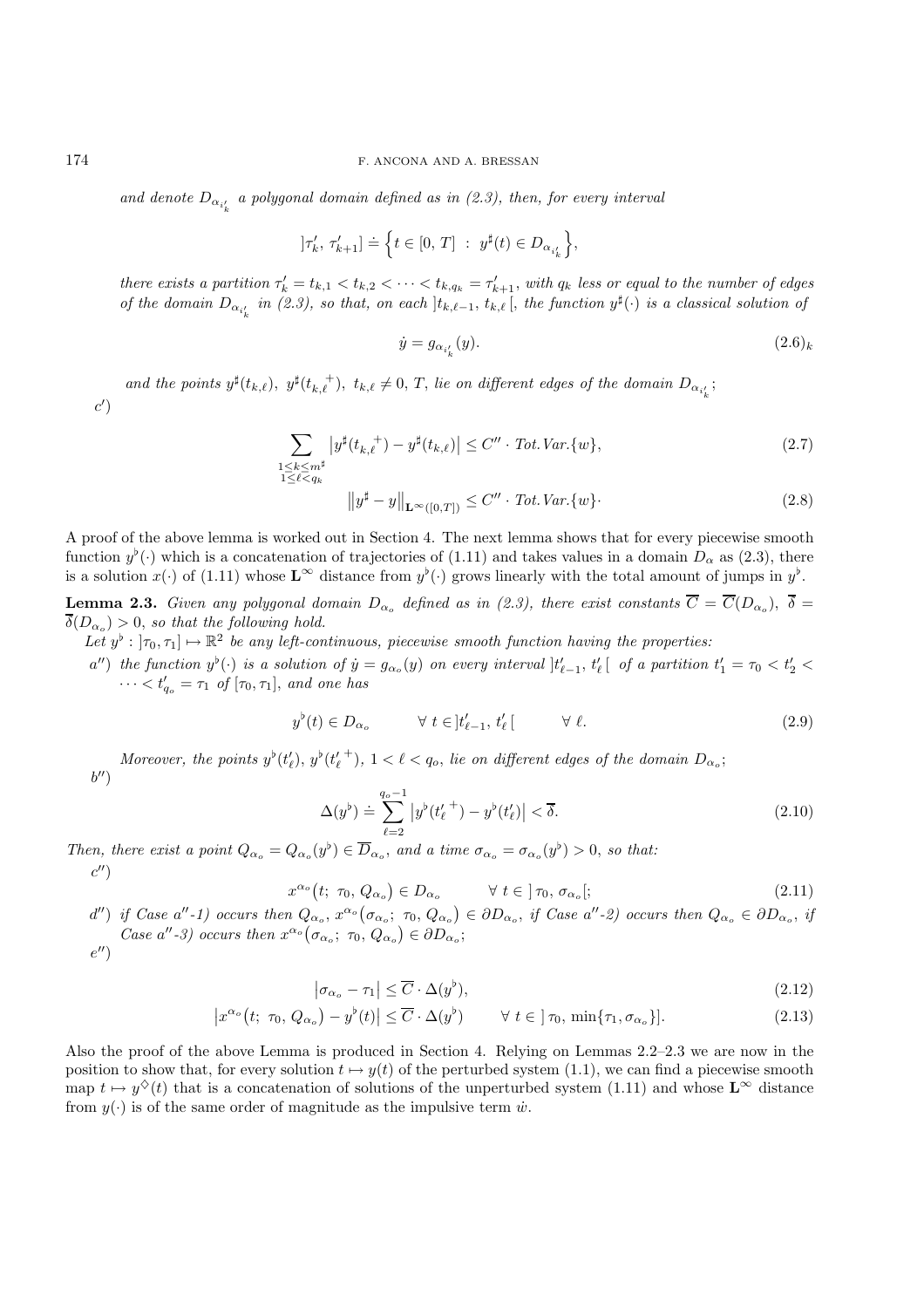**Proposition 2.4.** *In the same setting of Lemma 2.2, given any compact set*  $K \subset \mathbb{R}^2$ , *there exist constants*  $C''' = C'''(K)$ ,  $\delta''' = \delta'''(K) > 0$ , so that, for every BV function  $w = w(t)$  with Tot. Var.  $\{w\} < \delta'''$ , and for *every solution*  $y : [0, T] \mapsto K$ , of (1.1), there exists a left continuous, piecewise smooth function  $y^{\diamond} : [0, T] \mapsto \mathbb{R}^2$ *with the following properties:*

- $a''')$  the map  $t \mapsto \alpha^*(y^{\diamondsuit}(t))$  is non-decreasing, and one has  $y^{\diamondsuit}(0) = y^{\diamondsuit}(0^+);$
- $b'''$ ) if we let  $\alpha_{i'_1} < \cdots < \alpha_{i'_{m^{\diamond}}}$  denote the indices defined for  $y^{\diamond}(\cdot)$  in the same way as for  $y^{\sharp}(\cdot)$  in  $(2.4)-(2.5)$ , and let  $D_{\alpha_{i'_k}}$  denote a polygonal domain defined as in  $(2.3)$ , then, on every interval

$$
[\tau'_{k}, \tau'_{k+1}] \doteq \left\{ t \in [0, T] : y^{\diamondsuit}(t) \in D_{\alpha_{i'_{k}}} \right\},\tag{2.14}
$$

*the function*  $y^{\diamondsuit}(\cdot)$  *is a classical solution of* 

$$
\dot{y} = g_{\alpha_{i'_k}}(y). \tag{2.15}
$$

*Moreover, one has*

$$
y^{\diamondsuit}(\tau'_{k}) \in \partial D_{\alpha_{i'_{k-1}}}, \qquad y^{\diamondsuit}(\tau'^{+}_{k}) \in \partial D_{\alpha_{i'_{k}}}, \qquad \forall 1 < k \leq m^{\diamondsuit}; \qquad (2.16)
$$

 $c^{\prime\prime\prime}$ 

$$
\sum_{k=1}^{m^{\diamond}} \left| y^{\diamond} (\tau_k'^+) - y^{\diamond} (\tau_k') \right| \le C''' \cdot \text{Tot.} \text{Var.} \{ w \},\tag{2.17}
$$

$$
\|y^{\diamondsuit} - y\|_{\mathbf{L}^{\infty}([0,T])} \le C''' \cdot \operatorname{Tot}.\operatorname{Var}\{w\}.
$$
\n(2.18)

*Proof.* Fix a compact set K and, letting  $C'' = C''(K)$ ,  $\delta'' = \delta''(K)$  be the constants provided by Lemma 2.2, set  $K'' \doteq B(K, C'' \cdot \delta'')$ . Observe that, thanks to Lemma 2.2, in order to establish Proposition 2.4 it will be sufficient to show that there exist constants  $C''' = C'''(K'')$ ,  $\delta''' = \delta'''(K'') > 0$  so that the following holds. Given any piecewise smooth function  $y^{\sharp}:[0,T] \mapsto K''$ , enjoing properties  $a'$ ,  $b'$ ,  $c'$ ) stated in Lemma 2.2, and satisfying the condition

$$
\Delta(y^{\sharp}) \doteq \sum_{\text{substack}} 1 \le k \le m^{\sharp} \mathbf{1} \le \ell < q_k |y^{\sharp}(t_{k,\ell}^+) - y^{\sharp}(t_{k,\ell})| < \delta^{\prime\prime\prime},\tag{2.19}
$$

there exists a piecewise smooth function  $y^{\diamond} : [0, T] \mapsto \mathbb{R}^2$  having the properties  $a'''$ ,  $b'''$ , and satisfying the estimate

$$
\|y^{\diamondsuit} - y^{\sharp}\|_{\mathbf{L}^{\infty}([0,T])} \le C''' \cdot \Delta(y^{\sharp}).\tag{2.20}
$$

To this purpose, let  $\{\Omega_{\alpha_i} : i = 1, ..., N\}$  be the collection of polygonal domains that intersect  $K''$ , set

$$
M \doteq \sup\{|g_{\alpha_i}(y)| \; : \; y \in \Omega_{\alpha_i}, \quad i = 1, \dots, N\},\tag{2.21}
$$

and choose constants  $\overline{C}$ ,  $\overline{\delta} > 0$  so that the conclusions of Lemma 2.3 hold for any piecewise smooth function  $y^{\sharp}$ enjoing properties a''), b''), that takes values in a domain  $D_{\alpha_i}$ ,  $i = 1, \ldots, N$ . Now, consider a piecewise smooth function  $y^{\sharp}: [0, T] \mapsto K''$ , having the properties  $a'$ ,  $b'$ ,  $c'$ ) stated in Lemma 2.2, and satisfying (2.19) with

$$
\delta''' = \overline{\delta}.\tag{2.22}
$$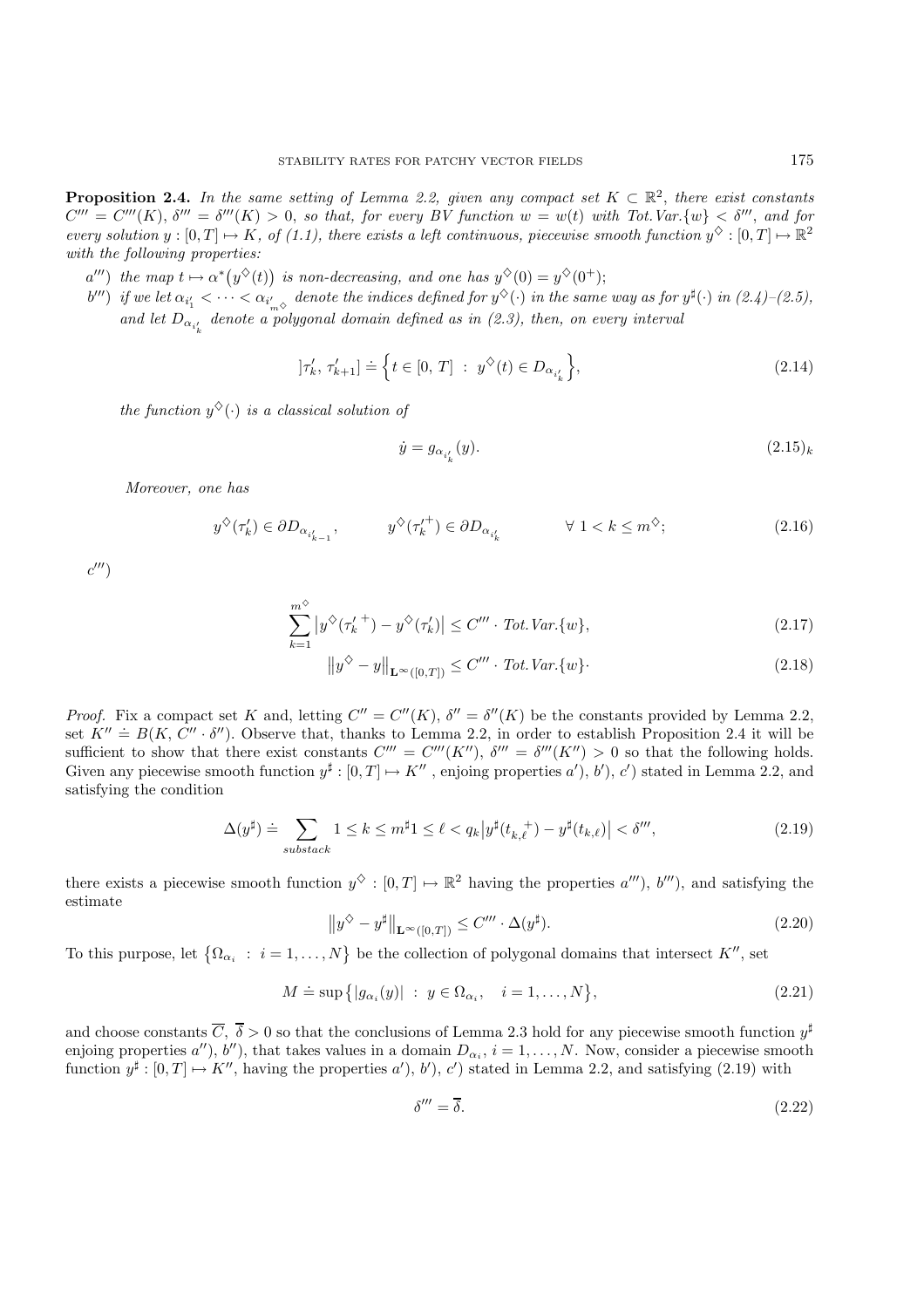Let  $0 = \tau_1' < \tau_2' < \cdots < \tau_{m^{\sharp}+1}' = T$ ,  $m^{\sharp} \leq N$ , be the partition of  $[0,T]$  induced by  $y^{\sharp}(\cdot)$  according with property b'), and observe that every restriction map  $y^{\sharp}$   $\upharpoonright_{r_k', r_{k+1}'}$ ,  $1 \leq k \leq m^{\sharp}$ , is a piecewise smooth function that enjoys the properties  $a'$ ),  $b'$ ) stated in Lemma 2.3. Let

$$
\sigma_{\alpha_{i_k'}}\doteq \sigma_{\alpha_{i_k'}}\big(y^\sharp\vert_{\mathbf{p}_{k}',\,\tau_{k+1}'}\,\big),\hspace{1cm} Q_{\alpha_{i_k'}}\doteq Q_{\alpha_{i_k'}}\big(y^\sharp\vert_{\mathbf{p}_{k}',\,\tau_{k+1}'}\,\big),\hspace{5mm} 1\leq k\leq m^\sharp,
$$

be the points and times having the properties  $c'$ ,  $d''$ ,  $e''$ ) given by Lemma 2.3. Then, consider the sequence of points  $\tau_1'' \doteq 0 < \tau_2'' < \cdots < \tau_{m''+1}'' \leq T$ ,  $m'' \leq m^{\sharp}$ , recursively defined by setting

$$
\tau_{k+1}^{\prime\prime} \doteq \tau_k^{\prime\prime} - \tau_k^{\prime} + \sigma_{\alpha_{i_k}^{\prime}},\tag{2.23}
$$

for all  $1 \leq k \leq m^{\sharp}$  such that  $\tau_k'' - \tau_k' + \sigma_{\alpha_{i'_k}} < T$ , and then letting

$$
m'' \doteq \max \{ 1 < k \le m^{\sharp} \; : \; \tau_k'' - \tau_k' + \sigma_{\alpha_{i'_k}} < T \},
$$
\n
$$
\tau_{m''+1}'' \doteq \min \{ T, \; \tau_{m''}'' - \tau_{m''}' + \sigma_{\alpha_{i'_{m''}}} \}.
$$
\n(2.24)

Next, letting  $x^g(t; t_0, x_0)$  denote a solution of  $(1.11)$  starting from  $x_0$  at time  $t_0$ , define the map  $y^{\diamondsuit}: [0, T] \mapsto \mathbb{R}^2$ as follows:  $y^{\diamond}(0) \doteq Q_{\alpha_{i'_1}}$ , and

$$
y^{\diamondsuit}(t) \doteq \begin{cases} x^{\alpha_{i'_{k}}}(t + \tau'_{k} - \tau''_{k}; \ \tau'_{k}, Q_{\alpha_{i'_{k}}}) & \forall \ t \in ]\tau''_{k}, \ \tau''_{k+1}], \quad 1 \leq k \leq m'',\\ x^{g}\left(t; \ \tau''_{m''+1}, \ y^{\diamondsuit}(\tau''_{m''+1})\right) & \forall \ t \in ]\tau''_{m''+1}, \ T]. \end{cases} \tag{2.25}
$$

By construction, the properties  $c'$ ),  $d''$ ) of  $\sigma_{\alpha_{i'_k}}$ ,  $Q_{\alpha_{i'_k}}$  given by Lemma 2.3, together with the general properties of the solutions of a patchy system (recalled in Sect. 1), guarantee that the map  $t \mapsto y^{\diamond}(t)$  enjoys the properties  $a''$ ,  $b'''$ ) stated in Proposition 2.4. Moreover, observe that by property  $e''$ ) of Lemma 2.3 one has

$$
\left|\sigma_{\alpha_{i'_{k}}}-\tau'_{k+1}\right| \leq \overline{C} \cdot \Delta(y^{\sharp}),
$$
\n
$$
\left|x^{\alpha_{i'_{k}}}\left(t; \ \tau'_{k}, \ Q_{\alpha_{i'_{k}}}\right)-y^{\sharp}(t)\right| \leq \overline{C} \cdot \Delta(y^{\sharp}) \qquad \forall \ t \in \left]\tau'_{k}, \ \min\{\tau'_{k+1}, \sigma_{\alpha_{i'_{k}}}\}\right],
$$
\n
$$
\forall \ 1 \leq k \leq m^{\sharp}. \tag{2.26}
$$

Thanks to  $(2.26)$ , and since by definition  $(2.23)$ – $(2.24)$  one has

$$
\left|\tau''_{k+1} - \tau'_{k+1}\right| \le \left|\tau''_{k} - \tau'_{k}\right| + \left|\sigma_{\alpha_{i'_{k}}} - \tau'_{k+1}\right| \qquad \forall 1 \le k < m'',
$$

proceeding by induction on  $k \geq 1$ , we derive

$$
\left|\tau_{k+1}'' - \tau_{k+1}'\right| \le k \cdot \overline{C} \cdot \Delta(y^{\sharp}) \qquad \forall \ 1 \le k < m''. \tag{2.27}
$$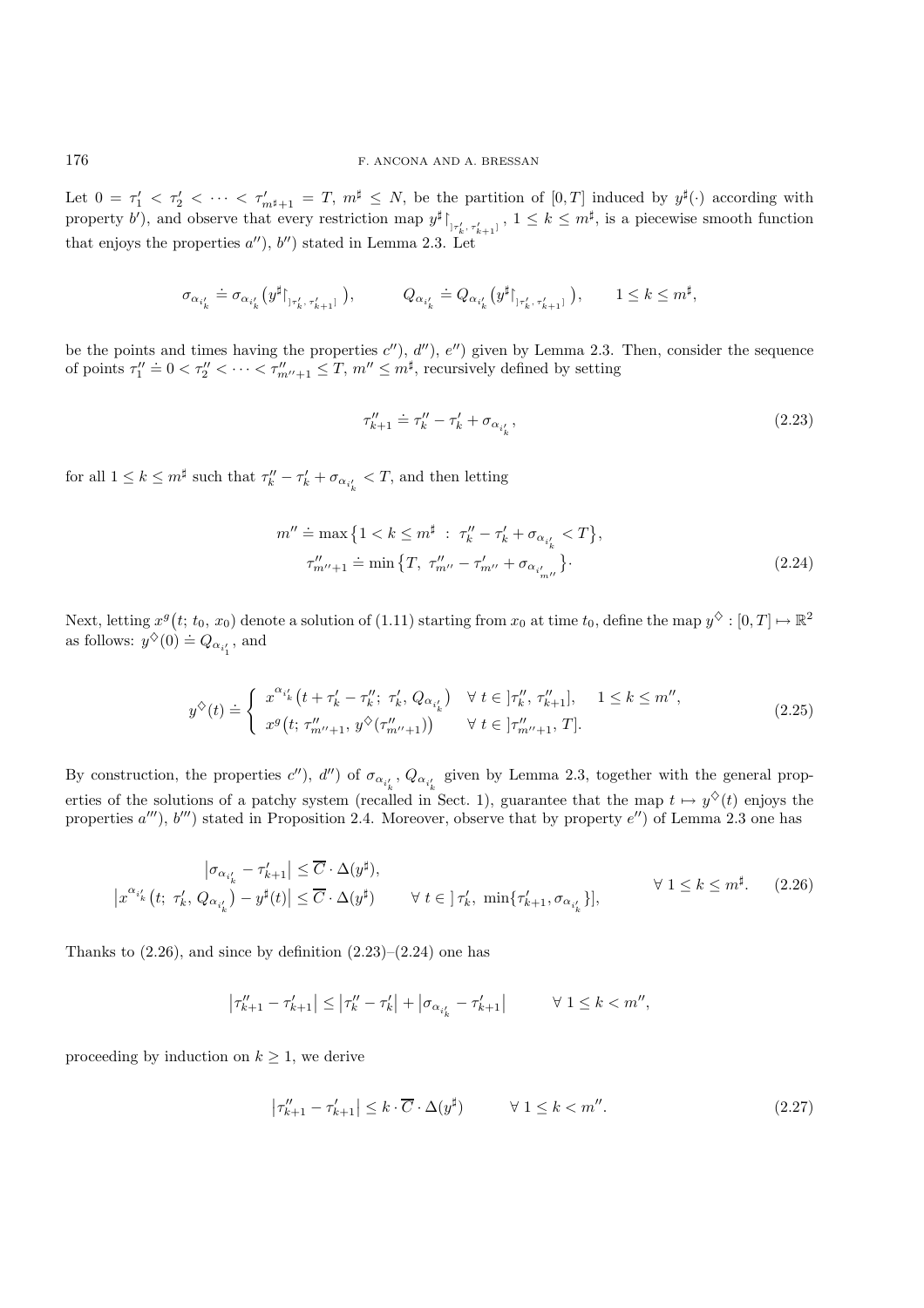On the other hand, using (2.22) and (2.26), and relying on property b') of  $y^{\sharp}(\cdot)$ , we obtain

$$
|y^{\diamond}(\tau_{k+1}''^{+}) - y^{\diamond}(\tau_{k+1}'')| = |Q_{\alpha_{i'_{k+1}}} - x^{\alpha_{i'_{k}}}(\sigma_{\alpha_{i'_{k}}}; \tau_{k}', Q_{\alpha_{i'_{k}}})|
$$
  
\n
$$
\leq |Q_{\alpha_{i'_{k+1}}} - y^{\sharp}(\tau_{k+1}'+1)| + |y^{\sharp}(\tau_{k+1}'+1) - y^{\sharp}(\tau_{k+1}')| + |y^{\sharp}(\tau_{k+1}'+1) - y^{\sharp}(\tau_{k+1}'+1)| + |y^{\sharp}(\tau_{k+1}'+1) - y^{\sharp}(\min\{\tau_{k+1}', \sigma_{\alpha_{i'_{k}}}\})| + |y^{\sharp}(\min\{\tau_{k+1}', \sigma_{\alpha_{i'_{k}}}\}) - x^{\alpha_{i'_{k}}}(\min\{\tau_{k+1}', \sigma_{\alpha_{i'_{k}}}\}; \tau_{k}', Q_{\alpha_{i'_{k}}})| + |x^{\alpha_{i'_{k}}}(\min\{\tau_{k+1}', \sigma_{\alpha_{i'_{k}}}\}; \tau_{k}', Q_{\alpha_{i'_{k}}}) - x^{\alpha_{i'_{k}}}(\sigma_{\alpha_{i'_{k}}}; \tau_{k}', Q_{\alpha_{i'_{k}}})|
$$
  
\n
$$
\leq \overline{C} \cdot \Delta(y^{\sharp}) + \Delta(y^{\sharp}) + M \cdot |\sigma_{\alpha_{i'_{k}}} - \tau_{k+1}'| + \overline{C} \cdot \Delta(y^{\sharp}) + M \cdot |\sigma_{\alpha_{i'_{k}}} - \tau_{k+1}'|
$$
  
\n
$$
\leq (1 + 2\overline{C}(1 + M)) \cdot \Delta(y^{\sharp}),
$$
  
\n
$$
\forall 1 \leq k < m''.
$$
 (2.28)

Hence, thanks to (2.22), (2.26)–(2.28), and by definition (2.25) of  $y^{\diamondsuit}(\cdot)$ , we derive

$$
\left|y^{\diamond}(t) - y^{\sharp}(t)\right| \leq \left|y^{\diamond}(t) - y^{\diamond}(t - \tau'_{k} + \tau''_{k})\right| + \left|y^{\diamond}(t - \tau'_{k} + \tau''_{k}) - y^{\sharp}(t)\right|
$$
  
\n
$$
\leq \sum_{k=2}^{m''} \left|y^{\diamond}(\tau''_{k}) - y^{\diamond}(\tau''_{k})\right| + M \cdot \left|\tau''_{k} - \tau'_{k}\right| + \left|x^{\alpha_{i'_{k}}}(t; \tau'_{k}, Q_{\alpha_{i'_{k}}}) - y^{\sharp}(t)\right|
$$
  
\n
$$
\leq N \cdot \left(1 + 3\overline{C}(1 + M)\right) \cdot \Delta(y^{\sharp}),
$$
  
\n
$$
\forall t \in \left[\tau'_{k}, \min\{\tau'_{k+1}, \sigma_{\alpha_{i'_{k}}}\}\right], \qquad 1 \leq k \leq m'', \tag{2.29}
$$

while, in the case  $\sigma_{\alpha_{i'_{k}}} < \tau'_{k+1}$ , we get

$$
\left|y^{\diamond}(t) - y^{\sharp}(t)\right| \leq \left|y^{\diamond}(t) - y^{\diamond}(\sigma_{\alpha_{i'_{k}}})\right| + \left|y^{\diamond}(\sigma_{\alpha_{i'_{k}}}) - y^{\sharp}(\sigma_{\alpha_{i'_{k}}})\right| + \left|y^{\sharp}(t) - y^{\sharp}(\sigma_{\alpha_{i'_{k}}})\right|
$$
  
\n
$$
\leq \sum_{k=2}^{m''} \left|y^{\diamond}(\tau_{k}''^{+}) - y^{\diamond}(\tau_{k}'')\right| + M \cdot \left|\sigma_{\alpha_{i'_{k}}} - \tau_{k+1}'\right| + \left|y^{\diamond}(\sigma_{\alpha_{i'_{k}}}) - y^{\sharp}(\sigma_{\alpha_{i'_{k}}})\right| + \left|y^{\sharp}(\sigma_{\alpha_{i'_{k}}}) - y^{\sharp}(\sigma_{\alpha_{i'_{k}}})\right| + \left|y^{\sharp}(\sigma_{\alpha_{i'_{k}}}) - y^{\sharp}(\sigma_{\alpha_{i'_{k}}})\right| + \left|y^{\sharp}(\sigma_{\alpha_{i'_{k}}}) - y^{\sharp}(\sigma_{\alpha_{i'_{k}}})\right| + \left|y^{\sharp}(\sigma_{\alpha_{i'_{k}}}) - y^{\sharp}(\sigma_{\alpha_{i'_{k}}})\right| + \left|y^{\sharp}(\sigma_{\alpha_{i'_{k}}}) - y^{\sharp}(\sigma_{\alpha_{i'_{k}}})\right| + \left|y^{\sharp}(\sigma_{\alpha_{i'_{k}}}) - y^{\sharp}(\sigma_{\alpha_{i'_{k}}})\right| + \left|y^{\sharp}(\sigma_{\alpha_{i'_{k}}}) - y^{\sharp}(\sigma_{\alpha_{i'_{k}}})\right| + \left|y^{\sharp}(\sigma_{\alpha_{i'_{k}}}) - y^{\sharp}(\sigma_{\alpha_{i'_{k}}})\right| + \left|y^{\sharp}(\sigma_{\alpha_{i'_{k}}}) - y^{\sharp}(\sigma_{\alpha_{i'_{k}}})\right| + \left|y^{\sharp}(\sigma_{\alpha_{i'_{k}}}) - y^{\sharp}(\sigma_{\alpha_{i'_{k}}})\right| + \left|y^{\sharp}(\sigma_{\alpha_{i'_{k}}}) - y^{\sharp}(\sigma_{\alpha_{i'_{k}}})\right| + \left|y^{\sharp}(\sigma_{\alpha_{i'_{k}}}) - y^{\sharp}(\sigma_{\alpha_{i'_{k}}})\right| +
$$

Thus,  $(2.29)$ – $(2.30)$  together, yield

$$
\left|y^{\diamond}(t) - y^{\sharp}(t)\right| \le 3N \cdot \left(1 + 3\overline{C}(1+M)\right) \cdot \Delta(y^{\sharp}) \qquad \forall \ t \in [0, \tau'_{m''+1}]. \tag{2.31}
$$

On the other hand, in the case  $\tau'_{m''+1} < T$ , by definition (2.24) one has  $m'' = m^{\sharp}$ ,  $T < \tau''_{m''} - \tau'_{m''} + \sigma_{\alpha_{i'_{m''}}}$ , and hence, using  $(2.26)$ – $(2.27)$ , we get

$$
|T - \tau'_{m''+1}| \le |\tau''_{m''} - \tau'_{m''} + \sigma_{\alpha_{i'_{m''}}} - \tau'_{m''+1}|
$$
  
\n
$$
\le |\tau''_{m''} - \tau'_{m''}| + |\sigma_{\alpha_{i'_{m''}}} - \tau'_{m''+1}|
$$
  
\n
$$
\le (N+1) \cdot \overline{C} \cdot \Delta(y^{\sharp}). \tag{2.32}
$$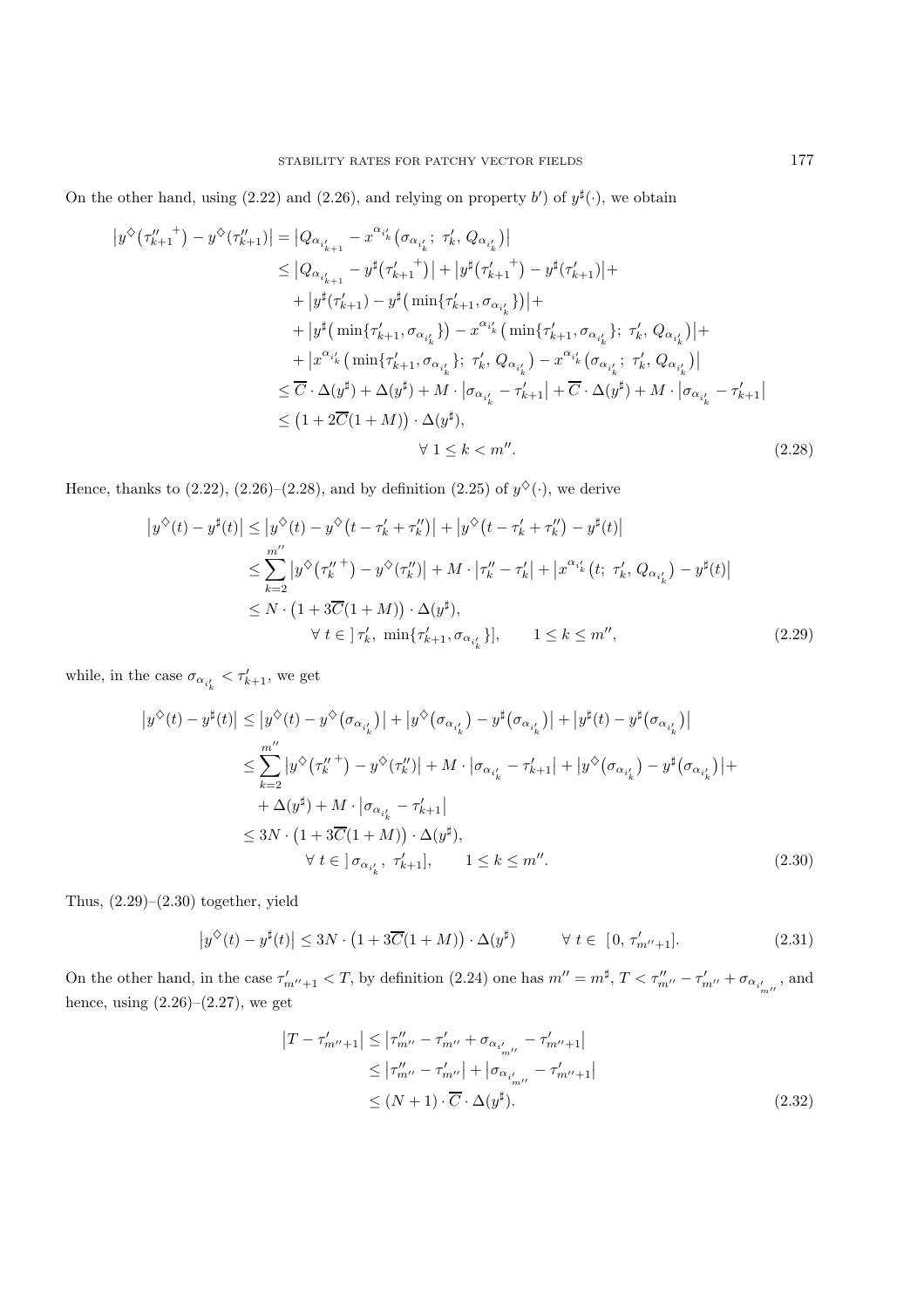Therefore, from  $(2.28)$ ,  $(2.31)$ – $(2.32)$  we derive

$$
\left|y^{\diamond}(t) - y^{\sharp}(t)\right| \leq \left|y^{\diamond}(t) - y^{\diamond}(\tau'_{m''+1})\right| + \left|y^{\diamond}(\tau'_{m''+1}) - y^{\sharp}(\tau'_{m''+1})\right| + \left|y^{\sharp}(t) - y^{\sharp}(\tau'_{m''+1})\right|
$$
  
\n
$$
\leq \sum_{k=2}^{m''} \left|y^{\diamond}(\tau''_k)^{-} - y^{\diamond}(\tau''_k)\right| + M \cdot \left|T - \tau'_{m''+1}\right| +
$$
  
\n
$$
+ \left|y^{\diamond}(\tau'_{m''+1}) - y^{\sharp}(\tau'_{m''+1})\right| + \Delta(y^{\sharp}) + M \cdot \left|T - \tau'_{m''+1}\right|
$$
  
\n
$$
\leq 4N \cdot \left(1 + 4\overline{C}(1 + M)\right) \cdot \Delta(y^{\sharp})
$$
  
\n
$$
\forall t \in [\tau'_{m''+1}, T]. \tag{2.33}
$$

Hence,  $(2.32)$ – $(2.33)$  together show that  $y^{\diamondsuit}(\cdot)$  satisfies the estimates  $(2.20)$  choosing

$$
C''' > 4N \cdot \left(1 + 4\overline{C}(1+M)\right),\tag{2.34}
$$

 $\Box$ 

which completes the proof of Proposition 2.4.

### 3. Proof of Theorem 1

In view of Proposition 2.4, it is useful to introduce the following

**Definition 3.1.** A left-continuous, piecewise smooth function  $y^{\diamond}$  :  $[0, T] \mapsto \mathbb{R}^2$  that enjoys the properties  $a'''$ )– $b'''$ ) stated in Proposition 2.4, is called a *concatenation of classical solutions (CCS) of* (1.11).

Notice that, in particular, any Carathéodory solution of  $(1.11)$  is always a CCS. In connection with any CCS  $y:[0,T] \mapsto \mathbb{R}^2$ , letting  $0=\tau_1 < \tau_2 < \cdots < \tau_{m+1}=T$  be the partition of  $[0,T]$  defined as in  $(2.4)-(2.5)$ , we will denote the total amount of jumps in  $y(.)$  by

$$
\Delta(y) \doteq \sum_{k=2}^{m} |y(\tau_k^+) - y(\tau_k)|. \tag{3.1}
$$

Throughout this section, we shall work with CCS of (1.11)  $y : [t_0, t_1] \mapsto \mathbb{R}^2$  that take values in some neighborhood

$$
K_0 \doteq B(K, \delta_0), \quad \delta_0 > 0,\tag{3.2}
$$

of a fixed compact set  $K \subset \mathbb{R}^2$ , and we shall adopt the following further notations. Consider the set of indices

$$
\mathcal{A}_{K_0} \doteq \{ \alpha \in \mathcal{A}; \ \Omega_{\alpha} \cap K_0 \neq \emptyset \}.
$$
\n(3.3)

Let  $N = |\mathcal{A}_{K_0}|$  be the number of elements in  $\mathcal{A}_{K_0}$ , and set

$$
M \doteq \sup \{|g_{\alpha}(y)| \; : \; y \in \Omega_{\alpha}, \qquad \alpha \in \mathcal{A}_{K_0}\}.
$$
 (3.4)

Before giving the complete proof of Theorem 1 we will first show that, for every given CCS of (1.11)  $y(\cdot)$ admitting a single jump discontinuity, there exists a (Carathéodory) solution  $x(\cdot)$  of (1.11) for which the linear estimate (1.16) holds. Namely, we shall prove

**Proposition 3.1.** *Let* g *be a uniformly bounded away from zero polygonal patchy vector field on*  $\mathbb{R}^2$ , *associated to a family of polygonal patches*  $\{(\Omega_{\alpha}, g_{\alpha})\}\ \alpha \in \mathcal{A}\}$ , and assume that condition **(C)** is satisfied. Then, given *any compact set*  $K \subset \mathbb{R}^2$ , *there exist constants*  $C^{\text{IV}} = C^{\text{IV}}(K)$ ,  $\delta^{\text{IV}} = \delta^{\text{IV}}(K) > 0$  *so that the following hold.*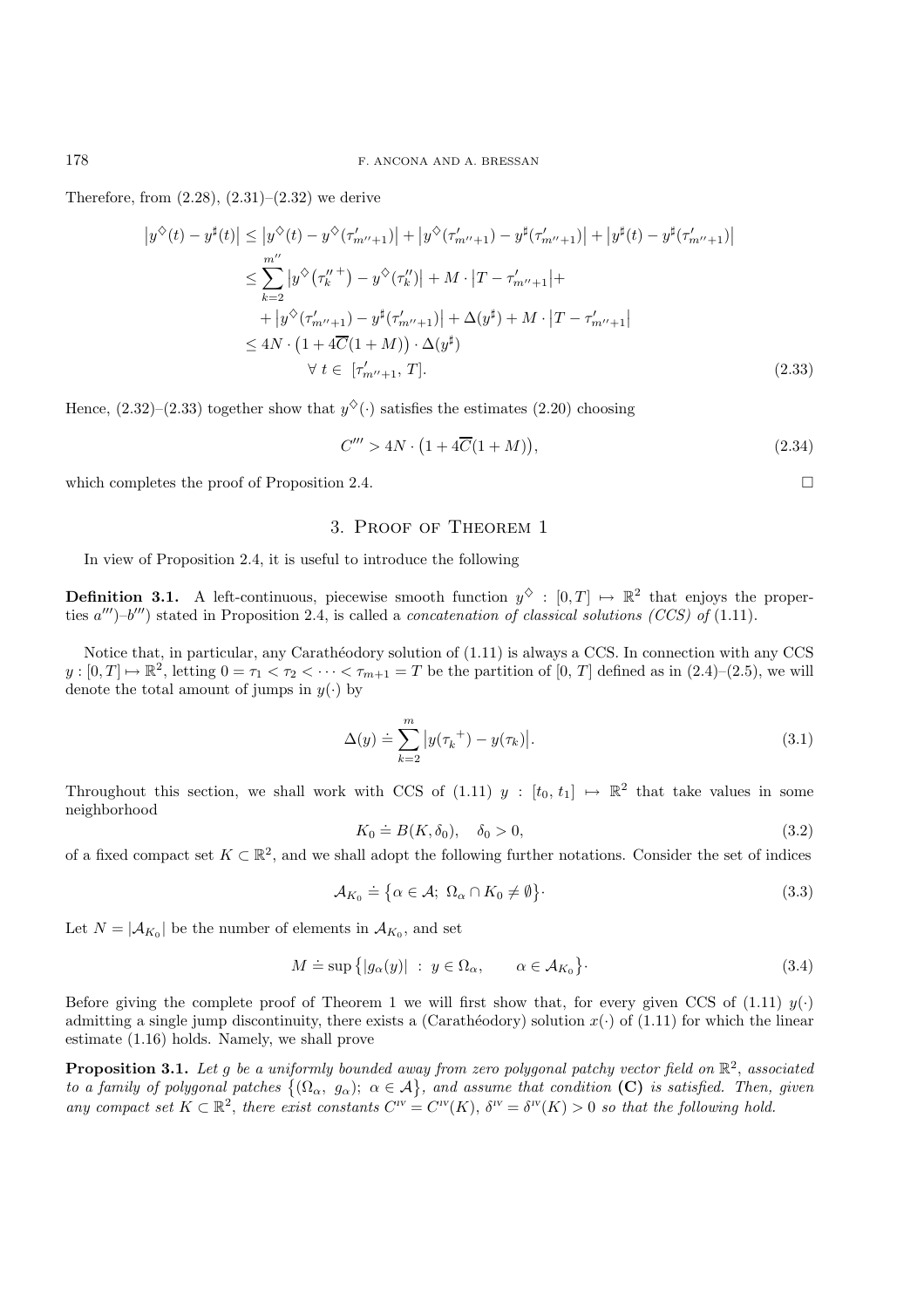Let  $y^{\flat}$ :  $[\tau_0, \tau_1] \mapsto K$ ,  $y^{\natural}$ :  $[\tau_1, \tau_2] \mapsto K$ , *be two continuous maps having the properties:* 

i) *the function*  $y^{\flat}(\cdot)$  *is a Carathéodory solution of (1.11) and, letting* 

$$
\alpha_1 \doteq \max\big\{\alpha \ ; \ \alpha \in Im(\alpha^* \circ y^\flat)\big\},\
$$

*one has*

$$
y^{\flat}(\tau_1) \in \partial D_{\alpha_1} \tag{3.5}
$$

(where  $D_{\alpha_1}$  denotes a polygonal domain defined as in (2.3));

*ii*) *the function*  $y^{\natural}(\cdot)$  *is a solution of*  $\dot{y} = g_{\alpha_2}(y)$ , *for some*  $\alpha_2 > \alpha_1$ *, and one has* 

$$
y^{\sharp}(t) \in D_{\alpha_2} \qquad \forall \ t \in [\tau_1, \tau_2],
$$
  

$$
y^{\sharp}(\tau_1^+) \in \partial D_{\alpha_2};
$$
 (3.6)

iii)

$$
\left|y^{\flat}(\tau_1) - y^{\natural}(\tau_1^{+})\right| < \delta^{iv}.\tag{3.7}
$$

Then, there exists a Carathéodory solution of  $(1.11) \Phi_{\nu, \nmid} \doteq \Phi[y^{\nu}, y^{\mu}] : [\tau_0, \sigma_{\nu, \nmid}] \longrightarrow \mathbb{R}^2$ , such that

$$
\left|y^{\flat}(t) - \Phi_{\flat, \natural}(t)\right| \leq C^{iv} \cdot \left|y^{\flat}(\tau_1) - y^{\sharp}(\tau_1^+) \right| \qquad \forall \ t \in [\tau_0, \min\{\tau_1, \sigma_{\flat, \natural}\}], \tag{3.8}
$$

$$
\left|y^{\natural}(t) - \Phi_{\flat,\natural}(t)\right| \leq C^{iv} \cdot \left|y^{\flat}(\tau_1) - y^{\natural}(\tau_1^+)\right| \qquad \forall \ t \in \,]\,\tau_1, \, \min\{\tau_2, \,\sigma_{\flat,\natural}\}, \qquad \text{if} \quad \sigma_{\flat,\natural} > \tau_1. \tag{3.9}
$$

*Moreover, one has*

$$
\alpha^*(\Phi_{\flat,\natural}(t)) \le \alpha_2 \qquad \forall \ t \in [\tau_0, \sigma_{\flat,\natural}],
$$
  

$$
y^{\natural}(\tau_2) \in \partial D_{\alpha_2} \qquad \Longrightarrow \qquad \Phi_{\flat,\natural}(\sigma_{\flat,\natural}) \in \partial D_{\alpha_2}, \qquad (3.10)
$$

*and there holds*

$$
|\sigma_{\flat,\natural} - \tau_2| \le C^{iv} \cdot |y^{\flat}(\tau_1) - y^{\sharp}(\tau_1^+)|. \tag{3.11}
$$

*Proof.*

**1.** Fix a compact set  $K \subset \mathbb{R}^2$ , let  $K_0$  be the neighborhood of K in (3.2), and denote with  $\mathcal{A}_K$ ,  $\mathcal{A}_{K_0}$  the sets of indices defined as in (3.3) in connection with K and  $K_0$ . For each  $\alpha \in \mathcal{A}_{K_0}$  denote by  $V_\alpha$  the set of vertices of the polygonal domain  $D_{\alpha}$ . Notice that, since g is a patchy vector field satisfying condition **(C)**, the Cauchy problem (1.11)–(1.2) has a unique local forward (Caratéodory) solution in the case  $y_0 \in (\bigcup_{\alpha \in A_K} \Omega_\alpha) \setminus (\bigcup_{\alpha \in A_K} V_\alpha)$ ,<br>and at most N local forward solutions if  $y_0 \in \Pi$  V. On the other hand, by the properties of the solut and at most N local forward solutions if  $y_0 \in \bigcup_{\alpha \in A_K} V_\alpha$ . On the other hand, by the properties of the solutions of a patchy system recalled in Section 1, the Cauchy problem for (1.11) has always backward uniqueness of a patchy system recalled in Section 1, the Cauchy problem for (1.11) has always backward uniqueness. Therefore, the set  $T_{\alpha}$  of all graphs of maximal (Caratéodory) trajectories of (1.11) that go through some vertex in  $\cup_{\alpha\in\mathcal{A}_K}V_\alpha$ , and are contained in  $\cup_{\alpha\in\mathcal{A}_{K_0}}\overline{\Omega}_\alpha$ , is finite. For convenience, with a slight abuse of notation, we will often write  $\gamma \in \mathcal{T}_{\alpha}$  to mean Im( $\gamma$ )  $\in \mathcal{T}_{\alpha}$ . The unique backward solution of the Cauchy problem (1.11)–(1.2), whenever does exist, will be denoted by  $t \mapsto x^g(t; t_0, y_0), t \leq t_0$ . We assume that every vector field  $g_\alpha$  is defined on a neighborhood of  $\overline{\Omega}_{\alpha}$  and we denote, as usual, by  $t \mapsto x^{\alpha}(t; t_0, x_0)$  the solution of the Cauchy problem

$$
\dot{x} = g_{\alpha}(x), \qquad x(t_0) = x_0 \in \overline{\Omega}_{\alpha}.
$$
\n(3.12)

By well-posedness of (3.12), there will be some constant  $c_0 > 1$  so that

$$
\left|x^{\alpha}(t; t_0, x_0) - x^{\alpha}(t'; t_1, x_1)\right| \le c_0 \left\{|t - t'| + |t_0 - t_1| + |x_0 - x_1|\right\} \qquad \forall x_0, x_1 \in \overline{\Omega}_{\alpha}.
$$
 (3.13)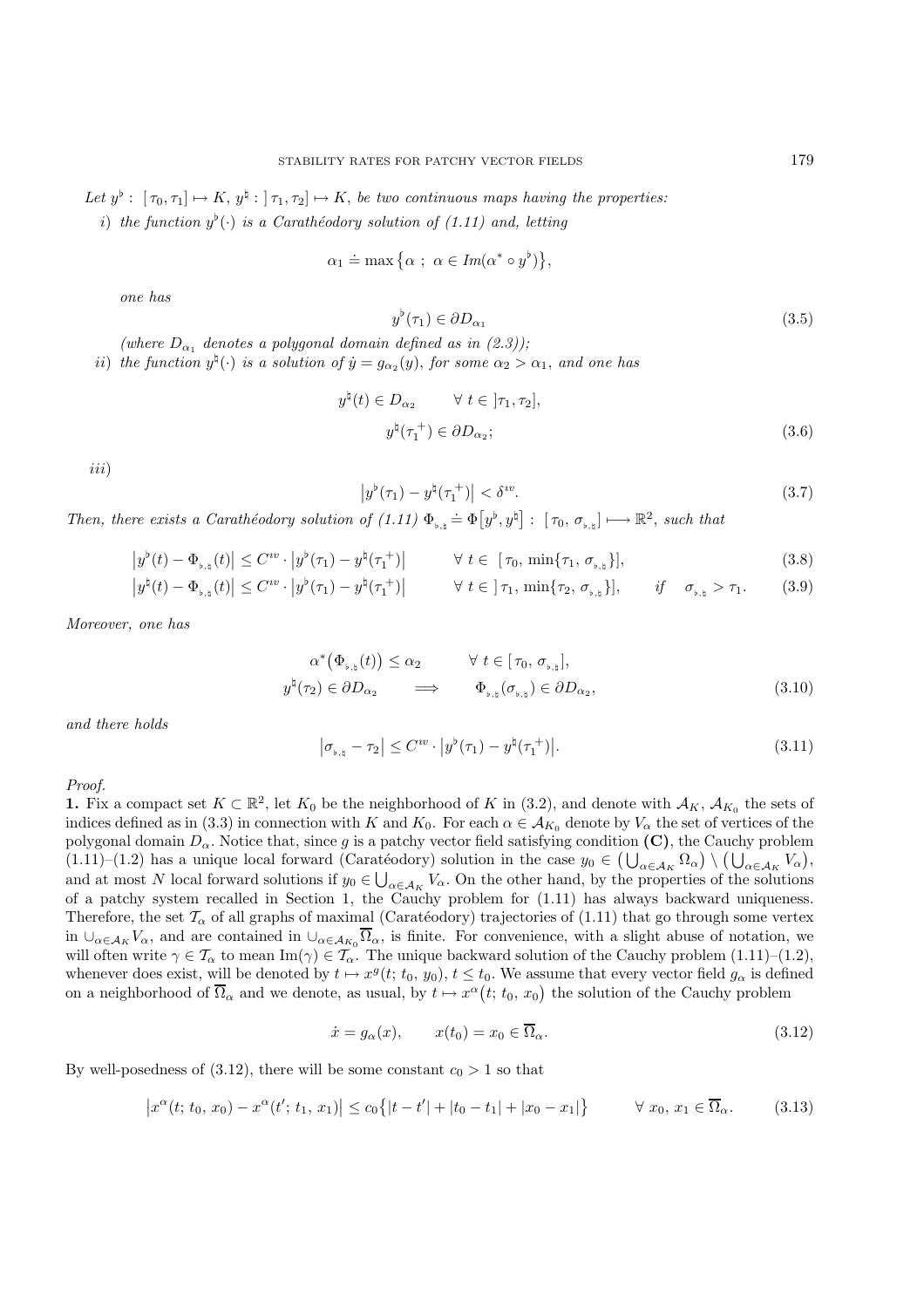For every  $x_0 \in \partial D_\alpha$ , we let  $t^+_{\alpha}(x_0)$ ,  $t^-_{\alpha}(x_0)$  denote the time that is necessary to reach the set  $\overline{\Omega}_{\alpha} \setminus D_\alpha$  starting<br>from  $x_0$  and following respectively the forward and becaused flow of the vector fi from  $x_0$  and following, respectively, the forward and backward flow of the vector field  $g_\alpha$ , *i.e.* 

$$
t_{\alpha}^{+}(x_{0}) \doteq \inf \{ t > 0 \; ; \; x^{\alpha}(t; 0, x_{0}) \in \overline{\Omega}_{\alpha} \setminus D_{\alpha} \},
$$
  

$$
t_{\alpha}^{-}(x_{0}) \doteq \sup \{ t < 0 \; ; \; x^{\alpha}(t; 0, x_{0}) \in \overline{\Omega}_{\alpha} \setminus D_{\alpha} \}.
$$
 (3.14)

Using the quantities in (3.14) we define the sets of *incoming* and *outgoing boundary points*

$$
\partial_x D_\alpha \doteq \{ x \in \partial D_\alpha \; ; \; t_\alpha^+(x) > 0 \},\
$$
\n
$$
\partial_\phi D_\alpha \doteq \{ x \in \partial D_\alpha \; ; \; t_\alpha^-(x) < 0 \},\
$$
\n
$$
(3.15)
$$

that clearly consist of all the points in the boundary  $\partial D_{\alpha}$  where the field  $g_{\alpha}$  is pointing, respectively, towards the interior and towards the exterior of  $D_{\alpha}$ . Moreover, for any pair of indices  $\alpha, \beta \in A_K$ ,  $\alpha < \beta$ , define the set

$$
G_{\alpha,\beta} \doteq \partial_{\varphi} D_{\alpha} \cap \partial_{\tau} D_{\beta} \cap \left( V_{\alpha} \cup V_{\beta} \cup \bigcup_{\gamma \in \mathcal{T}_{\beta}} \text{Im}(\gamma) \right). \tag{3.16}
$$

Since  $g_{\alpha}$  are smooth, uniformly bounded away from zero vector fields that satisfy the inward-pointing condition (1.17) and the transversality condition **(C)**, and by the properties of the solutions of a patchy system recalled in Section 1, one can easily verify that the following properties hold.

- **P1)** *There exist constants*  $c_1$ ,  $\delta_1 > 0$  *(depending only on* K*)* so that, given any domain  $D_\alpha$ ,  $\alpha \in A_K$ , one *has:*
	- *a)* for any  $x, y \in \partial_x D_\alpha$  belonging to the same connected component of  $\partial D_\alpha \setminus \bigcup_{\gamma \in \mathcal{T}_\alpha} Im(\gamma)$ , there holds

$$
|x - y| < \delta_1 \qquad \Longrightarrow \qquad \left| t_\alpha^+(x) - t_\alpha^+(y) \right| < c_1 \cdot |x - y|; \tag{3.17}
$$

*b)* given any  $x_0 \in \partial_{\tau} D_{\alpha} \cap \bigcup_{\gamma \in \mathcal{T}_{\alpha}} Im(\gamma)$ , and any  $x \in \partial_{\tau} D_{\alpha} \cap B(x_0, \delta_1)$ ,  $x \neq x_0$ , there exists  $\widehat{\tau}_{x_0,x}^{\alpha} \in$  $[0, t^+_{\alpha}(x_0)]$  *such that* 

$$
x^{\alpha}(\widehat{\tau}_{x_0,x}^{\alpha}; 0, x_0) \in \partial D_{\alpha}, \qquad |t_{\alpha}^{+}(x) - \widehat{\tau}_{x_0,x}^{\alpha}| < c_1 \cdot |x - x_0|.
$$
 (3.18)

**P2)** *There exist constants*  $c_2$ ,  $\delta_2 > 0$  *(depending only on*  $K_0$ *) so that, given any pair of domains*  $D_\alpha$ ,  $D_\beta$ ,  $\alpha < \beta, \, \alpha, \beta \in A_K$ , with  $\partial_{\varphi}D_{\alpha} \cap \partial_{\varphi}D_{\beta} \neq \emptyset$ , the following holds. For every  $x_0 \in G_{\alpha,\beta}$ , and for *any backward (Caratéodory) trajectory*  $t \mapsto x^g(t; 0, x)$ ,  $t \in [-\hat{\tau}_x, 0]$  *of (1.11) arriving in some point*  $x \in \partial D \cap B(x_0, \delta_0)$  starting from  $x^g(-\hat{\tau} \cdot 0, x) \in \Box$  and contained in K, there is another  $x \in \partial_{\mathcal{O}} D_{\alpha} \cap B(x_0, \delta_2)$ , *starting from*  $x^g(-\hat{\tau}_x; 0, x) \in \bigcup_{\gamma \leq \alpha} \partial D_{\gamma}$ , and contained in K, there is another *backward trajectory*  $t \mapsto x^g(t; 0, x_0), t \in [-\hat{\tau}_{x_0,x}^g, 0]$  *of (1.5) arriving in*  $x_0$ , *contained in*  $K_0$ , *and* such that *such that*

$$
x^g\left(-\hat{\tau}_{x_0,x}^g; 0, x_0\right) \in \bigcup_{\gamma \le \alpha} \partial D_{\gamma},\tag{3.19}
$$

$$
\left|\hat{\tau}_{x_0,x}^g - \hat{\tau}_x\right| < c_2 \cdot |x - x_0|,\tag{3.20}
$$

$$
\left| x^{g}\left(t - \hat{\tau}_{x_{0},x}^{g}; 0, x_{0}\right) - x^{g}\left(t - \hat{\tau}_{x}; 0, x\right) \right| < c_{2} \cdot \left| x - x_{0} \right| \quad \forall \ t \in [0, \ \min\{\hat{\tau}_{x_{0},x}^{g}, \hat{\tau}_{x}\}]. \tag{3.21}
$$

Next, choose  $\overline{\lambda} > 0$  so that, for any pair of indices  $\alpha, \beta \in \mathcal{A}_K$ ,  $\alpha < \beta$ , one has

$$
B(x_0, \overline{\lambda}) \cap B(y_0, \overline{\lambda}) = \emptyset \qquad \forall x_0, y_0 \in G_{\alpha, \beta}, \qquad x_0 \neq y_0.
$$
 (3.22)

Then, for any  $0 \leq \lambda \leq \overline{\lambda}$ , let  $R^1_{\alpha,\beta}(\lambda), \ldots, R'^{\alpha,\beta}_{\alpha,\beta}(\lambda)$  denote the connected components of

$$
(\partial D_{\alpha} \cup \partial D_{\beta}) \setminus \bigcup_{P \in G_{\alpha,\beta}} B(P, \lambda),
$$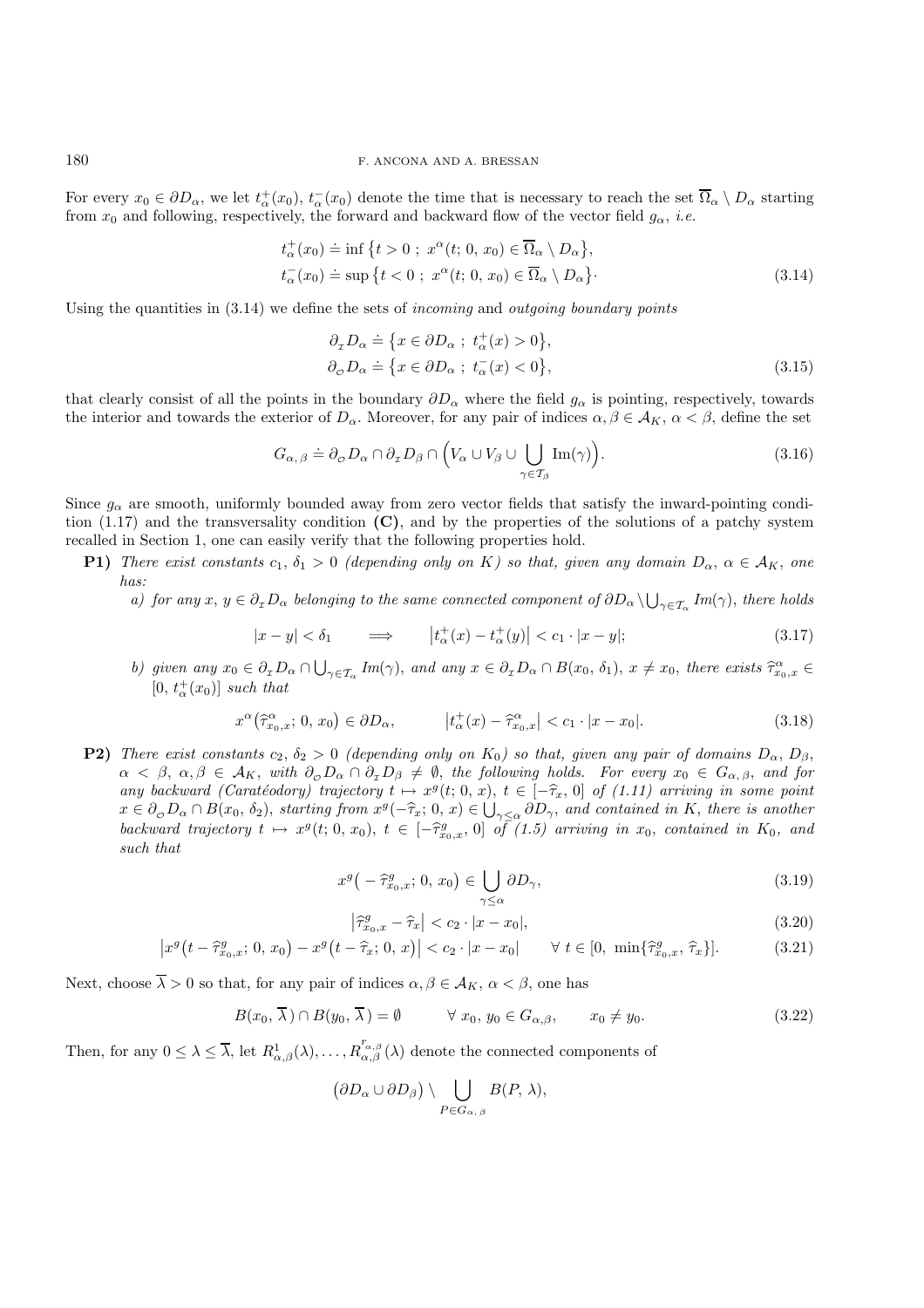and set

$$
\rho_{\alpha,\beta}(\lambda) \doteq \begin{cases} \min \Big\{ d\big(R^s_{\alpha,\beta}(\lambda), R^\ell_{\alpha,\beta}(\lambda)\big) \; ; \; 1 \le s, \, \ell \le r_{\alpha,\beta}, \quad s \neq \ell \Big\} & \text{if} \quad \partial_{\varphi} D_{\alpha} \cap \partial_{\tau} D_{\beta} \neq \emptyset, \\ d\big(\partial_{\varphi} D_{\alpha}, \, \partial_{\tau} D_{\beta}\big) & \text{otherwise.} \end{cases} \tag{3.23}
$$

Since by construction one has

$$
\inf \left\{ \frac{\rho_{\alpha,\beta}(\lambda)}{\lambda} \; : \; 0 < \lambda \leq \overline{\lambda} \right\} > 0 \qquad \forall \; \alpha, \beta \in \mathcal{A}_K, \quad \alpha < \beta, \qquad \text{s.t.} \quad \partial_{\phi} D_{\alpha} \cap \partial_{\tau} D_{\beta} \neq \emptyset, \tag{3.24}
$$

there will be constants  $c_3 > 1$ ,  $0 < \delta_3 < \overline{\lambda}/(2c_3)$ , so that

$$
\rho_{\alpha,\beta}(c_3 \cdot \delta) > 2\delta \qquad \forall \ 0 < \delta \le \delta_3, \qquad \forall \ \alpha,\beta \in \mathcal{A}_K, \quad \alpha < \beta. \tag{3.25}
$$

**2.** Consider now two continuous maps  $y^{\flat} : [\tau_0, \tau_1] \mapsto K$ ,  $y^{\sharp} : [\tau_1, \tau_2] \mapsto K$ , having the properties  $i$ )–*iii*) with

$$
\delta^{IV} \le \min\left\{\frac{\delta_1}{2c_3}, \frac{\delta_2}{2c_3}, \delta_3\right\}.
$$
\n(3.26)

To fix the ideas, we shall assume also that

$$
y^{\flat}(\tau_0^+) \in \bigcup_{\gamma \le \alpha_1} \partial D_{\gamma}, \qquad y^{\sharp}(\tau_2) \in \partial D_{\alpha_2}.
$$
 (3.27)

The cases where  $y^{\flat}(\tau_0^+) \in \bigcup_{\gamma \leq \alpha_1}$  $D_{\gamma}$ , or  $y^{\natural}(\tau_2) \in D_{\alpha_2}$ , can be treated in entirely similar manner. Set

$$
x^{\flat} \doteq y^{\flat}(\tau_1), \qquad x^{\sharp} \doteq y^{\sharp}(\tau_1^+), \qquad \Delta \doteq |x^{\flat} - x^{\sharp}|, \qquad (3.28)
$$

and observe that, since the properties  $i$ )- $ii$ ) of  $y^{\flat}(\cdot)$ ,  $y^{\sharp}(\cdot)$  imply

$$
x^{\flat} \in \partial_{\phi} D_{\alpha_1}, \qquad x^{\natural} \in \partial_{\tau} D_{\alpha_2},
$$

by the definition (3.23) of  $\rho_{\alpha_1,\alpha_2}$  and because of (3.7), (3.25) and (3.26), we deduce that, if  $\partial_{\sigma}D_{\alpha_1} \cap \partial_{\tau}D_{\alpha_2} = \emptyset$ , then

$$
\Delta \ge d(\partial_{\varphi} D_{\alpha_1}, \ \partial_{\tau} D_{\alpha_2}) = \rho_{\alpha_1, \alpha_2}(c_3 \cdot \Delta)
$$
  
> 2\Delta

which yields a contradiction. Therefore, it must be  $\partial_{\mathcal{O}} D_{\alpha_1} \cap \partial_{\mathcal{I}} D_{\alpha_2} \neq \emptyset$  which, in turn, by definition (3.16)<br>implies  $C = \langle \emptyset, \text{In order to construct the Carathiodour solution of (1.11), } \Phi = \text{criterion} (2.8), (2.11)$  are will implies  $G_{\alpha_1,\alpha_2} \neq \emptyset$ . In order to construct the Carathéodory solution of  $(1.11) \Phi_{\flat,\natural}$  satisfying  $(3.8)$ – $(3.11)$ , we will handle separately the case in which the endpoints  $x^{\flat}$ ,  $x^{\sharp}$  lie on the same connected component of

$$
(\partial D_{\alpha_1} \cup \partial D_{\alpha_2}) \setminus \bigcup_{x_0 \in G_{\alpha_1, \alpha_2}} B(x_0, c_3 \cdot \Delta), \tag{3.29}
$$

and the case where  $x^{\flat}$ ,  $x^{\sharp}$  belong to the ball  $B(x_0, c_3 \cdot \Delta)$  centered at some point  $x_0 \in G_{\alpha_1, \alpha_2}$ .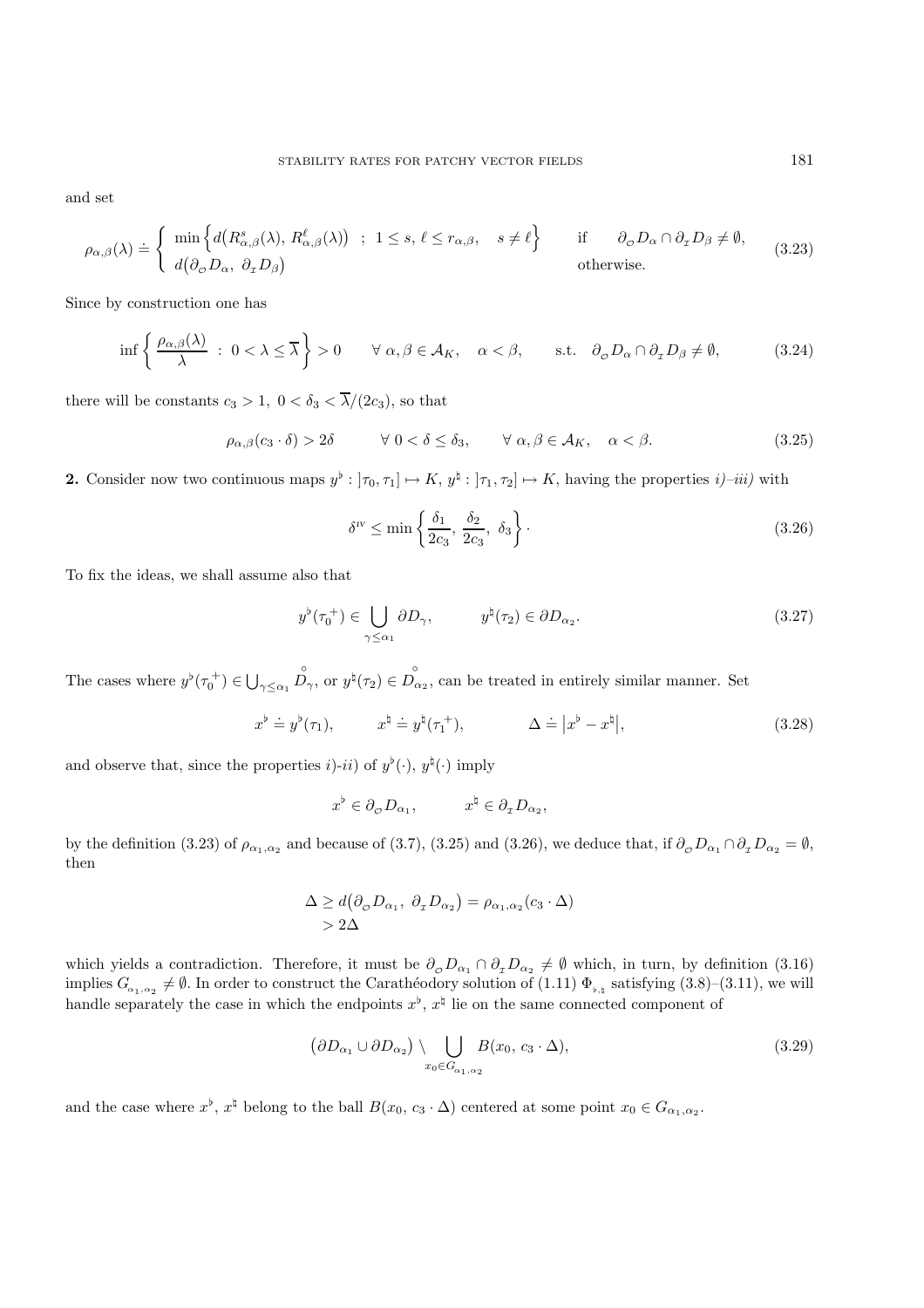**3.** Case 1. Assume that

$$
x^{\flat} \in \partial D_{\alpha_1} \setminus \bigcup_{x_0 \in G_{\alpha_1, \alpha_2}} B(x_0, c_3 \cdot \Delta),
$$
  

$$
x^{\natural} \in \partial D_{\alpha_2} \setminus \bigcup_{x_0 \in G_{\alpha_1, \alpha_2}} B(x_0, c_3 \cdot \Delta),
$$
 (3.30)

and let  $R^s_{\alpha_1,\alpha_2}(c_3\cdot\Delta), R^{\ell}_{\alpha_1,\alpha_2}(c_3\cdot\Delta)$  be the connected components of the set in (3.29) that contain, respectively,  $x^{\flat}$  and  $x^{\sharp}$ . Observe that, if  $s \neq \ell$ , then, by the definition (3.23) of  $\rho_{\alpha_1,\alpha_2}$  and because of (3.7), (3.25) and (3.26), we deduce

$$
\Delta \ge d(R^s_{\alpha_1,\alpha_2}(c_3 \cdot \Delta), R^\ell_{\alpha_1,\alpha_2}(c_3 \cdot \Delta))
$$
  
\n
$$
\ge \rho_{\alpha_1,\alpha_2}(c_3 \cdot \Delta)
$$
  
\n
$$
> 2\Delta
$$

which yields a contradiction. Therefore it must be  $s = \ell$ , *i.e.*  $x^{\flat}$ ,  $x^{\sharp}$  lie on the same connected component of the set in (3.29) and hence one has

$$
x^{\flat}, x^{\sharp} \in R^s_{\alpha_1, \alpha_2}(c_3 \cdot \Delta) \subset \partial_{\phi} D_{\alpha_1} \cap \partial_{\tau} D_{\alpha_2}.
$$

But then, since (3.7) and (3.26) together imply  $\Delta < \delta_1$ , applying property **P1**-*a*) we derive

$$
\left| t_{\alpha_2}^+(x^{\flat}) - t_{\alpha_2}^+(x^{\sharp}) \right| < c_1 \cdot \Delta. \tag{3.31}
$$

On the other hand, since  $y^{\natural}(\cdot)$  satisfies property *ii*), and because (3.30) implies

$$
x^{\natural} \in \partial_{\tau} D_{\alpha_2} \setminus \bigcup_{\gamma \in \mathcal{T}_{\alpha_{\in}}} \text{Im}(\gamma), \tag{3.32}
$$

using also  $(3.27)_2$  we deduce

$$
t_{\alpha_2}^+(x^\natural) = \tau_2 - \tau_1,\tag{3.33}
$$

$$
y^{\natural}(t) = x^{\alpha_2}(t; \tau_1, x^{\natural}) \qquad \forall \ t \in [\tau_1, \tau_2]. \qquad (3.34)
$$

Thus, setting

$$
\sigma_{\nu,\mathfrak{h}} \doteq \tau_1 + t_{\alpha_2}^+(x^\flat),\tag{3.35}
$$

from (3.31), (3.33) we derive

$$
x^{\alpha_2} \left( \sigma_{\flat,\natural}; \tau_1, x^{\flat} \right) \in \partial D_{\alpha_2},
$$
  

$$
\left| \sigma_{\flat,\natural} - \tau_2 \right| < c_1 \cdot \Delta,
$$
 (3.36)

and, thanks to (3.13), we obtain

$$
\left|y^{\natural}(t) - x^{\alpha_2}(t; \tau_1, x^{\flat})\right| < c_0 \cdot \Delta \qquad \forall \ t \in \left]\tau_1, \min\{\tau_2, \sigma_{\flat, \natural}\}\right].\tag{3.37}
$$

Then, define the map

$$
\Phi_{\flat,\natural}(t) \doteq \begin{cases} y^{\flat}(t) & \forall \ t \in [\tau_0, \tau_1], \\ x^{\alpha_2}(t; \tau_1, x^{\flat}) & \forall \ t \in [\tau_1, \sigma_{\flat,\natural}], \end{cases}
$$
\n(3.38)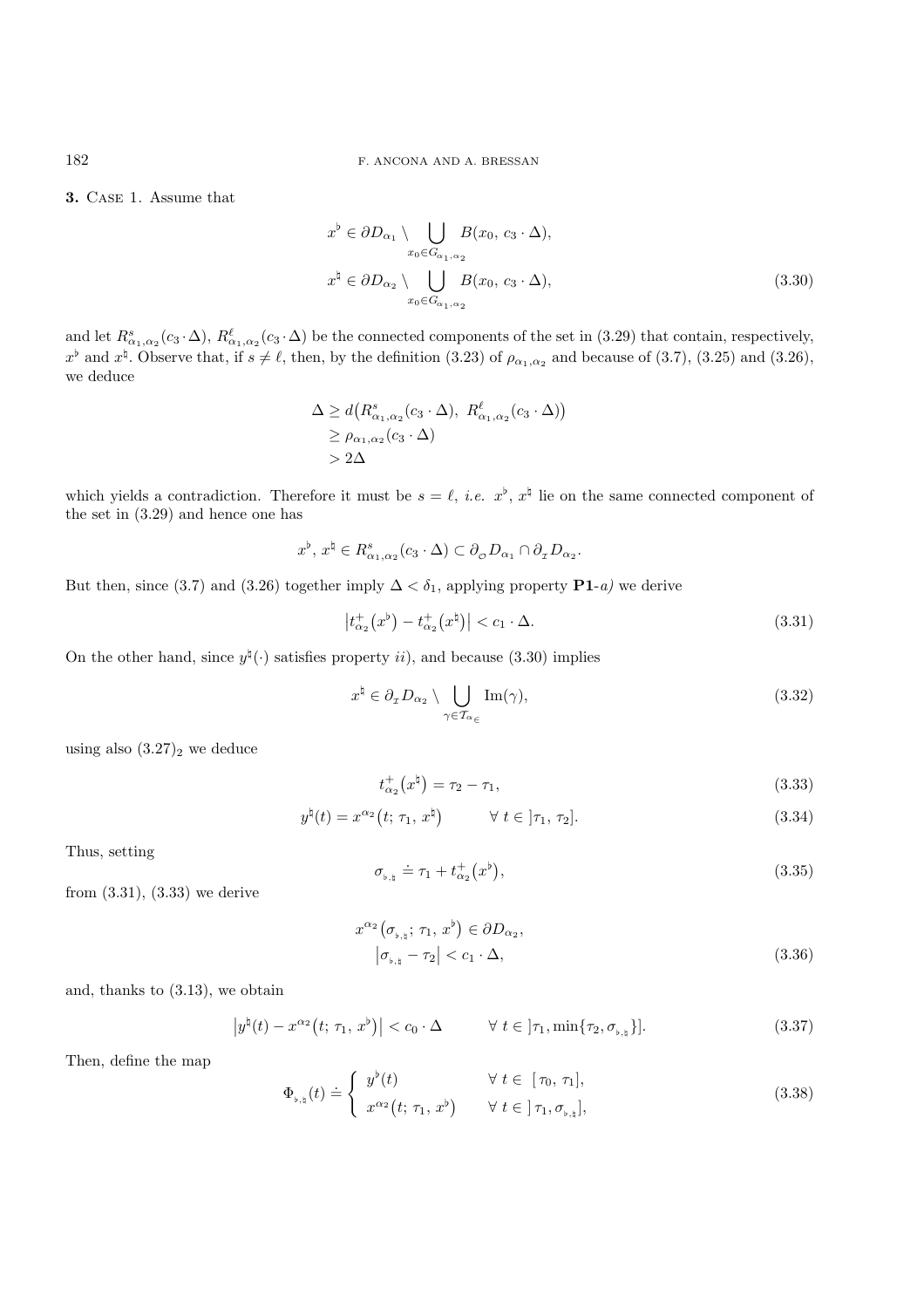and observe that, by construction,  $\Phi_{\flat,\natural}(\cdot)$  is a solution of (1.11) verifying (3.10). Moreover, (3.8) trivially holds, while from (3.36)–(3.37) we recover the estimates (3.9) and (3.11) taking the constant  $C<sup>iv</sup> > max{c_0, c_1}$ . Thus, (3.38) provides the desired map whenever (3.30) is verified.

**4.** Case 2. Assume that

$$
x^{\flat} \in \partial D_{\alpha_1} \cap B(x_0, c_3 \cdot \Delta) \qquad \text{or} \qquad x^{\sharp} \in \partial D_{\alpha_2} \cap B(x_0, c_3 \cdot \Delta), \tag{3.39}
$$

for some

$$
x_0 \in G_{\alpha_1, \alpha_2} \cap \bigcup_{\gamma \in \mathcal{T}_{\alpha_2}} \text{Im}(\gamma). \tag{3.40}
$$

Then, by (3.7), (3.26) and (3.39), one has

$$
|x^{b} - x_{0}| < (1 + c_{3}) \cdot \Delta < \delta_{2}, \tag{3.41}
$$

$$
\left|x^{\natural}-x_0\right| < (1+c_3) \cdot \Delta < \min\{\delta_1, \overline{\lambda}\}.\tag{3.42}
$$

Thus, observing that by property  $i$ ) one has

$$
y^{\flat}(t) = x^{g}(t - \tau_{1}; 0, x^{\flat}) \qquad \forall \ t \in [\tau_{0}, \tau_{1}], \qquad (3.43)
$$

and because of  $(3.27)_1$ ,  $(3.41)$ , applying property **P2** we deduce that there is another backward trajectory  $t \mapsto x^g(t; 0, x_0), t \in [-\hat{\tau}_{x_0, x^{\flat}}^g, 0],$  of (1.11) arriving in  $x_0$ , such that

$$
\left|\hat{\tau}_{x_0,x^{\flat}}^g - \tau_1 + \tau_0\right| < c_2(1+c_3) \cdot \Delta,\tag{3.44}
$$

$$
\left|y^{\flat}(t) - x^{g}\left(t - \tau_{0} - \hat{\tau}_{x_{0},x^{\flat}}^{g}; 0, x_{0}\right)\right| < c_{2}(1 + c_{3}) \cdot \Delta \qquad \forall \ t \in [\tau_{0}, \ \min\{\tau_{0} + \hat{\tau}_{x_{0},x^{\flat}}^{g}, \tau_{1}\}].\tag{3.45}
$$

To fix the ideas assume that

$$
\tau_1 - \tau_0 < \hat{\tau}_{x_0, x^{\flat}}^g < \tau_2 - \tau_0. \tag{3.46}
$$

Then, observing that by property *ii*) there holds  $(3.34)$ , using  $(3.4)$ ,  $(3.44)$ – $(3.45)$ , we obtain

$$
\left| y^{\natural}(t) - x^{g}(t - \tau_{0} - \hat{\tau}_{x_{0},x^{b}}^{g}; 0, x_{0}) \right| \leq \left| y^{\natural}(t) - x^{\natural} \right| + \left| x^{\natural} - x^{\flat} \right| + \left| x^{b} - x^{g}(\tau_{1} - \tau_{0} - \hat{\tau}_{x_{0},x^{b}}^{g}; 0, x_{0}) \right| +
$$
  
+ 
$$
\left| x^{g}(\tau_{1} - \tau_{0} - \hat{\tau}_{x_{0},x^{b}}^{g}; 0, x_{0}) - x^{g}(t - \tau_{0} - \hat{\tau}_{x_{0},x^{b}}^{g}; 0, x_{0}) \right|
$$
  

$$
\leq 2M \cdot |t - \tau_{1}| + \Delta + c_{2}(1 + c_{3}) \cdot \Delta
$$
  

$$
< 2(M + 1)c_{2}(1 + c_{3}) \cdot \Delta
$$
  

$$
\forall t \in ]\tau_{1}, \tau_{0} + \hat{\tau}_{x_{0},x^{b}}^{g}]. \tag{3.47}
$$

On the other hand, if  $x^{\sharp} \neq x_0$ , since (3.42) together with (3.22), imply (3.32), using (3.27)<sub>2</sub> we deduce as in Case 1 that (3.33) holds. Hence, thanks to (3.42), by property **P1**-*b*) it follows that there exists  $\hat{\tau}_{x_0,x^1}^{\alpha_2} \in [0, t_{\alpha_2}^+(x_0)]$ <br>such that such that

$$
x^{\alpha_2}(\hat{\tau}_{x_0,x^\sharp}^{\alpha_2};0,x_0) \in \partial D_{\alpha_2},\tag{3.48}
$$

$$
\left|\tau_2 - \tau_1 - \hat{\tau}_{x_0, x^{\sharp}}^{\alpha_2}\right| < c_1(1 + c_3) \cdot \Delta. \tag{3.49}
$$

Then, setting

$$
\sigma_{\flat,\natural} \doteq \tau_0 + \hat{\tau}^g_{x_0,x^\flat} + \hat{\tau}^{\alpha_2}_{x_0,x^\natural},\tag{3.50}
$$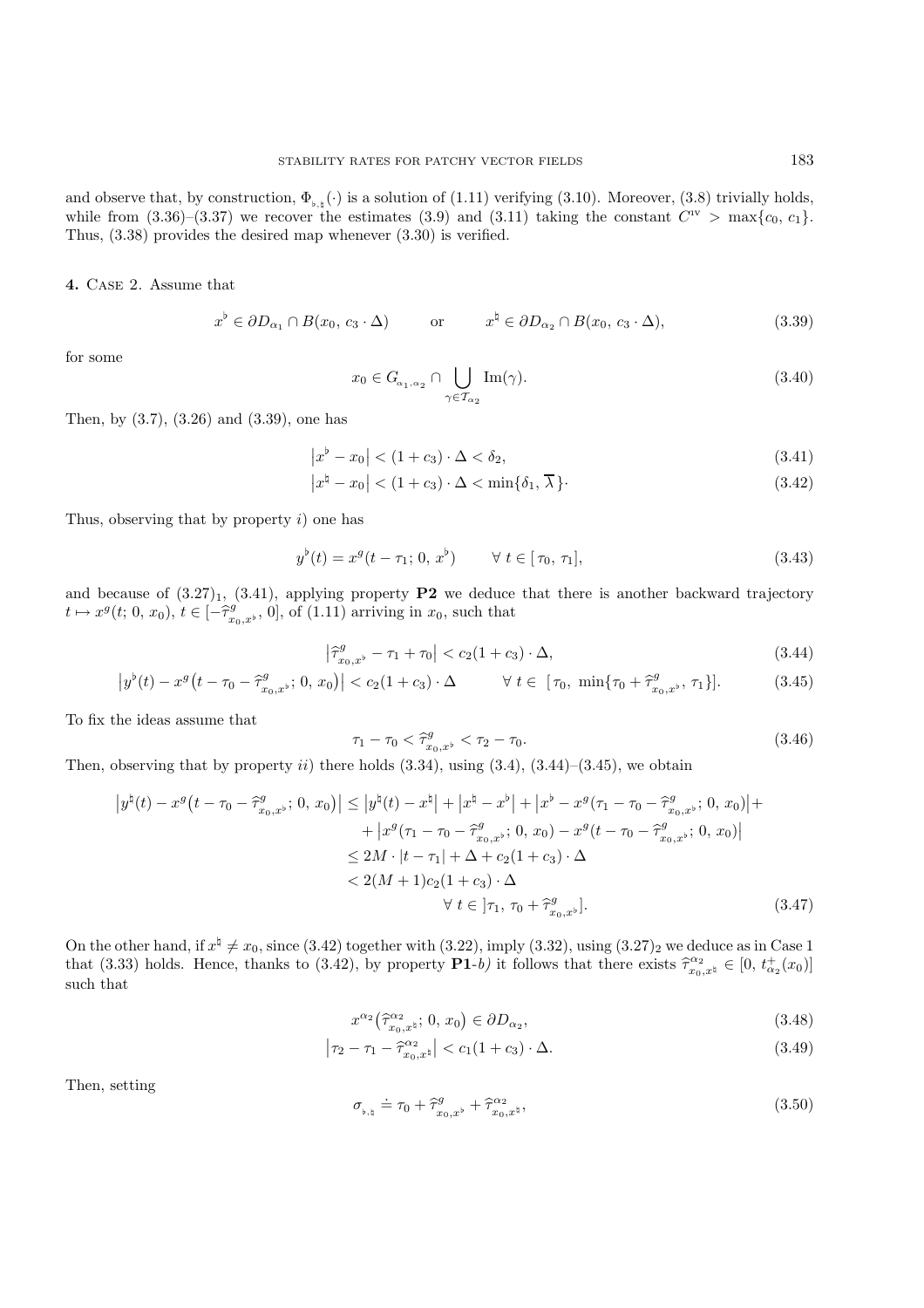and relying on (3.44) and (3.49), we derive

$$
\left|\sigma_{\mathbf{b},\mathbf{b}} - \tau_2\right| \le \left|\tau_0 + \hat{\tau}_{x_0,x^{\mathbf{b}}}^g - \tau_1\right| + \left|\tau_1 - \tau_2 + \hat{\tau}_{x_0,x^{\mathbf{b}}}^{a_2}\right| < (c_1 + c_2)(1 + c_3) \cdot \Delta,\tag{3.51}
$$

while, using  $(3.13)$ ,  $(3.42)$  and  $(3.44)$ , and because of  $(3.34)$ , we get

$$
\left| y^{\natural}(t) - x^{\alpha_2}(t; \tau_0 + \hat{\tau}_{x_0, x^{\flat}}^g, x_0) \right| \le c_0 \cdot \left( \left| x^{\natural} - x_0 \right| + \left| \tau_1 - \tau_0 - \hat{\tau}_{x_0, x^{\flat}}^g \right| \right) \le c_0 \cdot (1 + c_2)(1 + c_3) \cdot \Delta \qquad \forall \ t \in \left] \tau_0 + \hat{\tau}_{x_0, x^{\flat}}^g, \min \{ \tau_2, \sigma_{\flat, \natural} \} \right]. \tag{3.52}
$$

Thus, define

$$
\Phi_{\flat,\natural}(t) \doteq \begin{cases}\nx^g(t - \tau_0 - \hat{\tau}_{x_0,x^{\flat}}^g; 0, x_0) & \forall \ t \in [\tau_0, \tau_0 + \hat{\tau}_{x_0,x^{\flat}}^g], \\
x^{\alpha_2}(t; \tau_0 + \hat{\tau}_{x_0,x^{\flat}}^g, x_0) & \forall \ t \in [\tau_0 + \hat{\tau}_{x_0,x^{\flat}}^g, \sigma_{\flat,\natural}],\n\end{cases} (3.53)
$$

and observe that, by construction and because of  $(3.48)$ ,  $\Phi_{\flat,\natural}(\cdot)$  is a solution of  $(1.11)$  verifying  $(3.10)$ . Moreover, from (3.45), (3.47), (3.49) and (3.52), it follows that  $\Phi_{\flat,\natural}(\cdot)$  satisfies the estimates (3.8), (3.9) and (3.11) with the constant  $C^{\text{IV}} > 2(M + c_0)(1 + c_2)(1 + c_3)$ , which shows that (3.53) provides the desired map whenever (3.39) holds.

**5.** Case 3. Assume that

$$
x^{\flat} \in \partial D_{\alpha_1} \cap B(x_0, c_3 \cdot \Delta) \qquad \text{for some} \qquad x_0 \in G_{\alpha_1, \alpha_2} \setminus \bigcup_{\gamma \in \mathcal{T}_{\alpha_2}} \text{Im}(\gamma), \tag{3.54}
$$

and that

$$
x^{\natural} \in \partial D_{\alpha_2} \cap B(y_0, c_3 \cdot \Delta) \qquad \text{for some} \qquad y_0 \in G_{\alpha_1, \alpha_2} \setminus \bigcup_{\gamma \in \mathcal{T}_{\alpha_2}} \text{Im}(\gamma). \tag{3.55}
$$

Observe that, by  $(3.7)$ ,  $(3.26)$  and  $(3.54)$ – $(3.55)$ , one has

$$
\left|x^{\flat} - x_0\right| < c_3 \cdot \Delta < \delta_2,\tag{3.56}
$$

$$
\left|x^{\natural} - y_0\right| < c_3 \cdot \Delta < \min\{\delta_1, \overline{\lambda}\},\tag{3.57}
$$

$$
\left|x^{\natural} - x_0\right| < (1 + c_3) \cdot \Delta < \overline{\lambda}.\tag{3.58}
$$

But then from  $(3.57)$ – $(3.58)$ , because of  $(3.22)$ , we deduce that  $x_0 = y_0$ . Hence, by  $(3.22)$ ,  $(3.54)$  and  $(3.57)$ , it follows that  $x_0, x^{\sharp}$  belong to the same connected component of  $\partial D_{\alpha_2} \setminus \bigcup_{\gamma \in \mathcal{T}_{\alpha_2}} \text{Im}(\gamma)$ . Moreover, since  $y^{\sharp}(\cdot)$ satisfies property ii), we deduce also that  $(3.32)$ – $(3.34)$  hold. Therefore, relying on  $(3.57)$ , and applying property **P1**-*a)*, we derive

$$
\left|\tau_{2} - \tau_{1} - t_{\alpha_{2}}^{+}(x_{0})\right| < c_{1} c_{3} \cdot \Delta. \tag{3.59}
$$

On the other hand, since by property i) there holds  $(3.43)$ , and because of  $(3.27)_1$  and  $(3.56)$ , applying property **P2** as in Case 2 we deduce that there is another backward trajectory  $t \mapsto x^g(t; 0, x_0), t \in [-\hat{\tau}_{x_0,x^b}^g, 0],$ <br>of (1.11) origing in  $x_0$ , for which the estimates (2.44), (2.45) and (3.47) are verified. Thus, setting of  $(1.11)$  arriving in  $x_0$ , for which the estimates  $(3.44)$ ,  $(3.45)$  and  $(3.47)$  are verified. Thus, setting

$$
\sigma_{\phi, \phi} \doteq \tau_0 + \hat{\tau}_{x_0, x^{\flat}}^g + t_{\alpha_2}^+(x_0), \tag{3.60}
$$

and relying on (3.44) and (3.59), we derive

$$
\left|\sigma_{\flat,\natural} - \tau_2\right| \le \left|\tau_0 + \hat{\tau}_{x_0,x}^g - \tau_1\right| + \left|\tau_1 - \tau_2 + \hat{\tau}_{x_0,x}^{\alpha_2}\right| < (c_1 + c_2)(1 + c_3) \cdot \Delta,\tag{3.61}
$$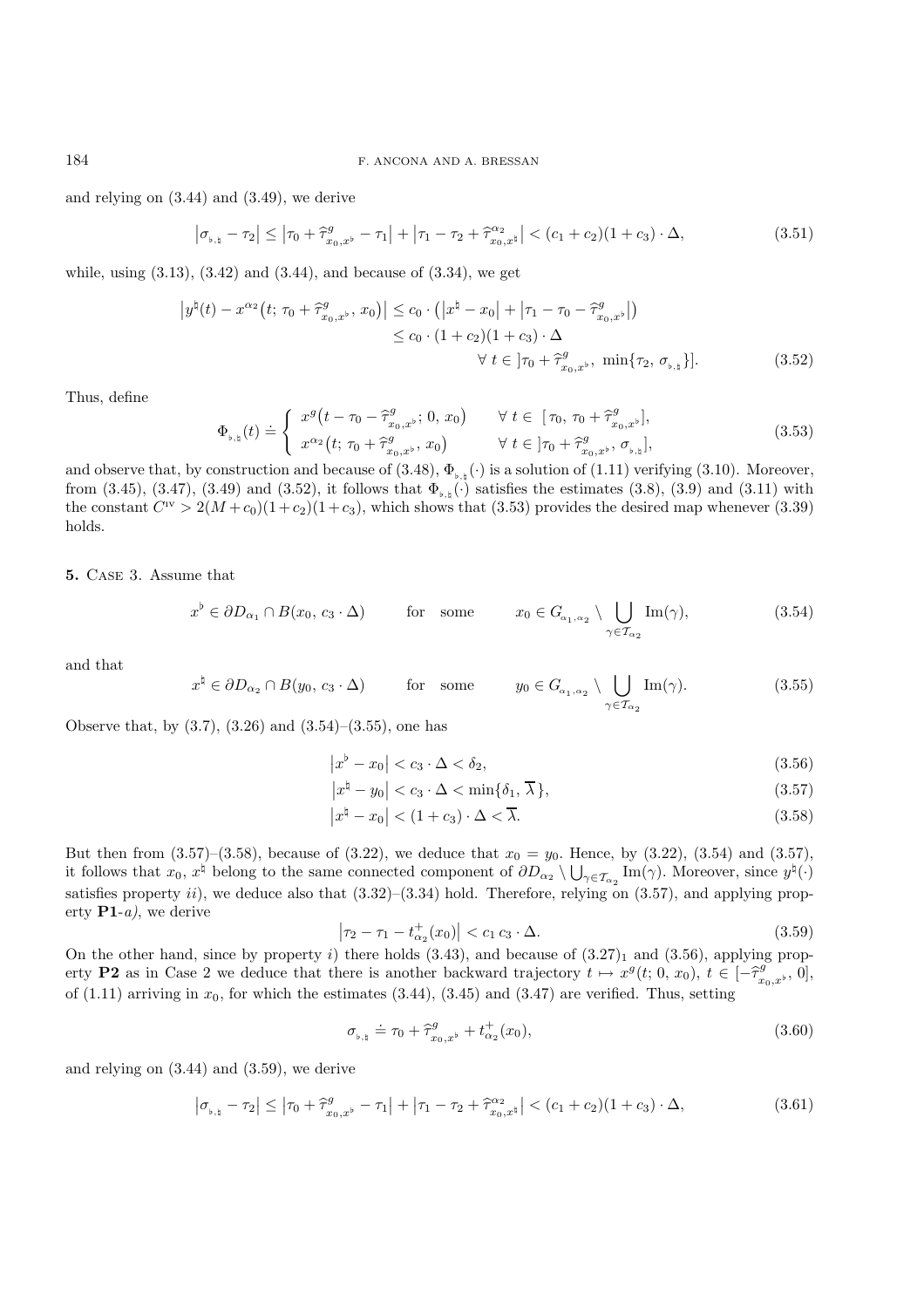while, using  $(3.13)$ ,  $(3.44)$  and  $(3.57)$ , and because of  $(3.34)$ , we get

$$
\left| y^{\natural}(t) - x^{\alpha_2}(t; \tau_0 + \hat{\tau}_{x_0, x^{\flat}}^g, x_0) \right| \le c_0 \cdot \left( \left| x^{\natural} - x_0 \right| + \left| \tau_1 - \tau_0 - \hat{\tau}_{x_0, x^{\flat}}^g \right| \right) \le c_0 \cdot (1 + c_2)(1 + c_3) \cdot \Delta \qquad \forall \ t \in \left] \tau_0 + \hat{\tau}_{x_0, x^{\flat}}^g, \min \{ \tau_2, \sigma_{\flat, \natural} \} \right]. \tag{3.62}
$$

Observe now that the map  $\Phi_{\flat,\flat}(\cdot)$  defined in (3.53) is a solution of (1.11) verifying (3.10) since, by the definition (3.14) of the quantity  $t_{\alpha_2}^+$ , one has

$$
\Phi_{\flat,\natural}(\sigma_{\flat,\natural}) = x^{\alpha_2} \left( t_{\alpha_2}^+(x_0); 0, x_0 \right) \in \partial D_{\alpha_2}.
$$
\n(3.63)

Moreover, from (3.45), (3.47), (3.59) and (3.62), it follows that  $\Phi_{\flat,\sharp}(\cdot)$  satisfies the estimates (3.8), (3.9) and (3.11) with the constant  $C^{iv} > 2(M + c_0)(1 + c_2)(1 + c_3)$ , thus showing that (3.53) provides the desired map even in the case where  $(3.54)$ – $(3.55)$  hold. This completes the proof of Proposition 3.1 since, because of  $(3.5)-(3.6)$  one has  $x^{\flat} \in \partial D_{\alpha_1}, x^{\sharp} \in \partial D_{\alpha_2}$ , and hence the above three Cases 1–3 cover all the possibilities.  $\Box$ 

## **Completion of the proof of Theorem 1**

Let q be a uniformly bounded away from zero, polygonal patchy vector field on  $\mathbb{R}^2$ , satisfying condition **(C)**. Fix a compact set  $K \subset \mathbb{R}^2$ . Observe that, thanks to Proposition 2.4, in order to establish Theorem 1 it will be sufficient to take in consideration only perturbed solutions of  $(1.1)$  with values in the compact set  $K^{\prime\prime\prime} = B(K, C^{\prime\prime\prime} \cdot \delta^{\prime\prime\prime})$  that are CCS of (1.11), and derive for any such solution  $y(\cdot)$  a linear estimate of the distance from some solution  $x(\cdot)$  of (1.11), of the type

$$
\|x - y\|_{\mathbf{L}^{\infty}} \le C \cdot \Delta(y),\tag{3.64}
$$

where  $\Delta(y)$  denotes the total amount of jumps in  $y(\cdot)$  as defined in (3.1). To this end we will establish the following

**Lemma 3.2.** In the same setting of Proposition 3.1, given any compact set  $K \subset \mathbb{R}^2$ , there exist constants  $C^{\text{v}} = C^{\text{v}}(K)$ ,  $\delta^{\text{v}} = \delta^{\text{v}}(K) > 0$ , for which the following hold.

*For every CCS of (1.11)*  $y : [0, T] \mapsto K$ , *such that*  $\Delta(y) < \delta^v$ , *letting*  $0 = \tau_1 < \tau_2 < \cdots < \tau_{m+1} = T$  *be the partition of*  $[0, T]$  *induced by*  $y(\cdot)$  *according with*  $(2.4)$ – $(2.5)$ *, there exist a sequence of points*  $\hat{\tau}_2, \hat{\tau}_3, \cdots, \hat{\tau}_{m'} = T$ *, together with a sequence of CCS*  $y^k : [0, T] \rightarrow \mathbb{R}^2$ ,  $k = 1, \dots, m' - 1$ , *having the following properties.* 

I)  $y^k$   $\upharpoonright_{[0, \hat{\tau}_{k+1}]}$  *is a Carathéodory solution of (1.11) and, letting* 

$$
\alpha_k \doteq \max\left\{\alpha \; ; \; \alpha \in Im((\alpha^* \circ y^k) \upharpoonright_{[0, \hat{\tau}_{k+1}]})\right\},\tag{3.65}
$$

*one has*

$$
\alpha_k > \alpha_{k-1} \qquad \text{if} \qquad k > 1,
$$
  

$$
y^k(\hat{\tau}_{k+1}) \in \partial D_{\alpha_k} \qquad \text{if} \qquad k < m' - 1,
$$
 (3.66)

(where  $D_{\alpha_k}$  denotes a polygonal domain defined as in (2.3)). II) *If*  $k < m' - 1$ , *one has* 

$$
y^{k}(\widehat{\tau}_{k+1}^{-+}) \in \bigcup_{\gamma > \alpha_{k}} D_{\gamma}, \tag{3.67}
$$

$$
\alpha^*(y^k(t)) > \alpha_k \qquad \forall \ t \in ]\hat{\tau}_{k+1}, \ T]. \tag{3.68}
$$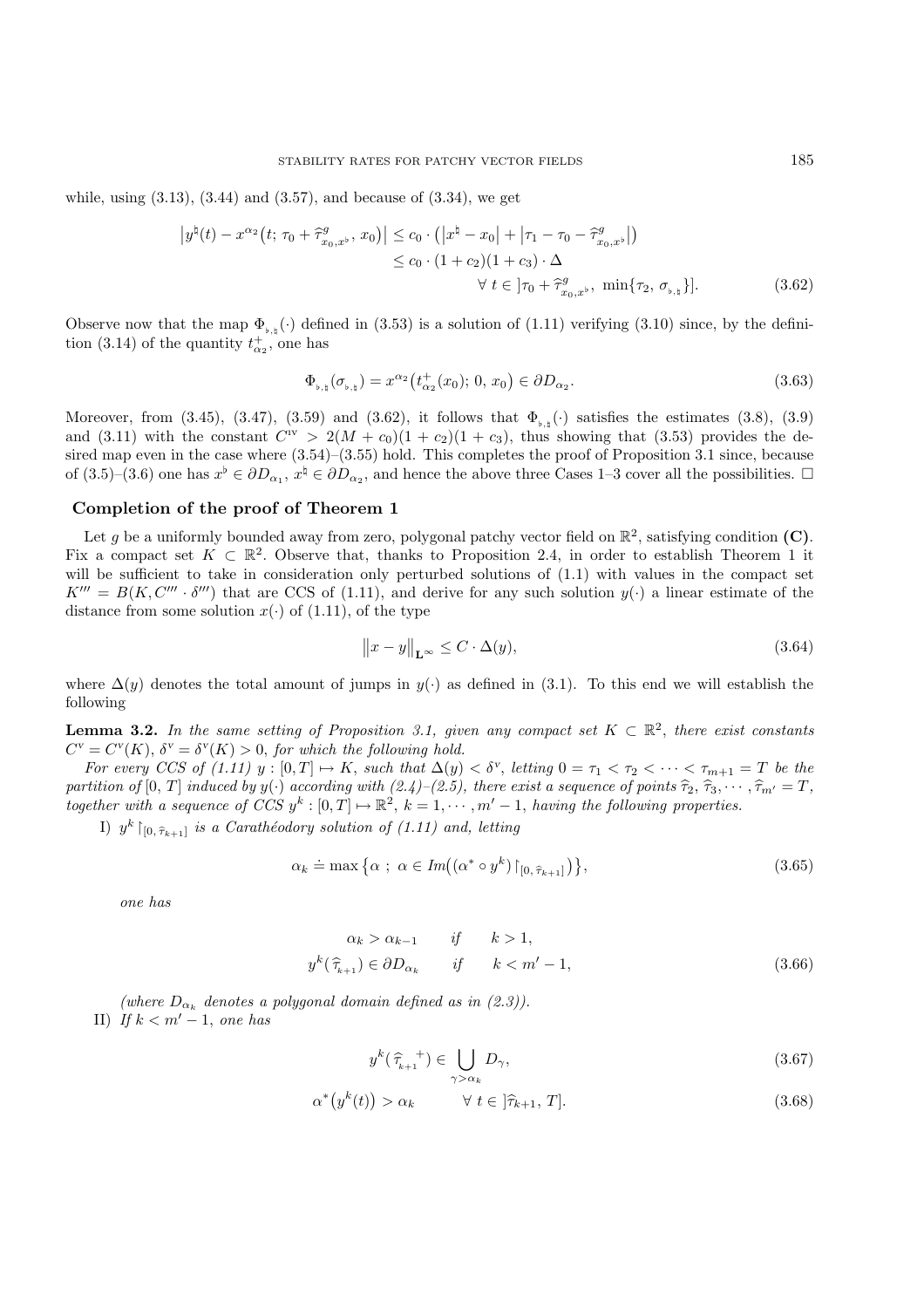### 186 F. ANCONA AND A. BRESSAN

III) *If*  $k > 1$ *, there holds* 

$$
\left| y^{k}(t) - y^{k-1}(t) \right| \leq C^{\mathbf{v}} \cdot \Delta(y^{k-1}) \qquad \forall \ t \in [0, T], \tag{3.69}_{k}
$$

$$
\Delta(y^k) \le \left(1 + 2C^v\right)^{k-1} \cdot \Delta(y). \tag{3.70}_{k}
$$

*Proof of Lemma 3.2.* Fix a compact set  $K \subset \mathbb{R}^2$ . Let  $K_0$  and  $\mathcal{A}_{K_0}$  be, respectively, the neighborhood of K (3.2) and the set of indices in (3.3), and choose the constants  $C^{\scriptscriptstyle IV} = C^{\scriptscriptstyle IV}(K_0)$ ,  $\delta^{\scriptscriptstyle IV} = \delta^{\scriptscriptstyle IV}(K_0) > 0$  according with Proposition 3.1. By the properties of a CCS and because of the regularity of the vector fields  $g_{\alpha}$ ,  $\alpha \in A_{K_0}$ , there will be some constant  $c_4 > 0$  so that, for any CCS of  $(1.11)$   $y : [0, T] \mapsto K_0$ , one has

$$
|y(t) - y(t')| \le c_4 \cdot (|t - t'| + \Delta(y)) \qquad \forall \ t, t' \in [0, T]. \tag{3.71}
$$

Then, set

$$
\delta^{\rm v} \doteq \min \left\{ \frac{\delta^{\rm v}}{\left(1 + 2C^{\rm v}\right)^N}, \frac{\delta_4}{\left(1 + 2C^{\rm v}\right)^N}, \frac{\delta_0}{N\left(1 + 2C^{\rm v}\right)^N}, \right\}, \qquad C^{\rm v} \doteq 3c_4(1 + 2C^{\rm v}), \qquad (3.72)
$$

and consider a CCS of  $(1.11)$   $y: [0, T] \mapsto K$ , with

$$
\Delta(y) < \delta^{\mathbf{v}}.\tag{3.73}
$$

We shall construct the sequence of of CCS  $y^k : [0, T] \mapsto K_0$  and of points  $\hat{\tau}_{k+1}$ , enjoing the properties I–III, applying Proposition 3.1 and proceeding by induction on  $k \geq 1$ . Set

$$
\widehat{\tau}_2 \doteq \tau_2, \qquad y^1(y) \doteq y(t) \qquad \forall \ t \in [0, T] \tag{3.74}
$$

and, if  $m = 1$ , *i.e.*  $\tau_2 = T$ , set  $m' \doteq 2$ , otherwise let  $m' > 2$ . Observe that, by the properties  $a'''$ )–b''') of a CCS stated in Proposition 2.4, the point  $\hat{\tau}_2$  and the map  $y^1(\cdot)$  in (3.74) clearly verify the conditions I–II of Lemma 3.2. Next, assume to have constructed, for some  $1 < k \leq N$ , a sequence of CCS  $y^1, \ldots, y^{k-1}$ , together with a sequence of points  $0 < \hat{\tau}_2, \dots, \hat{\tau}_k < T$ , enjoing the properties I–III, with  $C^v$ , as in (3.72). Set

$$
\widehat{\tau}'_{k+1} \doteq \sup \{ t \in ]\widehat{\tau}_k, T] ; \ \alpha^* \big( y^{k-1}(t) \big) = \alpha^* \big( y^{k-1}(\widehat{\tau}_k^+ ) \big) \}, \tag{3.75}
$$

and observe that, because of I–III, and by  $(3.70)_{k-1}$ ,  $(3.72)$ – $(3.73)$ , the maps

$$
y^{k,\flat} \doteq y^{k-1}\!\upharpoonright_{[0,\,\widehat{\tau}_k]}, \qquad \qquad y^{k,\natural} \doteq y^{k-1}\!\upharpoonright_{]\widehat{\tau}_k,\,\widehat{\tau}'_{k+1}|},
$$

have the properties i) − iii) stated in Proposition 3.1. Moreover, since the estimates  $(3.69)_h$ ,  $(3.70)_h$ ,  $h =$  $2, \ldots, k - 1$ , together with  $(3.72)$ – $(3.73)$ , imply

$$
\begin{aligned} |y^{k-1}(t) - y(t)| &\leq \sum_{h=2}^{k-1} |y^h(t) - y^{h-1}(t)| \\ &\leq \sum_{h=2}^{k-1} (1 + 2C^v)^{h-1} \cdot \Delta(y) \\ &\leq N(1 + 2C^v)^N \cdot \Delta(y) < \delta_0 \qquad \forall \ t \in [0, T], \end{aligned} \tag{3.76}
$$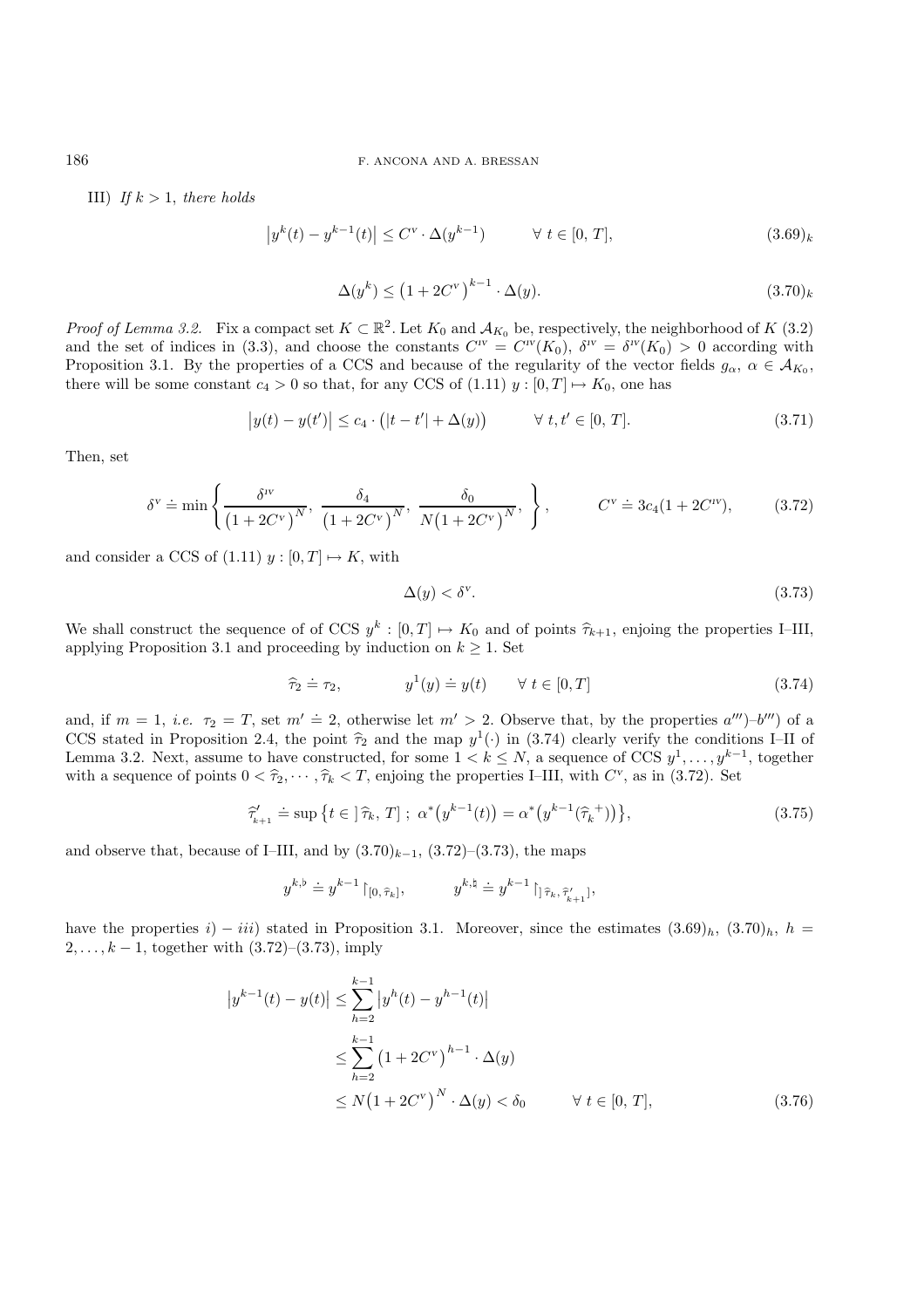by the above assumptions it follows that  $y^{k-1}(\cdot)$ , and hence  $y^{k,\flat}(\cdot)$ ,  $y^{k,\natural}(\cdot)$ , take values in the set  $K_0$ . Then, letting

$$
\Phi_{\text{b},\text{b}}^k \doteq \Phi\big[y^{k,\text{b}},\, y^{k,\text{b}}\big]:\ [0,\,\sigma_{\text{b},\text{b}}^k] \longmapsto \mathbb{R}^2
$$

be the Carathéodory solution of (1.11) provided by Proposition 3.1, and denoting by  $x^g(t; t_0, x_0)$  a Carathéodory solution of  $(1.11)$  starting from  $x_0$  at time  $t_0$ , set

$$
\widehat{\tau}_{k+1} \doteq \min\left\{\sigma_{\flat,\natural}^k, T\right\}, \qquad \widehat{\tau}_{k+1}^{\prime\prime} \doteq \min\left\{T, T + \widehat{\tau}_{k+1} - \widehat{\tau}_{k+1}^{\prime}\right\},\tag{3.77}
$$

$$
y^{k}(t) \doteq \begin{cases} \n\Phi_{\flat,\natural}^{k}(t) & \text{if } t \in [0, \widehat{\tau}_{k+1}],\\ \ny^{k-1}\left(t + \widehat{\tau}_{k+1}^{\prime} - \widehat{\tau}_{k+1}\right) & \text{if } t \in \left[\widehat{\tau}_{k+1}, \widehat{\tau}_{k+1}^{\prime\prime}\right],\\ \nx^{g}\left(t; \widehat{\tau}_{k+1}^{\prime\prime}, y^{k-1}(T)\right) & \text{if } t \in \left[\widehat{\tau}_{k+1}^{\prime\prime}, T\right].\n\end{cases} \tag{3.78}
$$

Next, if  $\hat{\tau}_{k+1} = T$ , set  $m' \doteq k+1$ , otherwise let  $m' > k+1$ . By construction, and because  $\Phi_{k, \text{th}}^k$  satisfies condition (3.10) of Proposition 3.1, the map in (3.78) defines a CCS of (1.11) that enjoys the properties I–II. Moreover, by (3.8), (3.9) and (3.11), and because of the above definition (3.77) of  $\hat{\tau}_{k+1}$ , we derive

$$
\left|\widehat{\tau}_{k+1} - \widehat{\tau}'_{k+1}\right| \le C^{IV} \cdot \Delta(y^{k-1}),\tag{3.79}
$$

$$
\left| y^{k}(t) - y^{k-1}(t) \right| \leq C^{iv} \cdot \Delta(y^{k-1}) \qquad \forall \ t \in [0, \ \min\{\widehat{\tau}_{k+1}, \widehat{\tau}'_{k+1}\}]. \tag{3.80}
$$

On the other hand, using (3.71) and (3.79)–(3.80), if  $\hat{\tau}'_{k+1} < \hat{\tau}_{k+1}$  we obtain

$$
\left| y^{k}(t) - y^{k-1}(t) \right| \leq \left| \Phi_{\flat,\natural}^{k}(t) - \Phi_{\flat,\natural}^{k}(\widehat{\tau}'_{k+1}) \right| + \left| y^{k}(\widehat{\tau}'_{k+1}) - y^{k-1}(\widehat{\tau}'_{k+1}) \right| + \left| y^{k-1}(t) - y^{k-1}(\widehat{\tau}'_{k+1}) \right|
$$
  
\n
$$
\leq 2c_{4} \cdot \left| t - \widehat{\tau}'_{k+1} \right| + c_{4} \cdot \left( \Delta(\Phi_{\flat,\natural}^{k}) + \Delta(y^{k-1}) \right) + C^{IV} \cdot \Delta(y^{k-1})
$$
  
\n
$$
\leq 3c_{4} (1 + 2C^{IV}) \cdot \Delta(y^{k-1}) \qquad \forall \ t \in ]\widehat{\tau}'_{k+1}, \widehat{\tau}_{k+1}], \tag{3.81}
$$

while, in the case  $\widehat{\tau}_{k+1} < T$ , we get

$$
\begin{split} \left| y^{k}(t) - y^{k-1}(t) \right| &\leq c_{4} \cdot \left( \left| \widehat{\tau}_{k+1} - \widehat{\tau}'_{k+1} \right| + \Delta(y^{k-1}) \right) \\ &\leq c_{4} (1 + C^{IV}) \cdot \Delta(y^{k-1}) \qquad \forall \ t \in \left[ \widehat{\tau}_{k+1}, T \right]. \end{split} \tag{3.82}
$$

From  $(3.80)$ – $(3.82)$  we recover the estimate  $(3.69)_k$ , with  $C^v$  as in  $(3.72)$ , while  $(3.70)_{k-1}$ , together with  $(3.69)_k$ , immediately yields  $(3.70)_k$ , showing that the map in  $(3.78)$  enjoys also the property III.

To complete the proof of Lemma 3.2, observe that proceeding by induction on  $k \geq 2$ , either we find some  $m' \leq N$  such that  $\hat{\tau}_{m'} = T$ , or else we construct a sequence of CCS of (1.11)  $y^1, \ldots, y^{N-1}$ , together with a sequence of points  $0 < \hat{\tau}_2, \dots, \hat{\tau}_N < T$ , enjoing the properties I–III. But then, if we define  $y^N$  and  $\hat{\tau}_{N+1}$  according<br>with  $(3.77)-(3.78)$  we certainly find  $\hat{\tau}_{N+1} = T$  since otherwise, relying on properties I–I with (3.77)–(3.78), we certainly find  $\hat{\tau}_{N+1} = T$ , since otherwise, relying on properties I–III, one deduces

$$
y^{N}(t) \in \mathbb{R}^{2} \setminus \bigcup_{\alpha \in \mathcal{A}_{K_{0}}} \Omega_{\alpha} \qquad \forall \ t \in ]\widehat{\tau}_{N+1}, T], \qquad (3.83)
$$

while, performing a computation as in (3.76), one deduces

$$
\left|y^N(t) - y(t)\right| < \delta_0 \qquad \forall \ t \in [0, T],
$$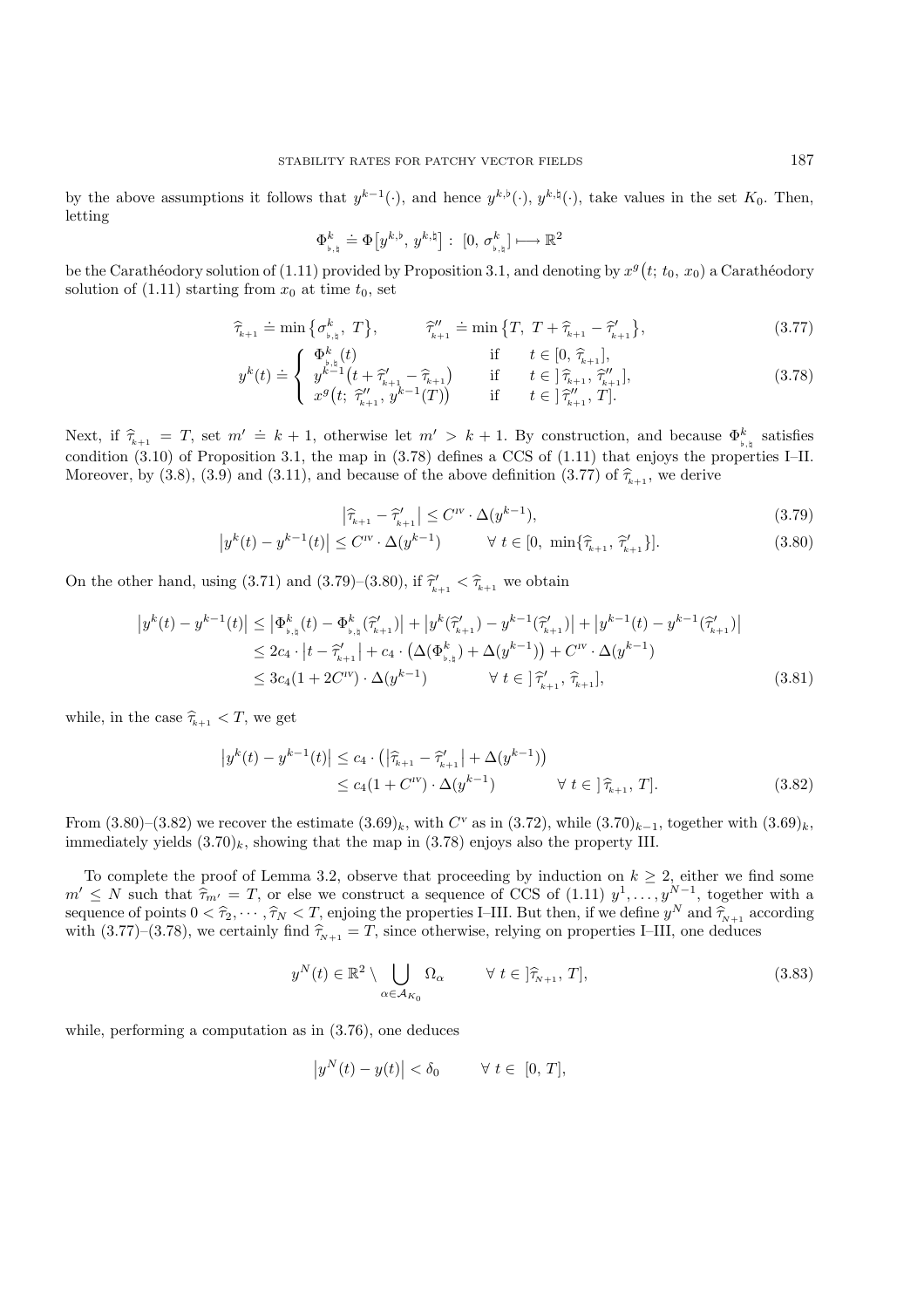which, by  $(3.3)$ , implies

$$
y^N(t) \in B(K_0, \delta_0) \subset \bigcup_{\alpha \in \mathcal{A}_{K_0}} \Omega_\alpha \qquad \forall \ t \in [0, T],
$$

yielding a contradiction with (3.83). This concludes the proof of the lemma.  $\Box$ 

We are in the position now to complete the proof of Theorem 1, relying on Lemma 3.2. Let  $C^v$  =  $C<sup>v</sup>(K''')$ ,  $\delta<sup>v</sup> = \delta<sup>v</sup>(K''') > 0$  be constants chosen according with Lemma 3.2 and consider a CCS of (1.11)  $y: [0, T] \mapsto K^{\prime\prime\prime}$ , such that  $\Delta(y) < \delta^{\nu}$ . Then, letting  $y^1 = y, y^2, \ldots y^{m'-1}$  be the sequence of CCS provided by Lemma 3.2 that enjoy the properties I–III, and using  $(3.69)_k$ – $(3.70)_k$ , we derive

$$
\begin{aligned} |y^{m'-1}(t) - y(t)| &\leq \sum_{k=2}^{m'-1} |y^k(t) - y^{k-1}(t)| \\ &\leq N(1 + 2C^{\mathbf{v}})^N \cdot \Delta(y) \qquad \forall \ t \in [0, T]. \end{aligned} \tag{3.84}
$$

By property I,  $y^{m'-1} : [0,T] \to \mathbb{R}^2$  is a Carathéodory solution of (1.11), and hence (3.84) yields the estimate in (3.63), taking  $C = N(1 + 2C^{\nu})^N$ , which concludes the proof of the theorem.

#### 4. Appendix

We provide here the proofs of the Lemmas  $2.2-2.3$  stated in Section 2. To this end we shall first establish the following

**Lemma 4.1.** Let g be a uniformly bounded away from zero polygonal patchy vector field on  $\mathbb{R}^2$ , associated to a  $family of polygonal patches \{ (\Omega_{\alpha}, g_{\alpha}); \alpha \in A \}.$  Assume that condition **(C)** *(stated in Sect. 2) is satisfied. Then,*<br> $G \subseteq \Omega_{\alpha}$ ,  $G \subseteq \Omega_{\alpha}$ ,  $G \subseteq \Omega_{\alpha}$ ,  $G \subseteq \Omega_{\alpha}$ ,  $G \subseteq \Omega_{\alpha}$ ,  $G \subseteq \Omega_{\alpha}$ ,  $G \subseteq \Omega_{\alpha}$ ,  $G \subseteq \Omega_{\alpha}$ ,  $G \subseteq \Omega_{\alpha}$ ,  $G \subseteq \$ *given*  $C > 0$  *and any compact set*  $K \subset \mathbb{R}^2$ , *there exist constants*  $C^{vi} = C^{vi}(K, C) \geq C$ ,  $C^{vi} = C^{vi}(K, C)$ ,  $\delta^{vi} = C^{v}$  $\delta^{vi}(K, C) > 0$ , *so that the following property holds.* 

*For every BV perturbation*  $w = w(t)$  *with Tot.Var.*{ $w$ }  $\lt \delta^{v}$ , *and for every left continuous solution*  $y$ :  $[0, T] \mapsto K$  of (1.1), for which the map  $t \mapsto \alpha^*(y(t))$  is non-decreasing, letting

$$
\{\alpha_{i_1},\ldots,\alpha_{i_m}\} = Im(\alpha^* \circ y),\tag{4.1}
$$

*with*

$$
\alpha_{i_1} < \cdots < \alpha_{i_m},\tag{4.2}
$$

*and setting*

$$
D_{\alpha_{i_j}} \doteq \Omega_{\alpha_{i_j}} \setminus \bigcup_{\beta > \alpha_{i_j}} \Omega_{\beta} \qquad j = 1, \dots, m,
$$
\n(4.3)

$$
[\tau_j, \tau_{j+1}] \doteq \left\{ t \in [0, T] : y(t) \in D_{\alpha_{i_j}} \right\} \qquad j = 1, ..., m,
$$
\n(4.4)

*there holds*

$$
\text{meas}\left(\bigcup_{j}\left\{t\in]\tau_{j},\,\tau_{j+1}\right\}\;:\;d(y(t),\,\partial D_{\alpha_{i_j}})
$$

*Proof.* **1.** Fix  $C > 0$  and a compact set  $K \subset \mathbb{R}^2$ . Letting  $\mathcal{A}_K = {\alpha_1, \cdots, \alpha_N}$  be the set of indices defined as in (3.3), for each  $\alpha \in A_K$  call  $E^1_{\alpha}, \ldots, E^{\nu_{\alpha}}_{\alpha}$ , and  $r^1_{\alpha}, \ldots, r^{\nu_{\alpha}}_{\alpha}$ , respectively, the edges of the domain  $D_{\alpha}$  (defined<br>as in (4.3)) that form the boundary  $\partial D$  and the corresponding lines in wh as in (4.3)) that form the boundary  $\partial D_{\alpha}$ , and the corresponding lines in which the edges are contained. By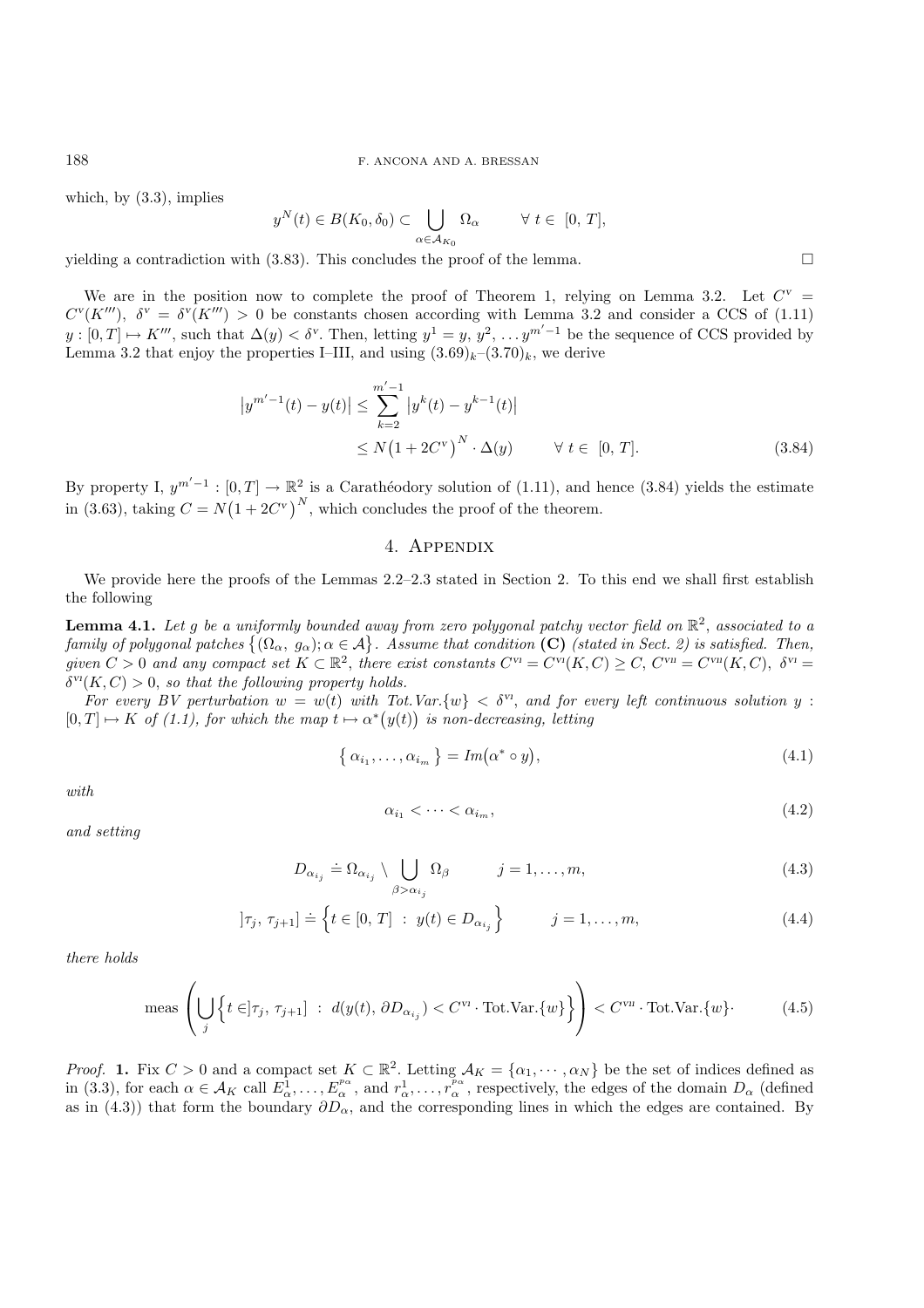construction, every edge  $E^{\ell}_{\alpha}$  is a part of the boundary of some  $\Omega_{\beta}$ ,  $\beta \geq \alpha$ . Call  $\mathbf{n}_{\alpha}^{\ell}$  the normal to  $E^{\ell}_{\alpha}$  pointing<br>towards the interior of  $D_{\alpha}$  and let  $\alpha^{\ell}(x)$  denote the signed distanc towards the interior of  $D_{\alpha}$ , and let  $\varphi_{\alpha}^{\ell}(x)$  denote the signed distance of the point x from  $r_{\alpha}^{\ell}$ , *i.e.* 

$$
\varphi_{\alpha}^{\ell}(x) \doteq \begin{cases} d(x, r_{\alpha}^{\ell}) & \text{if } x \in r_{\alpha}^{\ell} + {\lambda n_{\alpha}^{\ell} : \lambda \ge 0}, \\ -d(x, r_{\alpha}^{\ell}) & \text{if } x \in r_{\alpha}^{\ell} + {\lambda n_{\alpha}^{\ell} : \lambda \le 0}. \end{cases}
$$
(4.6)

Given any BV perturbation  $w : [t_0, t_1] \mapsto D_\alpha$ , and any solution  $y : [t_0, t_1] \mapsto D_\alpha$  of the Cauchy problem (1.1)–(1.2), consider the map  $\varphi_{\alpha}^{\ell} \circ y$  :  $[t_0, t_1] \mapsto \mathbb{R}$ . One can easily verify that, for every Borel set  $E \subset [t_0, t_1]$ , the Radon measure  $\mu = D(\varphi_{\alpha}^{\ell} \circ y)$  satisfies

$$
\left|\mu(E) - \int_{E} \left\langle \nabla \varphi_{\alpha}^{\ell}(y(t)), g_{\alpha}(y(t)) \right\rangle dt \right| \leq c_{5} \cdot \text{Tot.Var.}\{w\},\tag{4.7}
$$

for some constant  $c_5 > 0$  depending only on the compact set K. Then, fix

$$
C^{VI} > \max\{C, c_5\},\tag{4.8}
$$

and take  $\delta_5 > 0$  so that one has

$$
\left\{x \in D_{\alpha_i} : d(x, \partial D_{\alpha_i}) > 2C^{\nu_i} \cdot \delta_5\right\} \neq \emptyset \qquad \forall i.
$$
\n(4.9)

Observe now that, since  $g_{\alpha}$  are smooth, bounded away from zero vector fields, the transversality condition **(C)** and the inward-pointing condition (1.15) guarantee that there exists some constant  $c_6 > 0$  such that, for every  $\alpha_i$ ,  $i = 1, \ldots, N$ , and for every  $\ell = 1, \ldots, p_{\alpha_i}$ , one of the following two conditions holds

$$
\langle g_{\alpha_i}(x), \mathbf{n}_{\alpha_i}^{\ell} \rangle \ge c_6 \qquad \qquad \forall \ x \in \overline{D}_{\alpha_i} \cap r_{\alpha_i}^{\ell} \cap K, \tag{4.10}
$$

$$
\left\langle g_{\alpha_i}(x), \mathbf{n}_{\alpha_i}^{\ell} \right\rangle \leq -c_6 \qquad \qquad \forall \ x \in \overline{D}_{\alpha_i} \cap r_{\alpha_i}^{\ell} \cap K. \tag{4.11}
$$

For each  $\alpha_i$ , define the sets  $\mathcal{I}_{\alpha_i}$  and  $\mathcal{O}_{\alpha_i}$  of (incoming and outgoing) indices

$$
\mathcal{I}_{\alpha_i} \doteq \{ 1 \le \ell \le p_{\alpha_i} : (4.10) \text{ holds} \},\
$$
  

$$
\mathcal{O}_{\alpha_i} \doteq \{ 1 \le \ell \le p_{\alpha_i} : (4.11) \text{ holds} \}.
$$
 (4.12)

Because of the regularity assumptions on the fields  $g_{\alpha}$ , there will be some constants  $0 < \delta_6 \leq \delta_5$ ,  $c_7 > 0$ , so that

$$
\sup \left\{ \langle g_{\alpha_i}(x), \mathbf{n}_{\alpha_i}^{\ell} \rangle : x \in D_{\alpha_i} \cap \left( r_{\alpha_i}^{\ell} + \{\lambda \mathbf{n}_{\alpha_i}^{\ell} : |\lambda| \le 2C^{\mathsf{v}_1} \cdot \delta_6 \} \right) \cap K, \n i = 1, ..., N, \quad \ell \in \mathcal{I}_{\alpha_i} \right\} \ge c_7, \quad (4.13)
$$
\n
$$
\sup \left\{ \langle g_{\alpha_i}(x), \mathbf{n}_{\alpha_i}^{\ell} \rangle : x \in D_{\alpha_i} \cap \left( r_{\alpha_i}^{\ell} + \{\lambda \mathbf{n}_{\alpha_i}^{\ell} : |\lambda| \le 2C^{\mathsf{v}_1} \cdot \delta_6 \} \right) \cap K, \n i = 1, ..., N, \quad \ell \in \mathcal{O}_{\alpha_i} \right\} \le -c_7.
$$

**2.** Consider now a BV perturbation  $w = w(t)$  with Tot.Var. $\{w\} < \delta_6$ , and let  $y : [0, T] \mapsto K$  be a solution of (1.1), for which there is a partition  $\tau_1 < \tau_2 < \cdots < \tau_{m+1}$  of [0, T], such that

$$
\alpha^*(y(t)) = \alpha_{i_j} \qquad \forall \ t \in [\tau_j, \tau_{j+1}], \qquad j = 1, \dots, m,
$$
\n(4.14)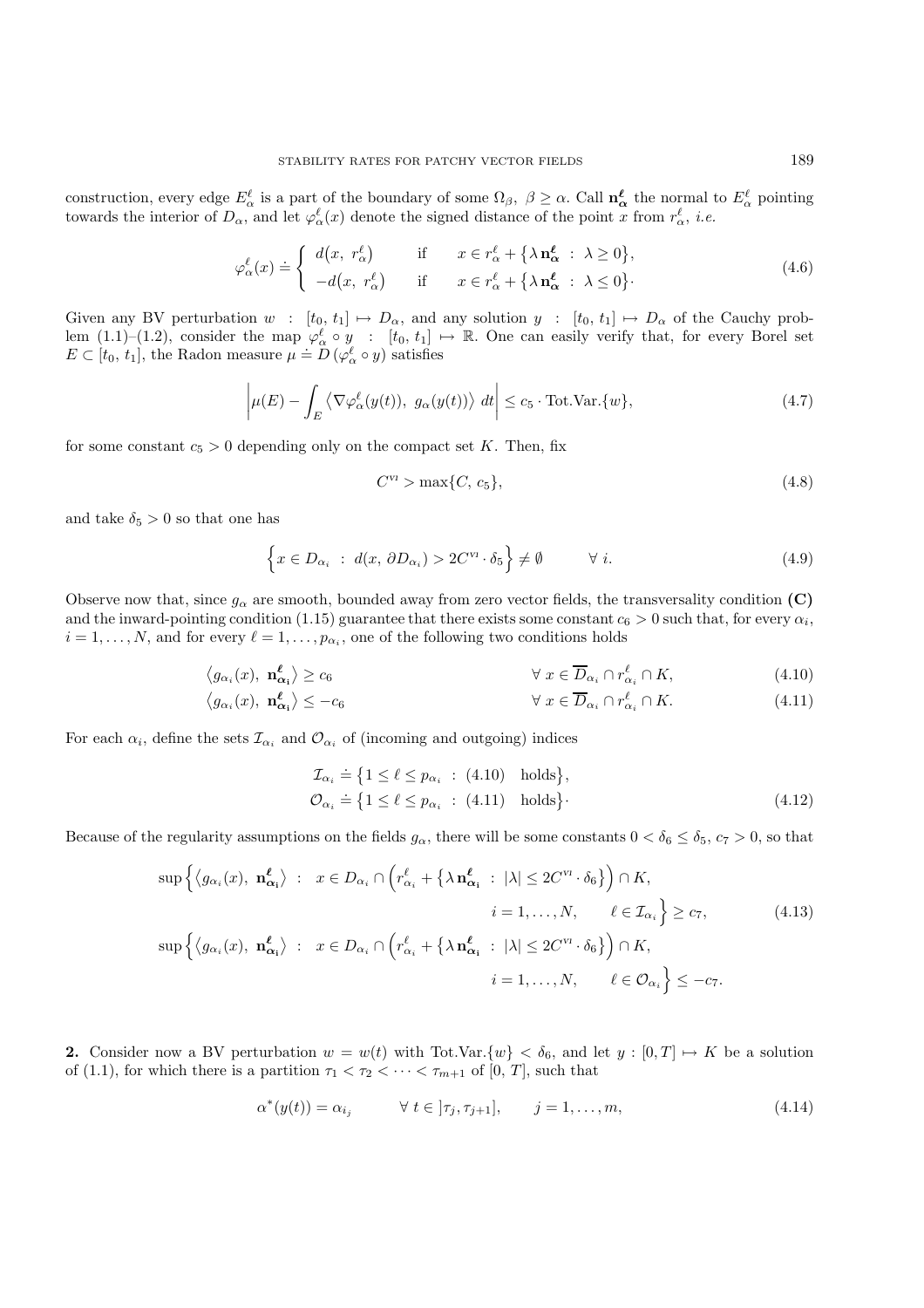with

$$
\alpha_{i_1} < \cdots < \alpha_{i_m}.\tag{4.15}
$$

For any  $\alpha \in \{\alpha_{i_1}, \ldots, \alpha_{i_m}\}, \ell \in \{1, \ldots, p_\alpha\}$ , call  $S_\alpha^{\ell}$  the connected component of the set

$$
\left\{x \in D_{\alpha} : d(x, \partial D_{\alpha}) < C^{\mathsf{v}_1} \cdot \text{Tot.Var.}\{w\}\right\} \bigcap \left(r_{\alpha}^{\ell} + \{\lambda \mathbf{n}_{\alpha}^{\ell} : 0 \leq \lambda < C^{\mathsf{v}_1} \cdot \text{Tot.Var.}\{w\}\}\right) \tag{4.16}
$$

whose boundary contains the edge  $E^{\ell}_{\alpha}$ . Then, by similar computations as those used in [2] to establish ([2], Prop. 2.2), relying on (4.7), (4.8) and (4.13), one can establish the following claims.

**Claim 1.** If, for some  $\alpha_{i_j}$ ,  $j = 1, \ldots, m, \ell \in \mathcal{I}_{\alpha_{i_j}}$ , and for some constant  $0 \le c \le 2C^{\nu_l}$ , there exists  $t' \in ]\tau_j, \tau_{j+1}]$ , such that

$$
\varphi_{\alpha_{i_j}}^{\ell}(y(t')) \ge c \cdot \text{Tot.Var.}\{w\},\tag{4.17}
$$

then, there holds

$$
\varphi_{\alpha_{i_j}}^{\ell}(y(t)) > c - C^{\nu_l} \cdot \text{Tot.Var.}\{w\} \qquad \forall \ t \in [t', \tau_j]. \tag{4.18}
$$

**Claim 2.** If, for some  $\alpha_{i_j}$ ,  $j = 1, \ldots, m$ ,  $\ell \in \mathcal{O}_{\alpha_{i_j}}$ , and for some constant  $|c| \leq C^{\nu_l}$ , there exists  $t' \in ]\tau_j, \tau_{j+1}]$ , such that

$$
\varphi_{\alpha_{i_j}}^{\ell}(y(t')) \le c \cdot \text{Tot.Var.}\{w\},\tag{4.19}
$$

then, there holds

$$
\varphi_{\alpha_{i_j}}^{\ell}(y(t)) < c + C^{\nu \nu} \cdot \text{Tot.Var.}\{w\} \qquad \forall \ t \in [t', \tau_j]. \tag{4.20}
$$

**Claim 3.** If, for some interval  $[t_1, t_2] \subset ]\tau_j, \tau_{j+1}]$ ,  $j = 1, \ldots, m$ , and for some  $\ell \in \mathcal{I}_{\alpha_{i,j}}$ , the following two conditions hold

$$
\varphi_{\alpha_{i_j}}^{\ell}(y(t)) < 2C^{\mathit{vi}} \cdot \text{Tot.Var.}\{w\} \qquad \forall \ t \in [t_1, t_2],\tag{4.21}
$$

$$
\text{meas}\big\{t \in [t_1, t_2] \; : \; y(t) \in S_{\alpha_{i_j}}^{\ell}\big\} > c_8 \cdot \text{Tot.Var.}\{w\},\tag{4.22}
$$

with

$$
c_8 \doteq \frac{2C^{\nu \nu}}{c_7},\tag{4.23}
$$

then, one has

$$
\varphi_{\alpha_{i_j}}^{\ell}(y(t_2)) > C^{\mathsf{v}_1} \cdot \text{Tot.Var.}\{w\} \cdot \tag{4.24}
$$

**Claim 4.** If, for some interval  $[t_1, t_2] \subset [\tau_j, \tau_{j+1}], j = 1, \ldots, m$ , and for some  $\ell \in \mathcal{O}_{\alpha_{i,j}}$ , there holds

$$
\varphi_{\alpha_{i_j}}^{\ell}(y(t)) > -C^{\mathsf{vi}} \cdot \text{Tot.Var.}\{w\} \qquad \forall \ t \in [t_1, t_2],\tag{4.25}
$$

together with the condition (4.22), then, one has

$$
\varphi_{\alpha_{i_j}}^{\ell}(y(t_2)) < 0. \tag{4.26}
$$

From Claim 1 (taking the constant  $c = 2C^{\nu_l}$ ), Claim 2 (taking the constant  $c = -C^{\nu_l}$ ), and Claims 3–4, it clearly follows that, for every fixed  $j = 1, \ldots, m$ , and every  $\ell = 1, \ldots, p_{\alpha_{i,j}}$ , there holds

$$
\operatorname{meas}\left\{t\in\left]\tau_{j},\,\tau_{j+1}\right\}\;:\;y(t)\in S_{\alpha_{i_j}}^{\ell}\right\}\leq c_8\cdot\operatorname{Tot.Var.}\lbrace w\rbrace. \tag{4.27}
$$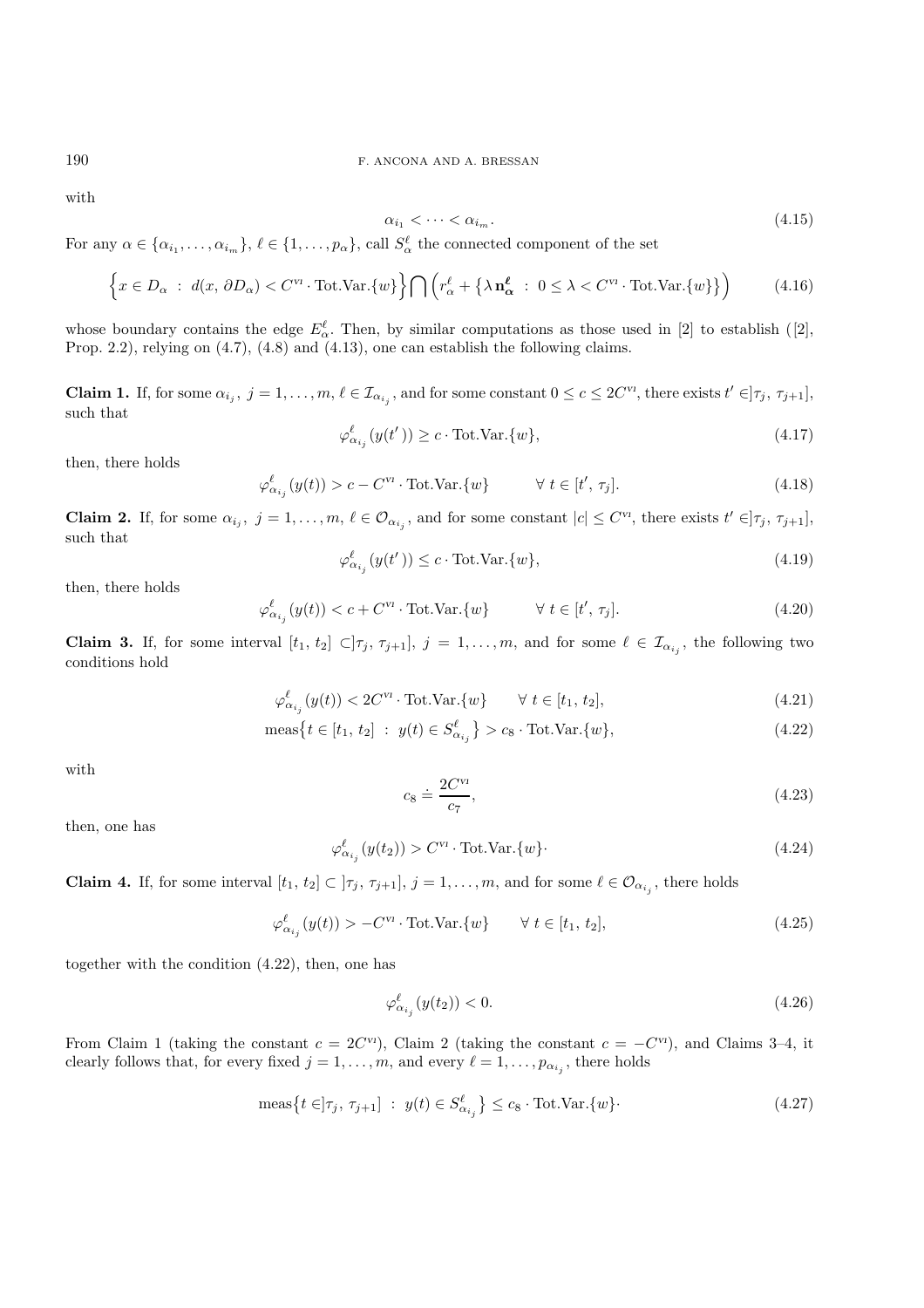Thus, observing that by construction we have

$$
\bigcup_{j} \left\{ t \in ]\tau_j, \tau_{j+1}] \; : \; d(y(t), \, \partial D_{\alpha_{i_j}}) < C^{\text{vi}} \cdot \text{Tot.Var.}\{w\} \right\} = \bigcup_{j, \, \ell} S_{\alpha_{i_j}}^{\ell}, \tag{4.28}
$$

from (4.27) we derive the estimate (4.5) with

$$
C^{\text{vn}} \doteq \left(\sum_{i=1}^{N} p_{\alpha_i}\right) \cdot c_8,\tag{4.29}
$$

where  $p_{\alpha_i}$  denotes the number of edges of the domain  $D_{\alpha_i}$  defined as in (4.3), while  $c_8$  is the constant defined in (4.23). This completes the proof of Lemma 4.1, taking  $\delta^{v_1} = \delta_6$  and  $C^{v_1}$  as in (4.8).  $\Box$ 

#### *Proof of Lemma 2.2.*

**1.** Fix a compact set  $K \subset \mathbb{R}^2$ , let  $C' = C'(K)$ ,  $\delta' = \delta'(K) > 0$  be the constants provided by Proposition 2.1, and set  $K' \doteq B(K, C' \cdot \delta')$ . Observe that, thanks to Proposition 2.1, in order to establish Lemma 2.2 it will be sufficient to show that, there exist constants  $C'' = C''(K')$ ,  $\delta'' = \delta''(K') > 0$ , so that the following holds. Given any BV function  $w(\cdot)$  with Tot.Var. $\{w\} < \delta''$ , for every left continuous solutions  $y : [0, T] \mapsto K'$  of (1.1) for which the map  $t \mapsto \alpha^*(y(t))$  is non-decreasing, there exists a piecewise smooth function  $y^{\sharp}(\cdot)$  enjoing the properties  $a'$ )–c'). Letting  $A_{K'} = \{ \alpha_1, \dots, \alpha_N \}$  be the set of indices defined as in (3.3), we shall assume that every vector field  $g_{\alpha_i}$  is defined on a neighborhood  $B(\Omega_{\alpha_i}, \rho)$ ,  $\rho > 0$ , of the domain  $\Omega_{\alpha_i}$  and, for any fixed  $t_0 > 0$ ,  $x_0 \in B(\Omega_{\alpha_i}, \rho)$ , we will denote by  $t \mapsto x^{\alpha_i}(t; t_0, x_0)$  the solution of the Cauchy problem

$$
\dot{y} = g_{\alpha_i}(y), \qquad y(t_0) = x_0,
$$
\n(4.30)

and set

$$
M \doteq \sup \{|g_{\alpha_i}(y)| \; : \; y \in B(\Omega_{\alpha_i}, \, \rho), \quad i = 1, \dots, N\}.
$$

Similarly, for every given  $w \in BV$ , we denote by  $t \mapsto z^{\alpha_i}(t; w, t_0, x_0)$  the left-continuous solution of

$$
\dot{z} = g_{\alpha_i}(z) + \dot{w}, \qquad z(t_0) = x_0. \tag{4.32}
$$

For every  $x_0 \in B(\Omega_{\alpha_i}, \rho), t_0 > 0$ , we let  $t^{\alpha_i,+}(t_0, x_0), t^{\alpha_i,-}(t_0, x_0)$  denote the time that is necessary to reach the set  $B(\Omega_{\alpha_i}, \rho) \setminus D_{\alpha_i}$ , starting from  $x_0$  at time  $t_0$ , and following, respectively, the forward and backward flow of  $g_{\alpha_i}$ , *i.e.* 

$$
t_{\alpha_i}^+(t_0, x_0) \doteq \inf \{ t > t_0 : x^{\alpha_i}(t; t_0, x_0) \in B(\Omega_{\alpha_i}, \rho) \setminus D_{\alpha_i} \},
$$
  

$$
t_{\alpha_i}^-(t_0, x_0) \doteq \sup \{ t < t_0 : x^{\alpha_i}(t; t_0, x_0) \in B(\Omega_{\alpha_i}, \rho) \setminus D_{\alpha_i} \}.
$$
 (4.33)

Since  $g_{\alpha_i}$  are smooth vector fields, and because of the linear estimate (1.6), the Cauchy Problems (4.30) and  $(4.32)$  are well posed. Hence, there will be some constant  $c_9 > 0$  so that there holds

$$
\left|x^{\alpha_i}(t; t_0, x_0) - z^{\alpha_i}(t'; w, t_1, x_1)\right| \le c_9 \left\{|t - t'| + |t_0 - t_1| + |x_0 - x_1| + \text{Tot.Var.}\{w\}\right\}
$$
(4.34)

for any t, t',  $t_0$ ,  $t_1$ ,  $x_0$ ,  $x_1$ ,  $w$ , and for every  $\alpha_i$ . Moreover, recalling that  $g_{\alpha_i}$  are uniformly bounded away from zero vector fields that satisfy the inward-pointing condition (1.15) and the transversality condition **(C)**, we deduce that there will be constants  $c_{10} > 1$ ,  $\delta_7 > 0$ , so that, if

$$
d\Big(x_0, B(\Omega_{\alpha_i}, \rho) \setminus D_{\alpha_i}\Big) < \delta_7,\tag{4.35}
$$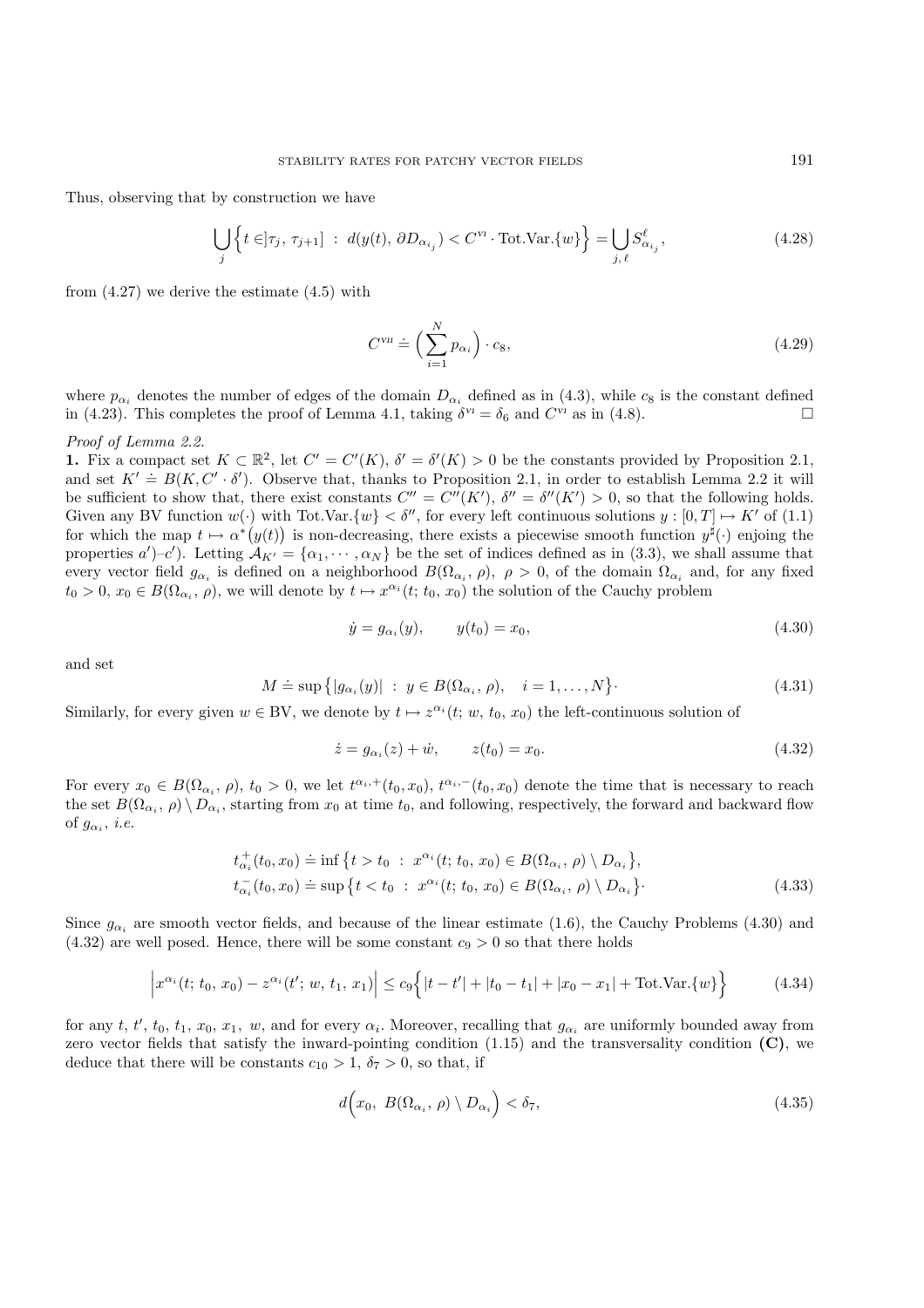then

$$
\left| t_{\alpha_i}^{\pm}(t_0, x_0) - t_0 \right| \le c_{10} \cdot d\Big(x_0, B(\Omega_{\alpha_i}, \rho) \setminus D_{\alpha_i}\Big). \tag{4.36}
$$

Set

$$
c_{11} \doteq 4(1+c_9)^2 \cdot (1+2Mc_{10})^{N+1}, \tag{4.37}
$$

and let  $C^{vi} = C^{vi}(K', 2c_{11}) \ge 2c_{11}$ ,  $C^{vi} = C^{vi}(K', 2c_{11})$ ,  $\delta^{vi} = \delta^{vi}(K', 2c_{11}) > 0$ , be constants chosen according with Lemma 4.1. Then, fix any  $w \in BV$  with

$$
\text{Tot.Var.}\{w\} < \delta'' \doteq \min\left\{\delta^{\nu_l}, \ \frac{\delta_7}{c_{11}}, \frac{\rho}{c_{11}}\right\},\tag{4.38}
$$

and consider a left continuous solution  $y: [0, T] \mapsto K'$  of  $(1.1)$ , for which the map  $t \mapsto \alpha^*(y(t))$  is non-decreasing. As an intermediate step towards the construction of the map  $y^{\sharp} : [0, T] \mapsto \mathbb{R}^2$  enjoing properties  $a'$ )-c'), we shall first produce a piecewise smooth function  $\tilde{y} : [0, T] \mapsto \mathbb{R}^2$  whose  $\mathbf{L}^{\infty}$  distance from  $y(\cdot)$  is bounded by  $c_{11} \cdot \text{Tot.Var.}\{w\}$ , and for which there is a partition  $0 = \tau_1' < \tau_2' < \cdots < \tau_{m'+1}' = T$  of  $[0, T]$ , together with an increasing sequence of indices  $\alpha_{i'_1} < \cdots < \alpha_{i'_{n'}}$ , so that  $\widetilde{y}(\cdot)$  is a classical solution of  $\dot{y} = g_{\alpha_{i'_k}}(y)$  on every interval  $]\tau'_k, \tau'_{k+1}[, 1 \leq k \leq m'$ , but does not satisfy the condition  $\widetilde{y}(t) \in D_{\alpha_{i'_k}}$  for all  $t \in [\tau'_k, \tau'_{k+1}].$ 

**2.** In order to define the map  $\tilde{y}(\cdot)$ , in connection with the partition  $0 = \tau_1 < \tau_2 < \cdots < \tau_{m+1} = T$  of  $[0, T]$ induced by  $y(\cdot)$  according with (4.14)–(4.15), consider the sequence of points  $\tau_1' = 0 < \tau_2' < \cdots < \tau_{m'+1}' = T$ <br>  $T, m' < m$  and of sub-indices  $i(1) = 1$ ,  $i(2)$ ,  $i(m') \in \{1, m\}$ , recursively defined as follows. If  $T, m' \leq m$ , and of sub-indices  $j(1) = 1, j(2), \ldots, j(m') \in \{1, \ldots, m\}$ , recursively defined as follows. If  $\tau_2 + t_{\alpha_{i_1}}^+(0, x^{\alpha_{i_1}}(\tau_2; 0, y(0^+))) \geq T$ , set  $\tau_2' = T$ , otherwise set

$$
\tau_2' \doteq \tau_2 + t_{\alpha_{i_1}}^+(0, x^{\alpha_{i_1}}(\tau_2; 0, y(0^+))).
$$
\n(4.39)

Next, for all  $1 < k \leq m$  such that  $\tau'_k < T$ , let  $j(k)$  be the subindex of  $\alpha_i$  for which there holds  $\alpha_{i_{j(k)}} = \alpha^*(y(\tau'^{k+1}_{k}))$ , so that

$$
\tau'_{k} \in [\tau_{j(k)}, \tau_{j(k)+1}], \tag{4.40}
$$

and set

$$
\tau'_{k+1} \doteq \min\left\{T, \ \tau_{j(k)+1} - t_{\alpha_{i_{j(k)}}}^-(0, \ y(\tau'^{+}_k)) + t_{\alpha_{i_{j(k)}}}^+(0, \ x^{\alpha_{i_{j(k)}}}\left(\tau_{j(k)+1}; \ \tau'_k, \ y(\tau'^{+}_k))\right)\right\}.
$$
 (4.41)

Then, set

$$
m' \doteq \max \{ 1 \le k \le m \; : \; \tau'_k < T \}, \qquad \tau'_{m'+1} \doteq T.
$$

 $m' \doteq \max\left\{1 \leq k \leq m \; : \; \tau'_k < T\right\}, \qquad \tau'_{m'+1} \doteq T.$ <br>Observe that, using (4.34), and because of (4.37)–(4.38), one finds, for every  $k \geq 1$ ,

$$
d\left(x^{\alpha_{j(k)}}\left(\tau_{j(k)+1};\,\tau'_{k},\,y(\tau'_{k}^{+})\right),\,B(\Omega_{\alpha_{j(k)}},\,\rho)\setminus D_{\alpha_{j(k)}}\right) \n\leq \left(|x^{\alpha_{j(k)}}\left(\tau_{j(k)+1};\,\tau'_{k},\,y(\tau'_{k}^{+})\right)-z^{\alpha_{j(k)}}\left(\tau_{j(k)+1};\,w,\,\tau'_{k},\,y(\tau'_{k}^{+})\right)\right| \n+|z^{\alpha_{j(k)}}\left(\tau_{j(k)+1};\,w,\,\tau'_{k},\,y(\tau'_{k}^{+})\right)-y(\tau_{j(k)+1}^{+})|\right) \n\leq c_{9} \cdot \text{Tot.Var.}\{w\} + |y(\tau_{j(k)+1}) - y(\tau_{j(k)+1}^{+})| \n\leq (1+c_{9}) \cdot \text{Tot.Var.}\{w\} < \delta_{7}.
$$
\n(4.42)

Thanks to (4.42), and because of (4.35), we can apply (4.36) obtaining

$$
\left| t_{\alpha_{i_{j(k)}}}^{+} \left(0, x^{\alpha_{i_{j(k)}}} \left(\tau_{j(k)+1}; \tau'_{k}, y(\tau'^{+}_{k})\right)\right)\right| \leq c_{10} \cdot d\left(x^{\alpha_{i_{j(k)}}} \left(\tau_{j(k)+1}; \tau'_{k}, y(\tau'^{+}_{k})\right), B(\Omega_{\alpha_{i_{j(k)}}}, \rho) \setminus D_{\alpha_{i_{j(k)}}}\right) \n\leq c_{10} \cdot \left(c_{9} \cdot \text{Tot.Var.}\{w\} + \left|y(\tau_{j(k)+1}) - y(\tau_{j(k)+1}^{+})\right|\right) \qquad \forall k \geq 1.
$$
\n(4.43)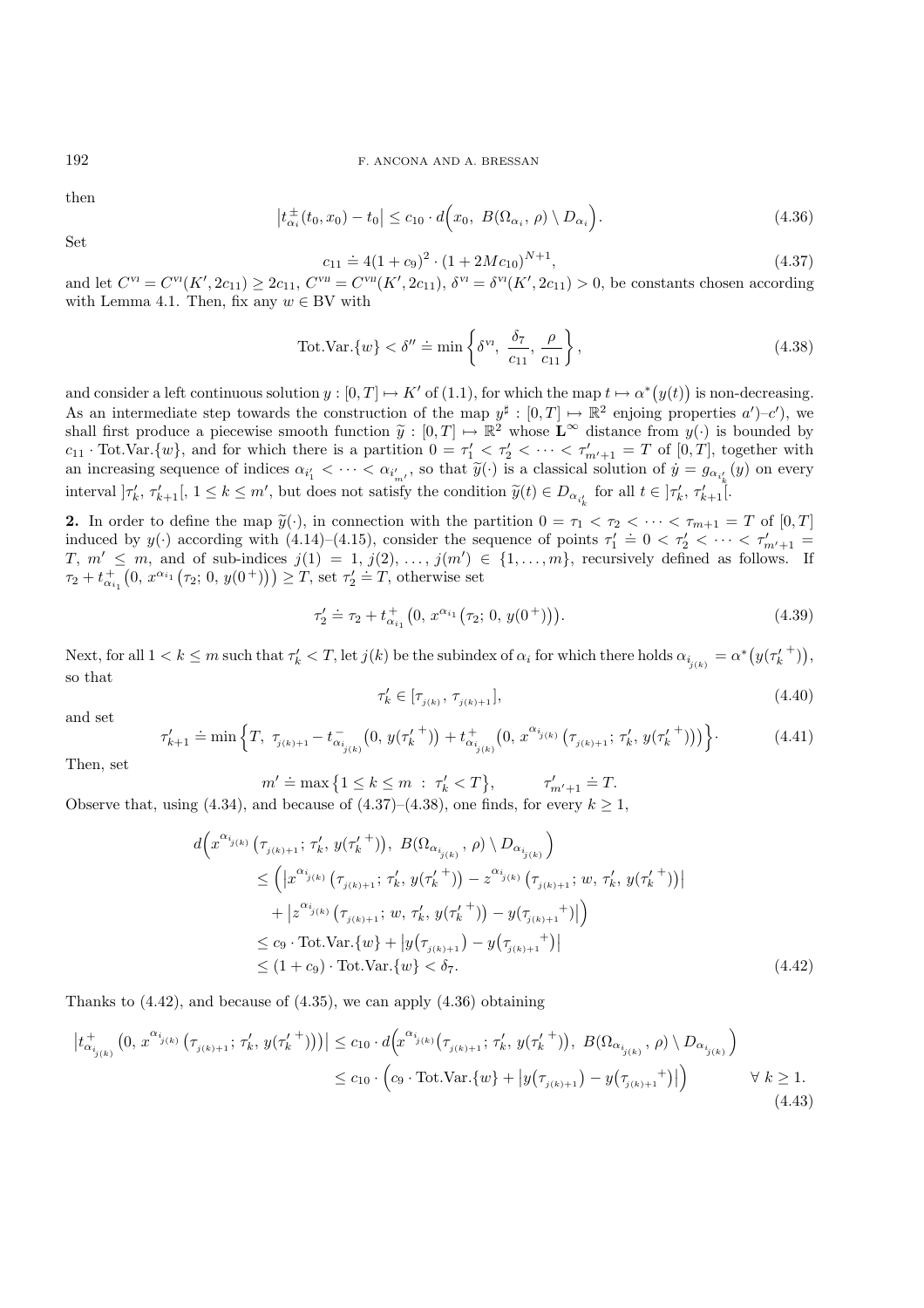Thus,  $(4.39)$ – $(4.41)$  and  $(2.46)$  together, imply

$$
\tau'_{2} - \tau_{j(2)} \leq \tau'_{2} - \tau_{2}
$$
\n
$$
\leq |t_{\alpha_{i_{1}}}^{+}(0, x^{\alpha_{i_{1}}}(\tau_{2}; 0, y(0^{+})))|
$$
\n
$$
\leq c_{10} \cdot \left(c_{9} \cdot \text{Tot.Var.}\{w\} + |y(\tau_{2}) - y(\tau_{2}^{+})|\right), \tag{4.44}
$$

and

$$
\tau'_{k} - \tau_{j(k)} \leq \tau'_{k} - \tau_{j(k-1)+1} \n\leq |t_{\alpha_{i_{j(k)}}}^{+}(0, x^{\alpha_{i_{j(k)}}}(\tau_{j(k)+1}; \tau'_{k}, y(\tau'_{k}^{+})))| + |t_{\alpha_{i_{j(k-1)}}}^{-}(0, y(\tau'_{k-1}^{+}))| \n\leq c_{10} \cdot (c_{9} \cdot \text{Tot.Var.}\{w\} + |y(\tau_{j(k-1)+1}) - y(\tau_{j(k-1)+1}^{+})|) + |t_{\alpha_{i_{j(k-1)}}}^{-}(0, y(\tau'_{k-1}^{+}))| \qquad \forall k > 2.
$$
\n(4.45)

On the other hand, since  $y(\cdot)$  satisfies (1.3), using (4.31) we find

$$
d\left(y(\tau_k'^+), B(\Omega_{\alpha_{j_{(k)}}}, \rho) \setminus D_{\alpha_{j_{(k)}}}\right) \le |y(\tau_k'^+)-y(\tau_{j(k)}^+)| + |y(\tau_{j(k)}^+)-y(\tau_{j(k)})|
$$
  
 
$$
\le M|\tau_k'-\tau_{j(k)}| + \text{Tot.Var.}\{w\} + |y(\tau_{j(k)}^+) - y(\tau_{j(k)})| \qquad \forall k. \tag{4.46}
$$

Therefore, proceeding by induction on  $k$ , using  $(4.36)$  (thanks to  $(4.35)$  and  $(4.38)$ ), and relying on  $(4.37)$ and  $(4.43)$ – $(4.46)$ , we obtain for every  $k > 1$  the estimates

$$
\tau'_{k} - \tau_{j(k)} \le \tau'_{k} - \tau_{j(k-1)+1} \le (2 + c_{9})c_{10} \cdot (1 + Mc_{10})^{k-2} \cdot \text{Tot.Var.}\lbrace w \rbrace
$$
  

$$
\le \frac{c_{11}}{2(1 + c_{9})(1 + 2Mc_{10})} \cdot \text{Tot.Var.}\lbrace w \rbrace,
$$
 (4.47)

$$
d\left(y(\tau_k'^+), B(\Omega_{\alpha_{i_{j(k)}}}, \rho) \setminus D_{\alpha_{i_{j(k)}}}\right) \le (2+c_9) \cdot (1+Mc_{10})^{k-1} \cdot \text{Tot.Var.}\{w\}
$$
  

$$
\le c_{11} \cdot \text{Tot.Var.}\{w\} < \delta_7,
$$
 (4.48)

$$
\left| t_{\alpha_{i_{j(k)}}}^{-}(0, y(\tau_k^{t+})) \right| \le c_{10} \cdot d\left(y(\tau_k^{t+}), B(\Omega_{\alpha_{i_{j(k)}}}, \rho) \setminus D_{\alpha_{i_{j(k)}}}\right)
$$
  

$$
\le (2 + c_9)c_{10} \cdot (1 + Mc_{10})^{k-1} \cdot \text{Tot.Var.}\{w\}
$$
  

$$
\le \frac{c_{11}}{2c_9(1 + 2Mc_{10})} \cdot \text{Tot.Var.}\{w\}.
$$
 (4.49)

**3.** Consider now the piecewise smooth map  $\tilde{y}: [0, T] \mapsto \mathbb{R}^2$  defined by setting

$$
\widetilde{y}(0) \doteq y(0), \qquad \widetilde{y}(t) \doteq x^{\alpha_{i_1}}(t; 0, y(0^+)) \qquad t \in ]0, \tau_2'], \qquad (4.50)
$$

and

$$
\widetilde{y}(t) \doteq x^{\alpha_{j(k)}} \left( t; \ \tau'_k, \ x^{\alpha_{j(k)}} \left( t_{\alpha_{i_{j(k)}}}^{-} \left( 0, y(\tau'_k{}^+ ) \right); \ 0, y(\tau'_k{}^+ ) \right) \right) \qquad t \in [\tau'_k, \ \tau'_{k+1}], \quad 1 < k \le m'. \tag{4.51}
$$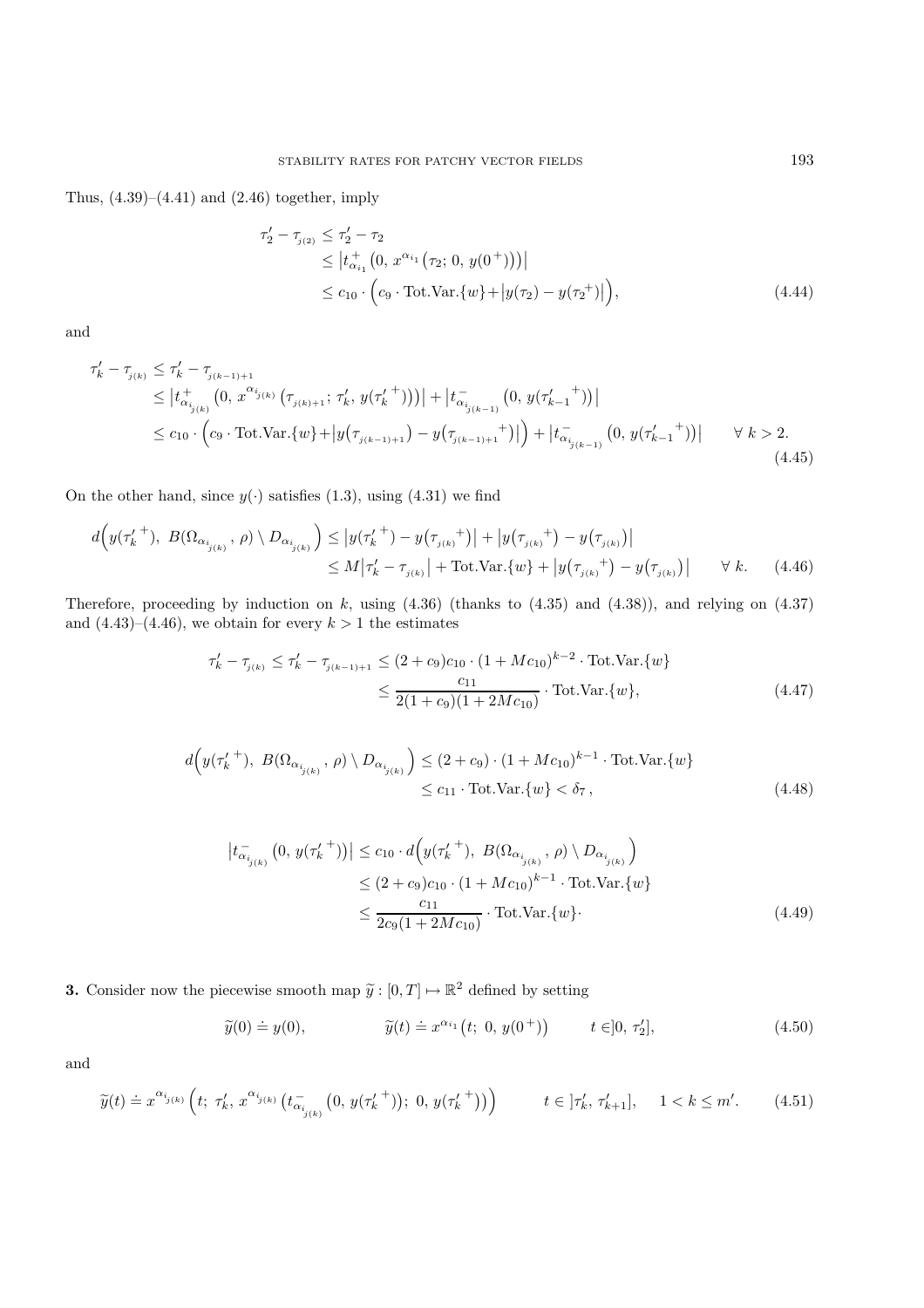By construction one has

$$
\widetilde{y}(\tau_k'^+) \in \partial D_{\alpha_{i_{j(k)}}} \qquad \forall 1 < k \le m',
$$
  

$$
\widetilde{y}(\tau_{k+1}') \in \Omega \setminus \overset{\circ}{D}_{\alpha_{i_{j(k)}}} \qquad \forall 1 \le k < m'. \qquad (4.52)
$$

Moreover, since  $\tilde{y}(\cdot)$  is a classical solution of  $\dot{y} = g_{\alpha_{i_{j(k)}}}(y)$  on  $|\tau'_{k}, \tau'_{k+1}|$ , and because  $y(\cdot)$  satisfies (1.3), setting  $t_{\alpha_{i_1}}(0, y(0^+)) = 0$ , and using (4.31), (4.34), (4.47) and (4.49), we derive, for all k, the estimates

$$
\left|\tilde{y}(t) - y(t)\right| \leq \left|\tilde{y}(t) - y(\tau_k^{t+})\right| + \left|y(\tau_k^{t+}) - y(t)\right|
$$
\n
$$
= \left|\tilde{y}(t) - \tilde{y}(\tau_k^{t-} t_{\alpha_{i_{j(k)}}}^{-}(0, y(\tau_k^{t+})))\right| + \left|y(\tau_k^{t+}) - y(t)\right|
$$
\n
$$
\leq 2M \cdot \left|t_{\alpha_{i_{j(k)}}}^{-}(0, y(\tau_k^{t+}))\right| + \text{Tot.Var.}\{w\}
$$
\n
$$
\leq c_{11} \cdot \text{Tot.Var.}\{w\}
$$
\n
$$
\forall t \in \left[\tau_k^{\prime}, \tau_k^{\prime} - t_{\alpha_{i_{j(k)}}}^{-}(0, y(\tau_k^{t+}))\right],
$$
\n(4.53)

$$
\left| \widetilde{y}(t) - y(t) \right| = \left| x^{\alpha_{i_{j(k)}}} \left( t; \ \tau'_{k} - t^{-}_{\alpha_{i_{j(k)}}} (0, y(\tau'_{k}^{+})) , y(\tau'_{k}^{+}) \right) - z^{\alpha_{i_{j(k)}}} (t; \ w, \ \tau'_{k}, y(\tau'_{k}^{+})) \right|
$$
  
\n
$$
\leq c_{9} \cdot \left( \left| t^{-}_{\alpha_{i_{j(k)}}} (0, y(\tau'_{k}^{+})) \right| + \text{Tot.Var.}\{w\} \right)
$$
  
\n
$$
\leq c_{11} \cdot \text{Tot.Var.}\{w\}
$$
  
\n
$$
\forall t \in \left] \tau'_{k} - t^{-}_{\alpha_{i_{j(k)}}} (0, y(\tau'_{k}^{+})) , \ \tau_{j(k)+1} \right],
$$
\n(4.54)

$$
\left| \tilde{y}(t) - y(t) \right| \leq \left| \tilde{y}(t) - \tilde{y}(\tau_{j(k)+1}) \right| + \left| \tilde{y}(\tau_{j(k)+1}) - y(\tau_{j(k)+1}) \right| + \left| y(\tau_{j(k)+1}) - y(\tau_{j(k)+1}) \right| + \left| y(t) - y(\tau_{j(k)+1}) \right| \newline \leq 2M \cdot \left| \tau'_{k+1} - \tau_{j(k)+1} \right| + c_9 \cdot \left| t_{\alpha_{j(k)}}^{-1} (0, y(\tau'^{+}_{k})) \right| + (2 + c_9) \cdot \text{Tot.Var.}\{w\} \newline \leq (2M + c_9) \cdot \left| \tau'_{k+1} - \tau_{j(k)+1} \right| + (2 + c_9) \cdot \text{Tot.Var.}\{w\} \newline \leq c_{11} \cdot \text{Tot.Var.}\{w\} \newline \forall t \in \left] \tau_{j(k)+1}, \tau'_{k+1} \right], \tag{4.55}
$$

which, together, and thanks to (4.38), yield

$$
\left\|\widetilde{y} - y\right\|_{\mathbf{L}^{\infty}([0,T])} \le c_{11} \cdot \text{Tot.Var.}\{w\} < \rho.
$$
\n
$$
(4.56)
$$

Notice that (4.56), in particular, implies  $\tilde{y}(t) \in \bigcup_i B(\Omega_{\alpha_i}, \rho)$  for all  $t \in \mathcal{F}_k', \tau'_{k+1}$ ,  $1 < k \leq m'$ , and hence guarantees that  $\tilde{y}(\cdot)$  is well defined by (4.51).

**4.** Because of (4.56), the choice of the constants  $C^{vi} \geq 2c_{11}$ ,  $C^{vi}$ ,  $\delta^{vi}$  according with Lemma 4.1 guarantees that

$$
\text{meas}\left(\bigcup_{k} \left\{t \in \left] \tau'_{k}, \, \tau'_{k+1} \right] \; : \; \widetilde{y}(t) \notin D_{\alpha_{i_{j(k)}}} \right\}\right) < C^{\text{vu}} \cdot \text{Tot.Var.}\{w\} \tag{4.57}
$$

Therefore, relying on (4.52) and (4.57), the inward-pointing condition (1.15) together with the transversality condition **(C)** imply that, for every  $k = 1, ..., m'$ , there exists a partition  $\tau'_{k} = t_{k,1} < t_{k,1} < \cdots < t_{k,\tilde{q}_k} = \tau'_{k+1}$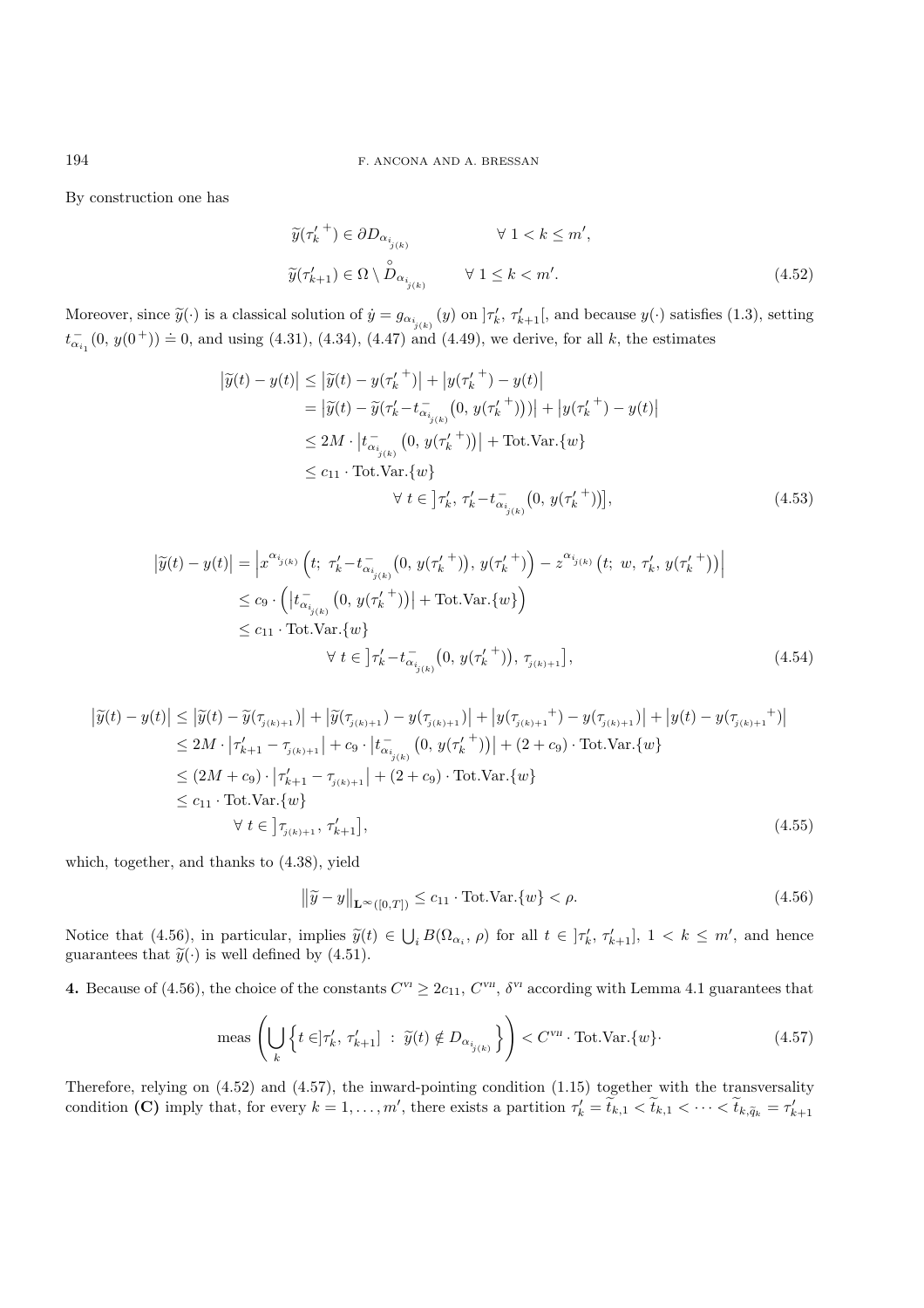of  $[\tau'_k, \tau'_{k+1}],$  so that

$$
\widetilde{y}(t) \in D_{\alpha_{i_{j(k)}}} \qquad \forall \ t \in ]\widetilde{t}_{k,\ell}, \widetilde{t}_{k,\ell+1}[ \qquad \text{for all odd } \ell,
$$
  

$$
\sum_{\ell \text{ even}} (\widetilde{t}_{k,\ell+1} - \widetilde{t}_{k,\ell}) \le C^{\text{vn}} \cdot \text{Tot.Var.}\{w\},
$$
\n(4.58)

and with the property that the points

$$
\widetilde{y}(\widetilde{t}_{k,1}^+), \quad t_{k,1} \neq 0,
$$
\n $\widetilde{y}(\widetilde{t}_{k,\ell}), \quad 1 < \ell \leq 2[\widetilde{q}_k/2],$ 

lie on different edges of the domain  $D_{\alpha_{i_{j(k)}}}$  ([a] denoting the integer part of a). For each  $k = 1, \ldots, m'$ , consider the sequence of points  $t_{k,1} < t_{k,2} < \cdots < t_{k,q_k}$ ,  $q_k \doteq [\tilde{q}_k/2] + 1$ , recursively defined by setting  $t_{1,1} \doteq 0$ , and

$$
t_{k,1} \doteq t_{k-1, q_{k-1}} \qquad 1 < k \le m',
$$
\n
$$
t_{k,\ell+1} \doteq t_{k,\ell} + \tilde{t}_{k,2\ell} - \tilde{t}_{k,2\ell-1} \qquad 1 \le \ell < q_k, \qquad 1 \le k \le m'. \tag{4.59}
$$

Then, letting  $x^g(t; t_0, x_0)$  denote a solution of  $(1.11)$  starting from  $x_0$  at time  $t_0$ , we define the map  $y^{\sharp} : [0, T] \mapsto$  $\mathbb{R}^2$  as follows:  $y^{\sharp}(0) \doteq \widetilde{y}(0)$ , and

$$
y^{\sharp}(t) \doteq \begin{cases} \widetilde{y}(t + \widetilde{t}_{k,2\ell-1} - t_{k,\ell}) & \forall \ t \in ]t_{k,\ell}, t_{k,\ell+1}], & 1 \le \ell < q_k, \quad 1 \le k \le m',\\ x^g\big(t; t_{m',q_{m'}}, y^{\sharp}(t_{m',q_{m'}})\big) & \forall \ t \in ]t_{m',q_{m'}}, T]. \end{cases} \tag{4.60}
$$

Notice that, by construction, and by the properties of the solutions of a patchy system (recalled in Sect. 1), the map  $t \mapsto y^{\sharp}(t)$  enjoys the properties  $a'$ )-b') stated in Lemma 2.2. Moreover, since one has

$$
\widetilde{t}_{k,2\ell-1} - t_{k,\ell} \le \sum_{p \text{ even}} \widetilde{t}_{k,p+1} - \widetilde{t}_{k,p} = T - t_{m',q_{m'}} \qquad \forall l, \forall k,
$$

and because  $\tilde{y}(\cdot)$  is a solution of  $\dot{y} = g_{\alpha_{i_{j(k)}}}(y)$  on  $\vert \tau'_{k}, \tau'_{k+1} \vert$ , using (4.31), (4.56) and (4.58), we derive

$$
\left| y^{\sharp}(t) - \widetilde{y}(t) \right| \leq \sum_{1 < k \leq m'} \left| \widetilde{y}(\tau_k'^+) - \widetilde{y}(\tau_k') \right| + M \cdot \max_{k,\ell} \left| \widetilde{t}_{k,2\ell-1} - t_{k,\ell} \right|
$$
\n
$$
\leq \sum_{1 < k \leq m'} \left( \left| \widetilde{y}(\tau_k'^+) - y(\tau_k'^+) \right| + \left| y(\tau_k'^+) - y(\tau_k') \right| + \left| \widetilde{y}(\tau_k') - y(\tau_k') \right| \right) + MC^{\text{vn}} \cdot \text{Tot.Var.}\{w\}
$$
\n
$$
\leq \left( 1 + 2c_{11} + MC^{\text{vn}} \right) \cdot \text{Tot.Var.}\{w\} \qquad \forall \ t \in [0, t_{m', q_{m'}}], \tag{4.61}
$$

and

$$
\left| y^{\sharp}(t) - \widetilde{y}(t) \right| \leq \left| y^{\sharp}(t) - y^{\sharp}(t_{m',q_{m'}}) \right| + \left| y^{\sharp}(t_{m',q_{m'}}) - \widetilde{y}(t_{m',q_{m'}}) \right| + \left| \widetilde{y}(t) - \widetilde{y}(t_{m',q_{m'}}) \right|
$$
  
\n
$$
\leq \sum_{1 < k \leq m'} \left| \widetilde{y}(\tau'_{k}) - \widetilde{y}(\tau'_{k}) \right| + 2M \cdot \left| T - t_{m',q_{m'}} \right| + \left| y^{\sharp}(t_{m',q_{m'}}) - \widetilde{y}(t_{m',q_{m'}}) \right|
$$
  
\n
$$
\leq \left( 2 + 4c_{11} + 3MC^{\text{vn}} \right) \cdot \text{Tot.Var.}\{w\} \qquad \forall \ t \in [t_{m',q_{m'}}, T]. \tag{4.62}
$$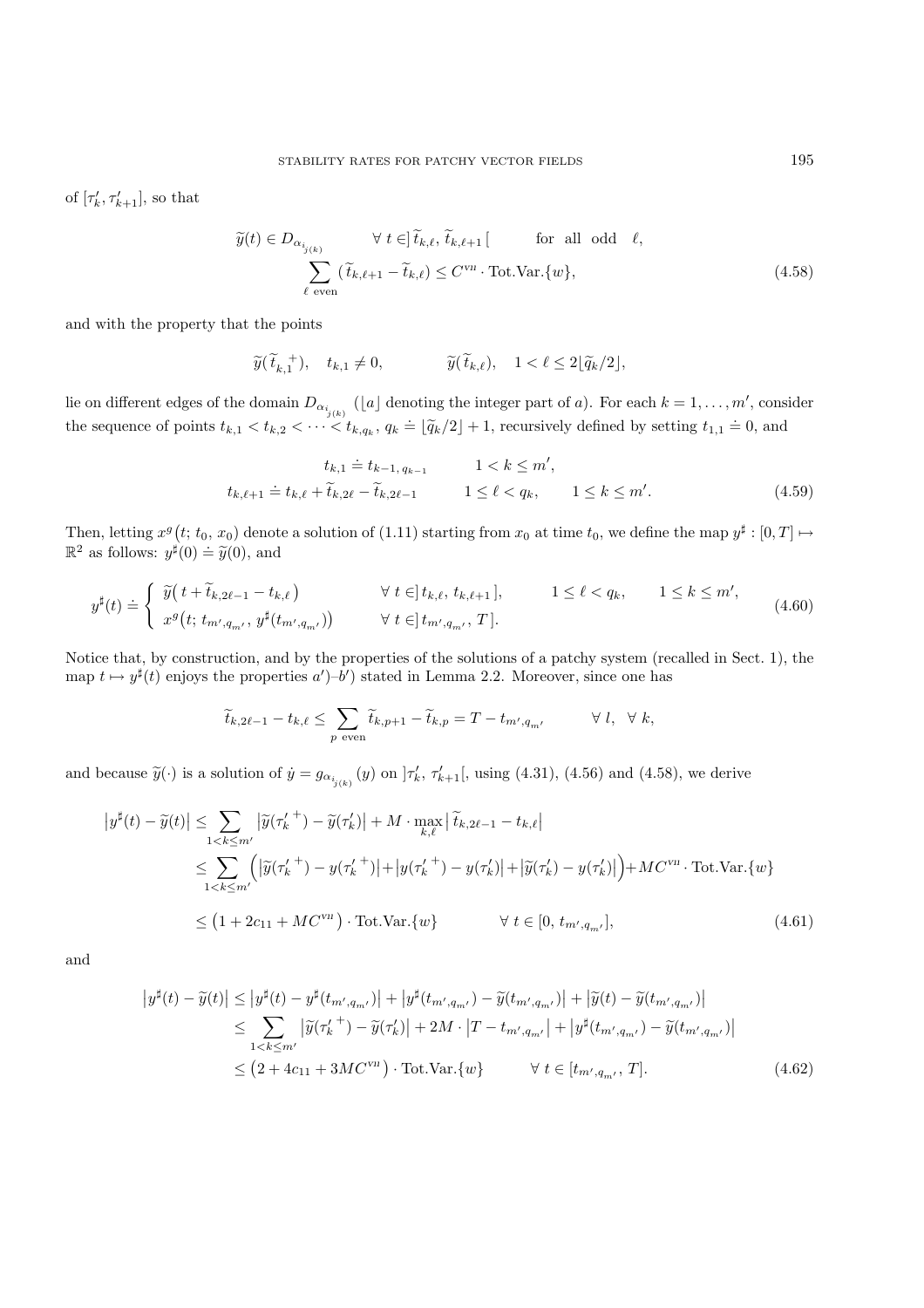Thus,  $(4.61)$ – $(4.62)$  together with  $(4.56)$ , show that  $y^{\sharp}(\cdot)$  satisfies the estimates  $(2.7)$ – $(2.8)$  of property c'), taking

$$
C'' > (5 + 10c_{11} + 6MC^{\text{vn}}), \tag{4.63}
$$

 $\Box$ 

which completes the proof of Lemma 2.2.

#### *Proof of Lemma 2.3.*

**1.** As in the proof of Lemma 4.1, call  $E^1, \ldots, E^{p_{\alpha_o}}$ , and  $r^1, \ldots, r^{p_{\alpha_o}}$ , respectively, the edges of the polygonal domain  $D_{\alpha_0}$  that form the boundary  $\partial D_{\alpha_0}$ , and the corresponding lines in which the edges are contained. Let  $\mathbf{n}^{\ell}$  be the normal to  $E^{\ell}$  pointing towards the interior of  $D_{\alpha_o}$ , and call  $\mathcal{I}_{\alpha_o}$  and  $\mathcal{O}_{\alpha_o}$ , respectively, the set of incoming and of outgoing indices defined as in (4.12), so that

$$
\langle g_{\alpha_o}(x), \mathbf{n}^{\ell} \rangle > 0 \qquad \forall x \in \overline{D}_{\alpha_o} \cap r^{\ell}, \qquad \forall \ell \in \mathcal{I}_{\alpha_o},
$$
  

$$
\langle g_{\alpha_o}(x), \mathbf{n}^{\ell} \rangle < 0 \qquad \forall x \in \overline{D}_{\alpha_o} \cap r^{\ell}, \qquad \forall \ell \in \mathcal{O}_{\alpha_o}.
$$
 (4.64)

Let  $V_{\alpha_o}$  be the set of vertices of the domain  $D_{\alpha_o}$ , and denote

$$
\mathcal{T} \doteq \left\{ \gamma_j : [0, \hat{\tau}^j] \mapsto \mathbb{R}^2 \; ; \; j = 1, \dots, m \right\} \tag{4.65}
$$

the set of maximal trajectories of  $\dot{y} = g_{\alpha} (y)$  that go through some vertex in  $V_{\alpha}$ , and whose graph is contained in  $\overline{D}_{\alpha_o}$ . Thus, we have

$$
\operatorname{Im}(\gamma_j) \cap V_{\alpha_o} \neq \emptyset, \qquad \gamma_j(0), \gamma_j(\hat{\tau}^j) \in \partial D_{\alpha_o},
$$
  

$$
\gamma_j(t) = x^{\alpha_o}(t; 0, \gamma_j(0)) \in \overline{D}_{\alpha_o} \qquad \forall t \in [0, \hat{\tau}^j].
$$
 (4.66)

In connection with every trajectory  $\gamma_j$ , there will be a partition  $\hat{t}_{j,1} = 0 < \hat{t}_{j,2} < \cdots < \hat{t}_{j,k_j} = \hat{\tau}^j$  of  $[0, \hat{\tau}^j]$  such that

$$
\gamma_j(\hat{t}_{j,h}) \in \partial D_{\alpha_o} \qquad \forall \ 1 \le h \le k_j,
$$
  

$$
\gamma_j(t) \in \overset{\circ}{D}_{\alpha_o} \qquad \forall \ t \in ]\hat{t}_{j,h}, \hat{t}_{j,h+1}[,\qquad 1 \le h < k_j.
$$
 (4.67)

Then, set

$$
\gamma_{j,h} \doteq \gamma_j \upharpoonright_{[\hat{t}_{j,h}, \hat{t}_{j,k_j}]},
$$

and let

$$
\mathcal{L}_{j,h}^{\mathcal{I}} \doteq \{ \ell \in 1, \dots, p_{\alpha_o} ; \quad \gamma_j(\hat{t}_{j,h}) \in E^{\ell} \qquad \text{and} \qquad \ell \in \mathcal{I}_{\alpha_o} \},
$$
  

$$
\mathcal{L}_{j,h}^{\mathcal{O}} \doteq \{ \ell \in 1, \dots, p_{\alpha_o} ; \quad \gamma_j(\hat{t}_{j,h}) \in E^{\ell} \qquad \text{and} \qquad \ell \in \mathcal{O}_{\alpha_o} \},
$$
  
(4.68)

denote the incoming and outgoing indices of the edges of  $D_{\alpha_o}$  that pass through  $\gamma_j(\hat{t}_{j,h})$ . Moreover, set

$$
\mathcal{L}_{j,h} \doteq \mathcal{L}_{j,h}^{\mathcal{I}} \cup \mathcal{L}_{j,h}^{\mathcal{O}}.
$$
\n(4.69)

Since we are assuming that  $g_{\alpha_o}$  is a smooth vector field defined on a neighborhood of  $\overline{D}_{\alpha_o}$  that satisfies the transversality condition **(C)** and the inward-pointing condition (1.15), there will be some constant  $\delta_8 > 0$  so that one has

$$
\forall x_0 \in \overline{D}_{\alpha_o} \cap B(\gamma_j(\hat{t}_{j,h}), \delta_8), \quad \forall h' > h, \quad \forall \ell \in \mathcal{L}_{j,h'}^{\mathcal{O}} \quad \exists! \quad t > 0 \quad : \quad x^{\alpha_o}(t; 0, x_0) \in r^{\ell}.\tag{4.70}
$$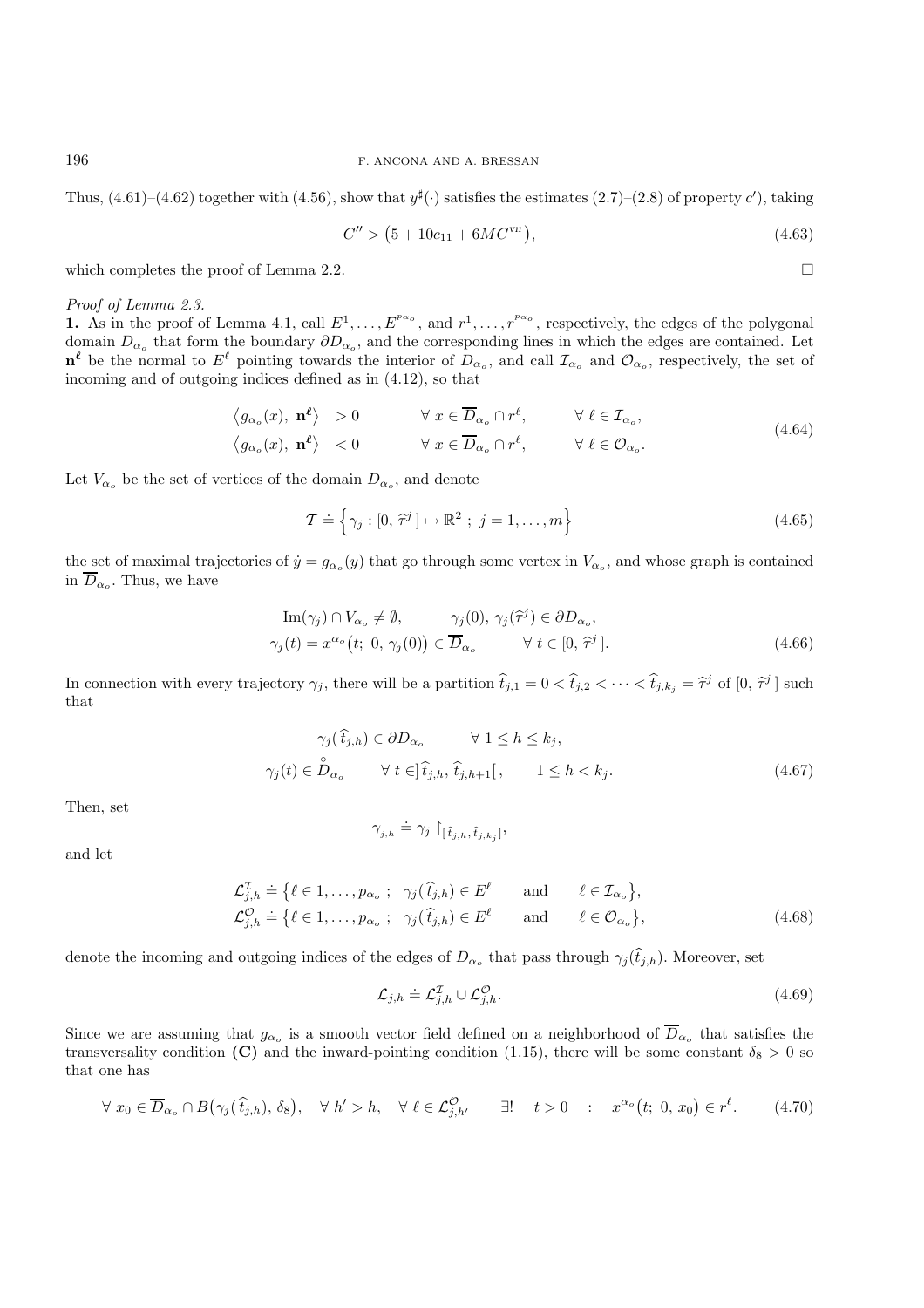Thus, for such  $x_0, \ell$ , define

$$
t^{\ell}(x_0) \doteq t > 0
$$
 s.t.  $x^{\alpha_o}(t; 0, x_0) \in r^{\ell}$ . (4.71)

The regularity properties of the flow map of  $g_{\alpha_o}$  together with the transversality condition **(C)** and the inwardpointing condition (1.15) guarantee that there exists some constant  $c_{12} > 1$  such that

$$
\left|t^{\ell}(x_0) - t^{\ell}(y_0)\right| \le c_{12} \cdot \left|x_0 - y_0\right| \qquad \forall \ x_0, \ y_0. \tag{4.72}
$$

**2.** We shall construct now an increasing tube  $\Gamma(\gamma_j, \lambda)$  of size  $\lambda$  around each trajectory  $\gamma_j \in \mathcal{T}$ , which is positively invariant w.r.t. left-continuous, piecewise smooth function having the properties  $a''$ –b''). Take  $0 < \lambda < \delta_8$ , and let

$$
F(\gamma_{j,1}, \lambda) \doteq B\Big(\gamma_j(\hat{t}_{j,1}), \lambda\Big) \cap \Bigg(\bigcup_{\ell \in \mathcal{L}_{j,1}} E^{\ell}\Bigg),
$$
  

$$
G(\gamma_{j,1}, \lambda) \doteq \Big\{x^{\alpha_o}(s; 0, x_0) \quad ; \quad x_0 \in F(\gamma_{j,1}, \lambda), \quad 0 \le s \le t^{\ell'}(x_0), \quad \ell' \in \mathcal{L}_{j,k_j}^{\mathcal{O}}\Big\} \cap D_{\alpha_o}.
$$
 (4.73)

Then, proceeding by induction on  $h > 1$ , and relying on  $(4.34)$ ,  $(4.70)$  and  $(4.72)$ , one can show that there exists constants  $c_{13} > 1$ ,  $\overline{\lambda} < \delta_8/c_{13}$ , such that, letting

$$
F(\gamma_{j,h}, \lambda) \doteq B\Big(G(\gamma_{j,h-1}, \lambda), \lambda\Big) \cap \Bigg(\bigcup_{\ell \in \mathcal{L}_{j,h}} E^{\ell}\Bigg), \qquad \lambda \leq \overline{\lambda}, \qquad (4.74)
$$
  

$$
G(\gamma_{j,h}, \lambda) \doteq \Big\{x^{\alpha_{o}}(s; 0, x_{0}) \ ; \ x_{0} \in F(\gamma_{j,h}, \lambda), \qquad 0 \leq s \leq t^{\ell'}(x_{0}), \quad \ell' \in \mathcal{L}_{j,k_{j}}^{\mathcal{O}}\Big\} \cap D_{\alpha_{o}},
$$

for  $1 < h < k_j$ , one has

$$
\left|\gamma_j(\hat{t}_{j,h}) - x_0\right| \le c_{13} \cdot \lambda \qquad \forall \; x_0 \in F(\gamma_{j,h}, \lambda), \quad 1 \le h < k_j, \quad \lambda \le \overline{\lambda}.\tag{4.75}
$$

Moreover, we may choose  $\overline{\lambda}$  so that, setting

$$
\Gamma(\gamma_j, \lambda) \doteq \bigcup_{h=1}^{k_j - 1} G(\gamma_{j,h}, \lambda), \qquad 1 \le j \le m,
$$
\n(4.76)

there holds

$$
\Gamma(\gamma_j, \lambda) \cap \Gamma(\gamma_i, \lambda) = \emptyset, \qquad \forall 1 \le i, j \le m, \quad i \ne j, \qquad \forall \lambda \le \overline{\lambda}.
$$
 (4.77)

Let  $R^1(\lambda), \ldots, R^r(\lambda)$ , denote the connected components of  $\overline{D}_{\alpha_o} \setminus \cup_{j=1}^m \Gamma(\gamma_j, \lambda)$ , and set

$$
\rho(\lambda) \doteq \min \left\{ d\big(R^s(\lambda), E^{\ell}\big) \; ; \; 1 \le s \le r, \quad 1 \le \ell \le p_{\alpha_o}, \quad R^s(\lambda) \cap E^{\ell} = \emptyset \right\}.
$$
\n(4.78)

Observe that, by the transversality condition **(C)** and because of the inward-pointing condition (1.15), one has

$$
\inf \left\{ \frac{\rho(\lambda)}{\lambda} \; : \; 0 < \lambda \le \overline{\lambda} \right\} > 0. \tag{4.79}
$$

Therefore, there exist constants  $c_{14} > 1$ ,  $0 < \delta_9 < \overline{\lambda}/c_{14}$ , so that

$$
\rho(c_{14} \cdot \delta) > 2\delta \qquad \forall \ 0 < \delta \le \delta_9. \tag{4.80}
$$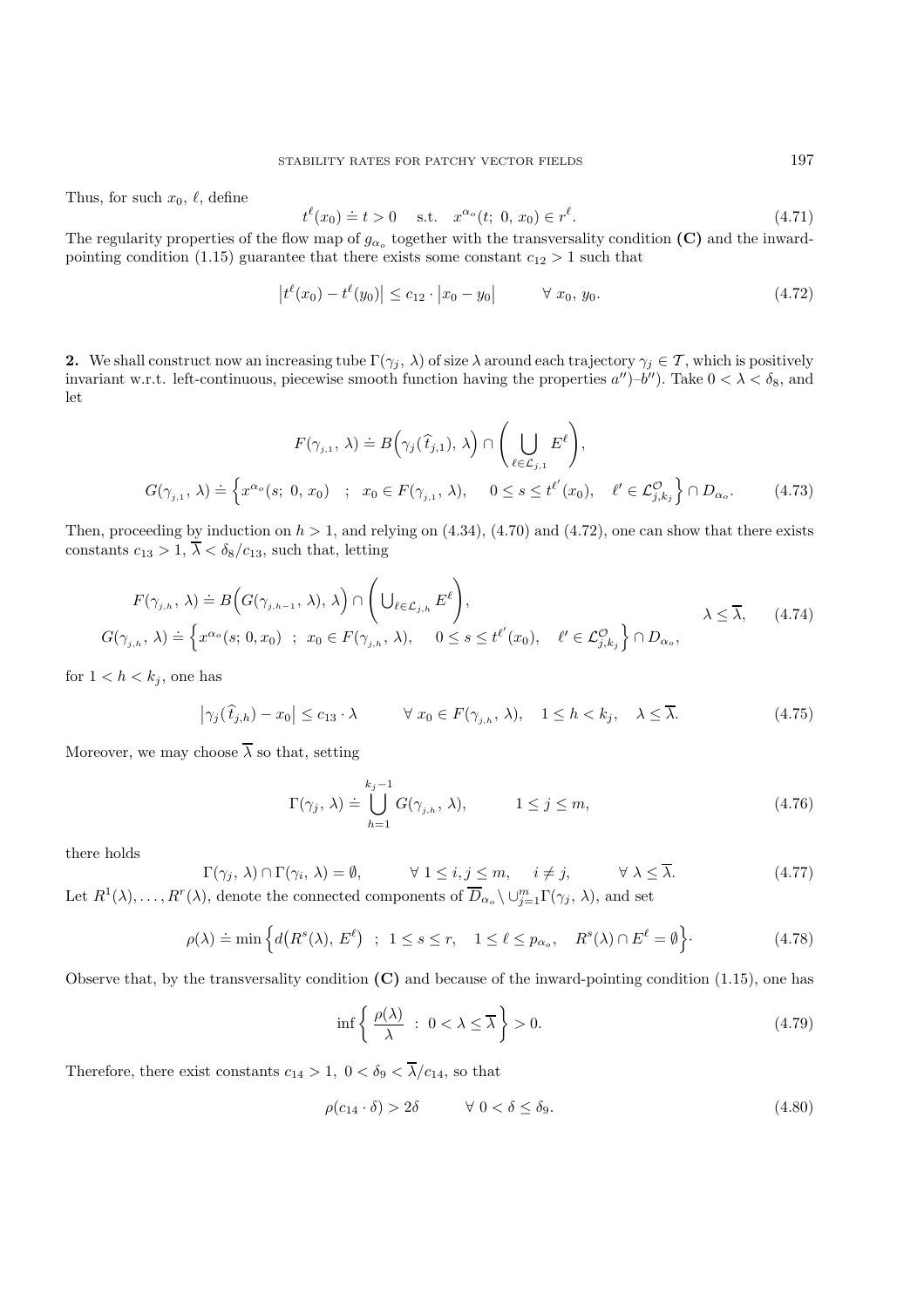**3.** Consider now a left-continuous, piecewise smooth function  $y^{\flat}: |\tau_0, \tau_1| \mapsto \mathbb{R}^2$  having the properties  $a''$ )–b'') with

$$
\overline{\delta} \le \delta_9. \tag{4.81}
$$

Observe that, since  $y^{\flat}$  is left-continuous,  $a''$  in particular implies

$$
y^{\flat}(\tau_1) \in \partial D_{\alpha_o}.\tag{4.82}
$$

The other two cases can be treated in an entirely similar manner. Since, by construction, the tubes  $G(\gamma_{j,h}, \lambda)$ defined in (4.73)–(4.74) are invariant subsets of  $\overline{D}_{\alpha_o}$  for the flow map of  $g_{\alpha_o}$ , if

$$
y^{\flat}(\tau_0^+) \in D_{\alpha_o} \setminus \bigcup_{j=1}^m \Gamma(\gamma_j, c_{14} \cdot \Delta(y^{\flat})), \tag{4.83}
$$

then, by property  $a''$ ) it follows that

$$
y^{\flat}(t) \in \overline{D}_{\alpha_o} \setminus \bigcup_{j=1}^{m} \Gamma(\gamma_j, c_{14} \cdot \Delta(y^{\flat})) \qquad \forall \ t \in [t'_1, t'_2]. \tag{4.84}
$$

We claim that (4.84) implies  $q_o = 2$ . Indeed, if  $R^s(c_{14} \cdot \Delta(y^b))$  denotes the connected component of  $\overline{D}_{\alpha_o} \setminus (\cup_{j=1}^m)$  $\Gamma(\gamma_j, c_{14} \cdot \Delta(y^{\flat}))$  that contains  $\text{Im}(y^{\flat} |_{t'_1, t'_2]})$ , and we assume by contradiction that  $q_o > 2$ , relying on (4.77) and on property  $a''$ -3) we deduce that  $y^{\flat}(t_2'^{+})$  lies on some edge  $E^{\ell}$  such that  $R^s(c_{14} \cdot \Delta(y^{\flat})) \cap E^{\ell} = \emptyset$ . But then, using the inequality (4.80), and because of the definition (4.78) of the quantity  $\rho$ , we would obtain

$$
\left|y^{\flat}(t_2') - y^{\flat}(t_2'^{-1})\right| \ge d\left(R^s(c_{14} \cdot \Delta(y^{\flat})), E^{\ell}\right)
$$

$$
\ge \rho\left(c_{14} \cdot \Delta(y^{\flat})\right)
$$

$$
> 2\Delta(y^{\flat})
$$

which yields a contradiction by the definition of  $\Delta(y^{\flat})$  at (2.10). Therefore, it must be  $q_0 = 2$ , and hence we have

$$
y^{\flat}(t) = x^{\alpha_o}(t; \tau_0, y^{\flat}(\tau_0^+)) \qquad \forall t \in ]\tau_0, \tau_1],
$$

which, together with (2.9), (4.82), clearly shows that  $Q_{\alpha_o} \doteq y^{\flat}(\tau_0^+), \sigma_{\alpha_o} \doteq \tau_1$  enjoy pro-perties  $c'$ )– $e''$ ) whenever (4.83) holds.

**4.** Assume now that (4.83) is not verified *i.e.* that, for some  $1 \leq j \leq m, 1 \leq h' \leq k_j$ , there holds

$$
y^{\flat}(\tau_0^+) \in G(\gamma_{j,h'}, c_{14} \cdot \Delta(y^{\flat})). \tag{4.85}
$$

Proceeding by induction on  $h' \le h < k_j$ , and relying on (4.70) and (4.77) and on property  $a''$ ), one then easily derives that

$$
y^{\flat}(t) \in \bigcup_{h=h'}^{k_j-1} G(\gamma_{j,h}, c_{14} \cdot \Delta(y^{\flat})) \subset \Gamma(\gamma_j, c_{14} \cdot \Delta(y^{\flat})) \qquad \forall \ t \in [\tau_0, \tau_1]. \tag{4.86}
$$

In connection with the partition  $t'_1 = \tau_0 < t'_2 < \cdots < t'_{q_o} = \tau_1$  of  $[\tau_0, \tau_1]$ , induced by  $y^{\flat}(\cdot)$  according with property a''), define the triplet of indices  $h(\ell), p^-(\ell), p^+(\ell), 1 < \ell \leq q_o$  so that  $E^{p^-(\ell)}, E^{p^+(\ell)}$  denote the edges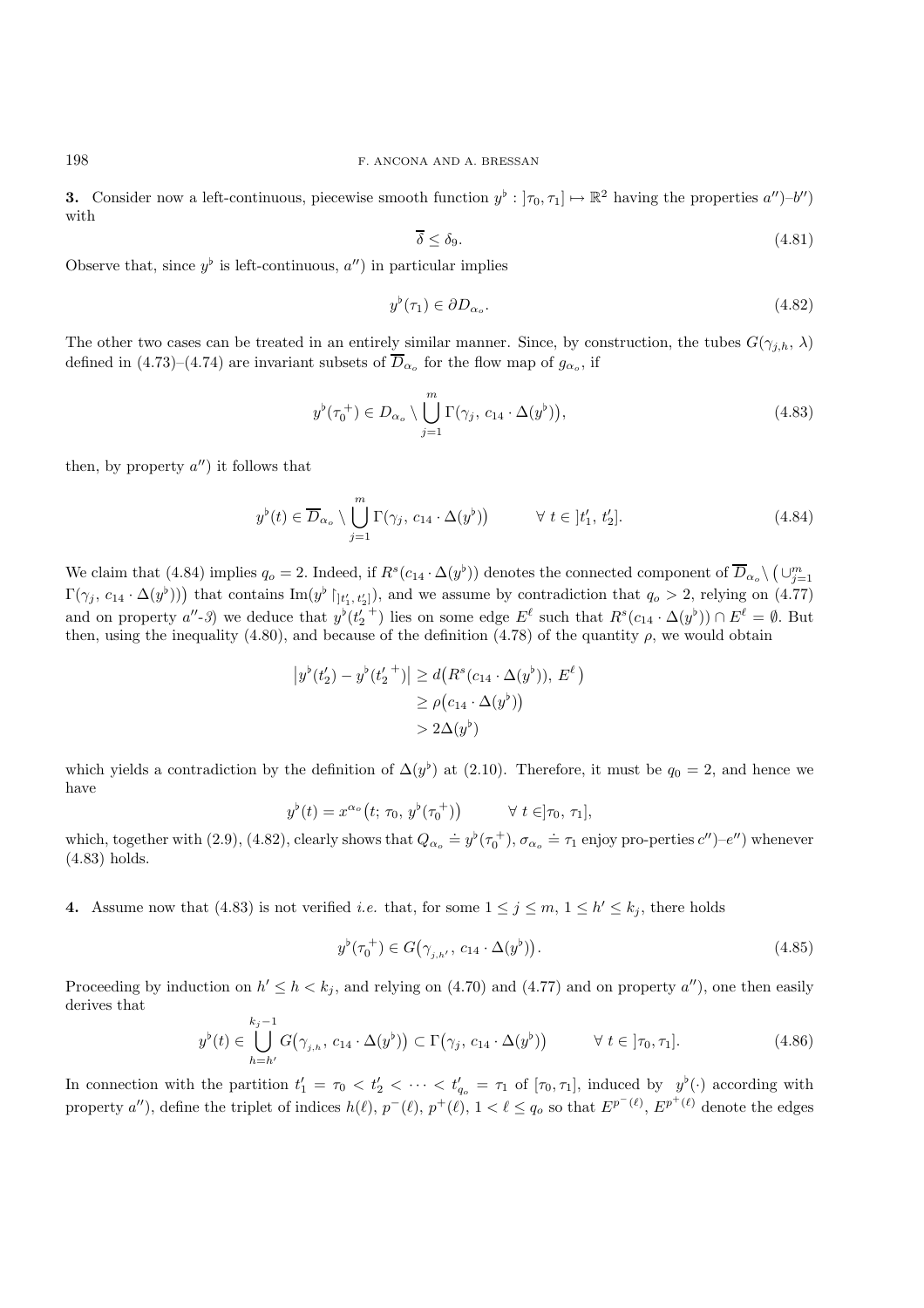of  $D_{\alpha_{\rho}}$  which cross the trajectory  $\gamma_j$  in  $\gamma_j(\tilde{t}_{j,h(\ell)})$ ,  $h(\ell) > h'$ , and contain, respectively, the point  $y^{\flat}(t'_{\ell})$ , and the point  $y^{\flat}(t_{\ell}^{\prime})$ , *i.e.* such that

$$
y^{\flat}(t_{\ell}^{\prime}) \in E^{p^{-}(\ell)}, \qquad p^{-}(\ell) \in \mathcal{L}_{j,h(l)}^{\mathcal{O}}, \qquad \forall 1 < \ell \leq q_{0},
$$
  
\n
$$
y^{\flat}(t_{\ell}^{\prime+}) \in E^{p^{+}(\ell)}, \qquad p^{+}(\ell) \in \mathcal{L}_{j,h(l)}^{\mathcal{I}} \qquad \forall 1 < \ell < q_{0}.
$$
\n(4.87)

Then, set

$$
Q_{\alpha_o} \doteq x^{\alpha_o} (t'_1 - t'_2; 0, \gamma_j(\hat{t}_{j,h(2)})),
$$
\n(4.88)

and observe that, by property  $a'$ , one has

$$
y^{\flat}(\tau_0^+) = x^{\alpha_o}(t_1' - t_2'; 0, y^{\flat}(t_2')). \tag{4.89}
$$

Thus, using  $(4.34)$ ,  $(4.88)$ – $(4.89)$ , we obtain

$$
|Q_{\alpha_o} - y^{\flat}(\tau_0^+)| \le c_9 \cdot |\gamma_j(\hat{t}_{j,h(2)}) - y^{\flat}(t_2')|.
$$
 (4.90)

On the other hand, since one can show with an inductive argument that (4.86)–(4.87) imply

$$
y^{\flat}(t'_{\ell}) \in F(\gamma_{j,h}, c_{14} \cdot \Delta(y^{\flat})), \qquad \forall \ 1 < \ell \leq q_0,
$$
  

$$
y^{\flat}(t'_{\ell}^+) \in F(\gamma_{j,h}, c_{14} \cdot \Delta(y^{\flat})), \qquad \forall \ 1 < \ell < q_0,
$$

relying on (4.75) we derive

$$
\left| y^{\flat}(t_{\ell}') - \gamma_j(\hat{t}_{j,h(\ell)}) \right| \le c_{13} \cdot c_{14} \cdot \Delta(y^{\flat}), \qquad \forall 1 < \ell \le q_0,
$$
  

$$
\left| y^{\flat}(t_{\ell}'^+) - \gamma_j(\hat{t}_{j,h(\ell)}) \right| \le c_{13} \cdot c_{14} \cdot \Delta(y^{\flat}), \qquad \forall 1 < \ell < q_0.
$$
 (4.91)

In turn, the first estimate in (4.91) for  $\ell = 2$ , together with (4.90), yields

$$
\left|Q_{\alpha_o} - y^{\flat}(\tau_0^+) \right| \le c_9 \cdot c_{13} \cdot c_{14} \cdot \Delta(y^{\flat}). \tag{4.92}
$$

Moreover, observing that by the definitions (4.71), (4.87), one has

$$
t'_{\ell+1} - t'_{\ell} = t^{p^-(\ell+1)}(y^{\flat}(t'_{\ell})),
$$
  

$$
\hat{t}_{j,h(\ell+1)} - \hat{t}_{j,h(\ell)} = t^{p^-(\ell+1)}(\gamma_j(\hat{t}_{j,h(\ell)})), \qquad \forall 1 < \ell < q_0,
$$

thanks to (4.72) we get

$$
\left| (t'_{\ell+1} - t'_{\ell}) - (\hat{t}_{j,h(\ell+1)} - \hat{t}_{j,h(\ell)}) \right| \le c_{12} \cdot c_{13} \cdot c_{14} \cdot \Delta(y^{\flat}), \qquad \forall \ 1 < \ell < q_0.
$$
 (4.93)

Therefore, since by the definition (4.88) we have

$$
Q_{\alpha_o} = \gamma_j \big( \widehat{t}_{j,h(2)} + t'_1 - t'_2 \big),
$$

which, in particular, implies

$$
x^{\alpha_o}(t; \tau_0, Q_{\alpha_o}) = \gamma_j(\hat{t}_{j,h(2)} - t'_2 + t),
$$
  

$$
x^{\alpha_o}(\hat{t}_{j,h(\ell)} - \hat{t}_{j,h(2)} + t'_2; \ \tau_0, Q_{\alpha_o}) = \gamma_j(\hat{t}_{j,h(\ell)}) \qquad \forall \ \ell \ge 2,
$$
 (4.94)